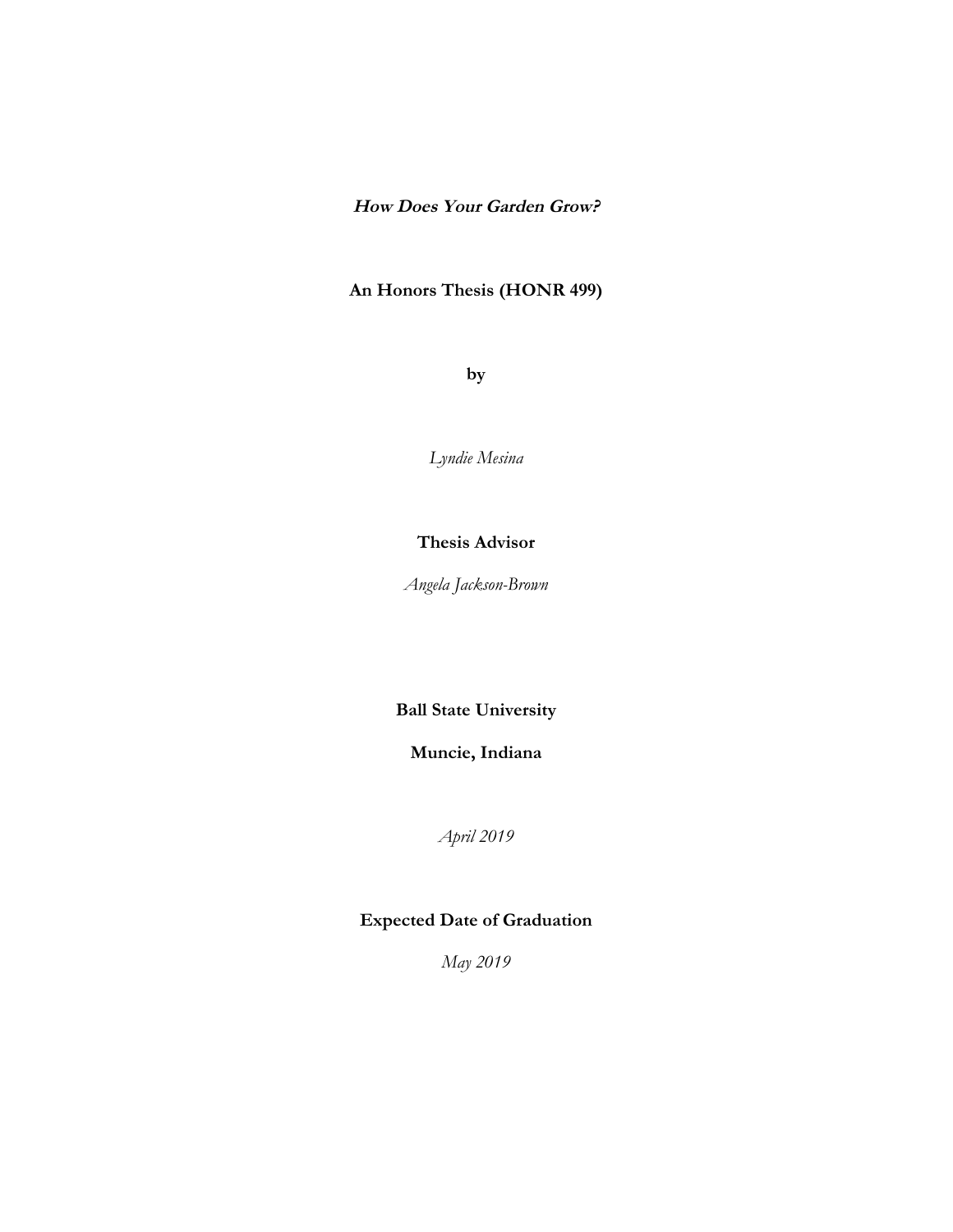Abstract

Poetry holds the ability to touch on very specific moments in a person's life. Unlike a novel, poetry tells you stories in little moments and images. There is no "Once upon a time…" or "They all lived happily ever after." Yet, strung together, these little moments can form a longer story. That's why I believe poetry can be so impactful. In a collection of poetry, a person will always be able to find one poem or just one line, even, that takes them back and makes them feel something. In my own collection, *How Does Your Garden Grow?*, I reflect on my own life and in this process, I talk about themes such as: death, family, grief, mental health, childhood, growing up, love, letting go, and self love – among others. I take a look at the people and events that shaped me as a person and I end on a girl, just about to graduate college, looking forward towards the future. I hope that somewhere in this poetic journey through my own life, someone is able to find solace or maybe even hope. I hope this collection makes someone feel less alone. At least, I hope someone gets one of my lines stuck in their head all day.

## Acknowledgements

First, I would like to thank my mom and dad – my best friends and constant supporters. Without them, I wouldn't be who I am today. I would also like to thank the rest of my family: OJ, Aunt Jul, Katlyn for always cheering for me the loudest. I want to thank my friends for always reading the work that I send them and offering praise. Finally, I need to thank the amazing and intelligent people who have taught me over the years. Thank you for always encouraging me to try harder and to be a better writer. I especially want to thank my advisor, Ms. Jackson-Brown. Without her, I would've never gained the confidence that I now have as a poet.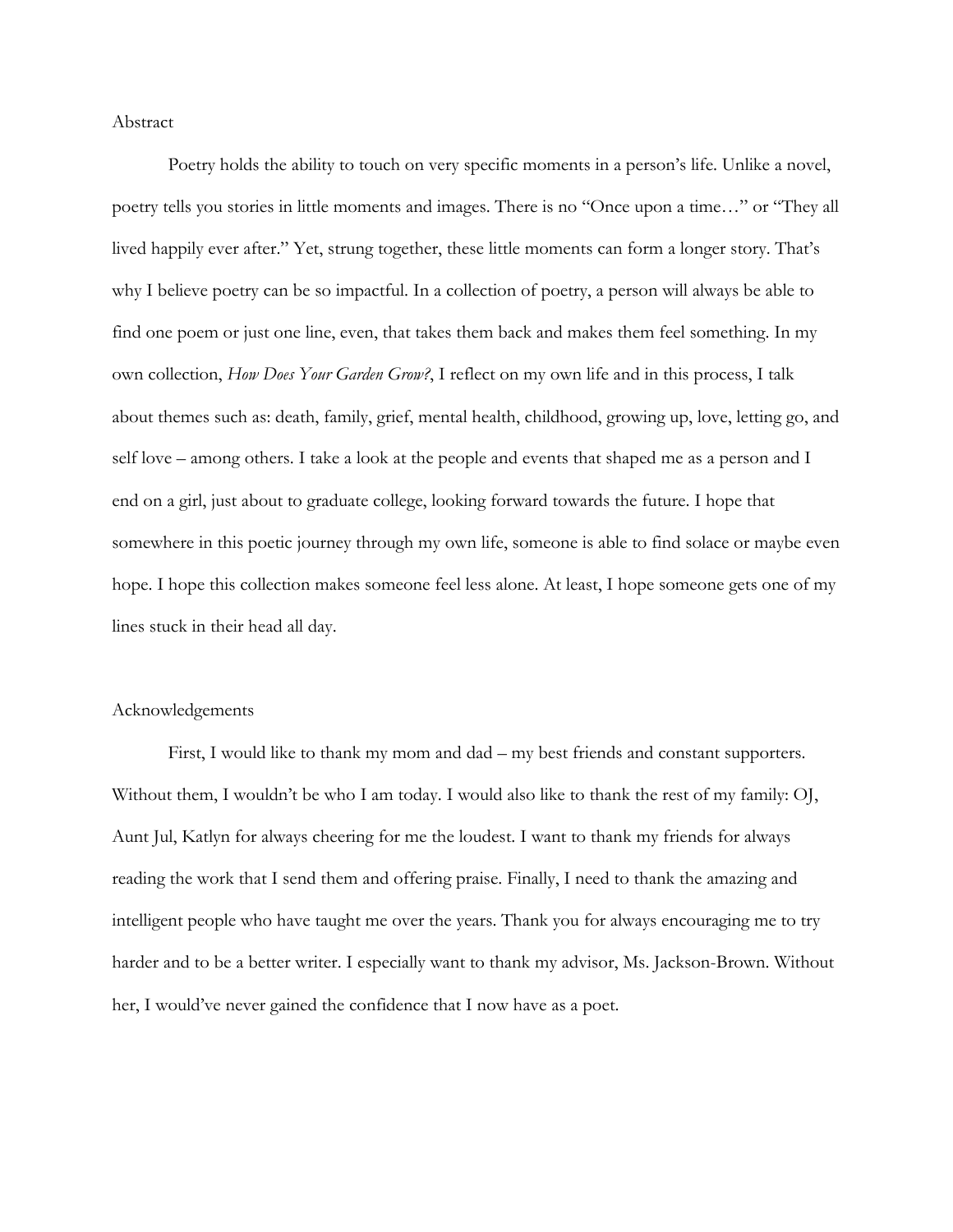Process Analysis Statement – (1-6)

I. pollen.  $-7$ 

In the beginning, I sat on a roof  $-8$ Kick the Can – 9 My dad is a playlist  $-10$ I don't remember much – 11 Why I'll always cancel plans with you to hang out with my dad instead – 12 Where mom gets her cigarettes – 13 Kids around here – 14 Summer to me – 15

# II. a seed. – 16

The Ape Club – 17 Stuart is a boy's name and – 18 Recess Romance – 19 As a Consequence of an Ohio Judge Crashing into Our Car in 2011 – 20 I took a trip to New Mexico with my grandparents when I was  $11 - 21$ In Defense of Spam – 22

# III. a stem.  $-23$

A Good Catholic Education – 24 My old friend,  $Ruby - 25$ Remember him: Kris Ford – 26 Gramma's forgotten homes – 27 The Memory Thief – 28 I took a nap with my gramma the day before she died – 29 Speckles Changing in the Sun – 30

# IV. a bud. – 31

A new home/ An old home – 32 Tears fall to the tune of "Can't Help Falling in Love" – 33 I learned to write a sestina for you – 34 A forced puzzle – 35 I think about you every time I write a capital  $E - 36$ A list of ways to say I'm sorry I didn't come, I was too depressed, without telling you I'm depressed – 37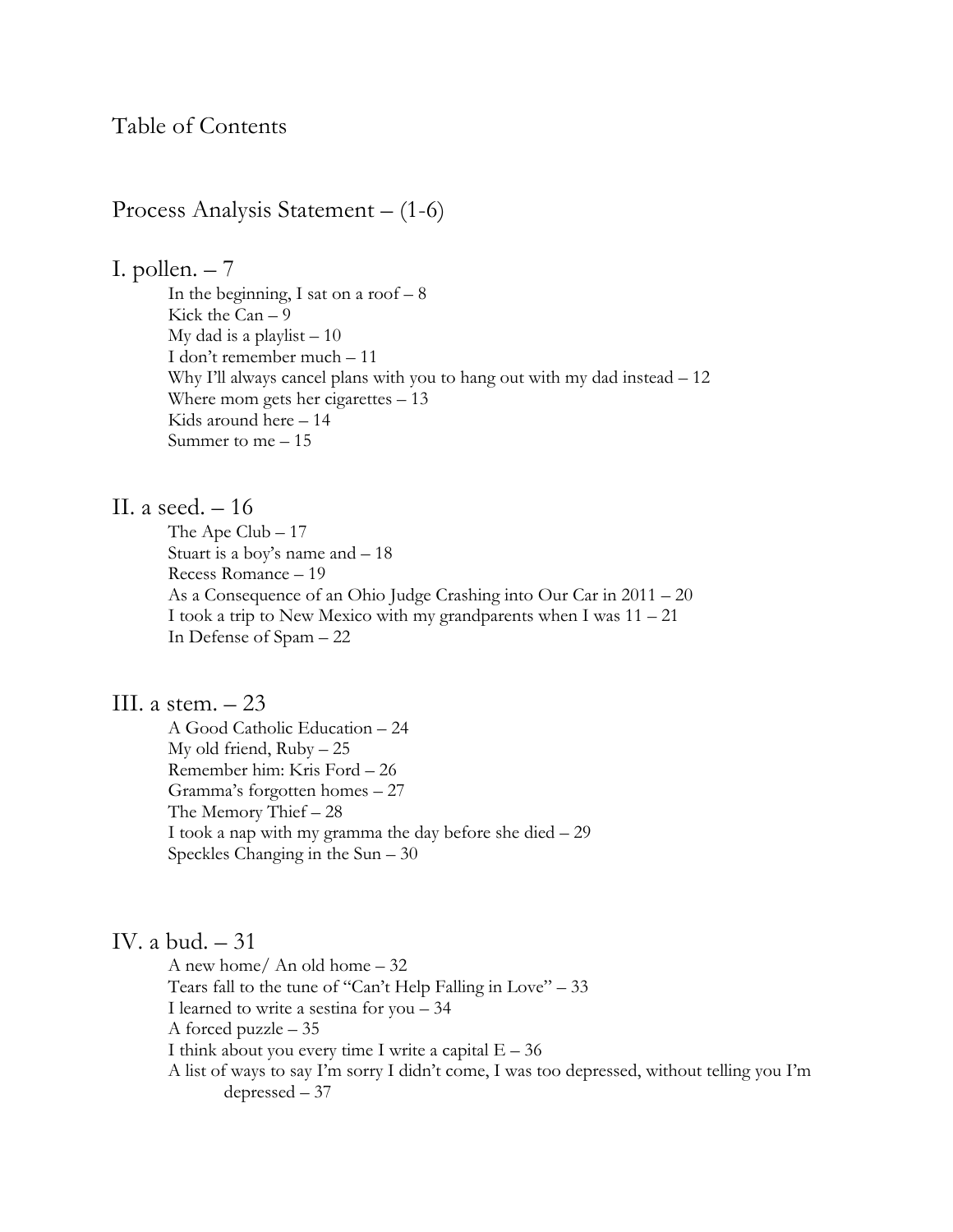yo, – 38 An Evolution of Kisses – 39 Under Construction – 40 Some notes for the person who loves me next – 41

# V. a blossom. – 42

Virtual Cousin – 43 My mom stopped smiling one time – 44 And I'm on antidepressants now, too – 45 I buy a lot of floral – 46 Rain Smells – 47 And then she was born – 48 Tell Me About Your Childhood – 49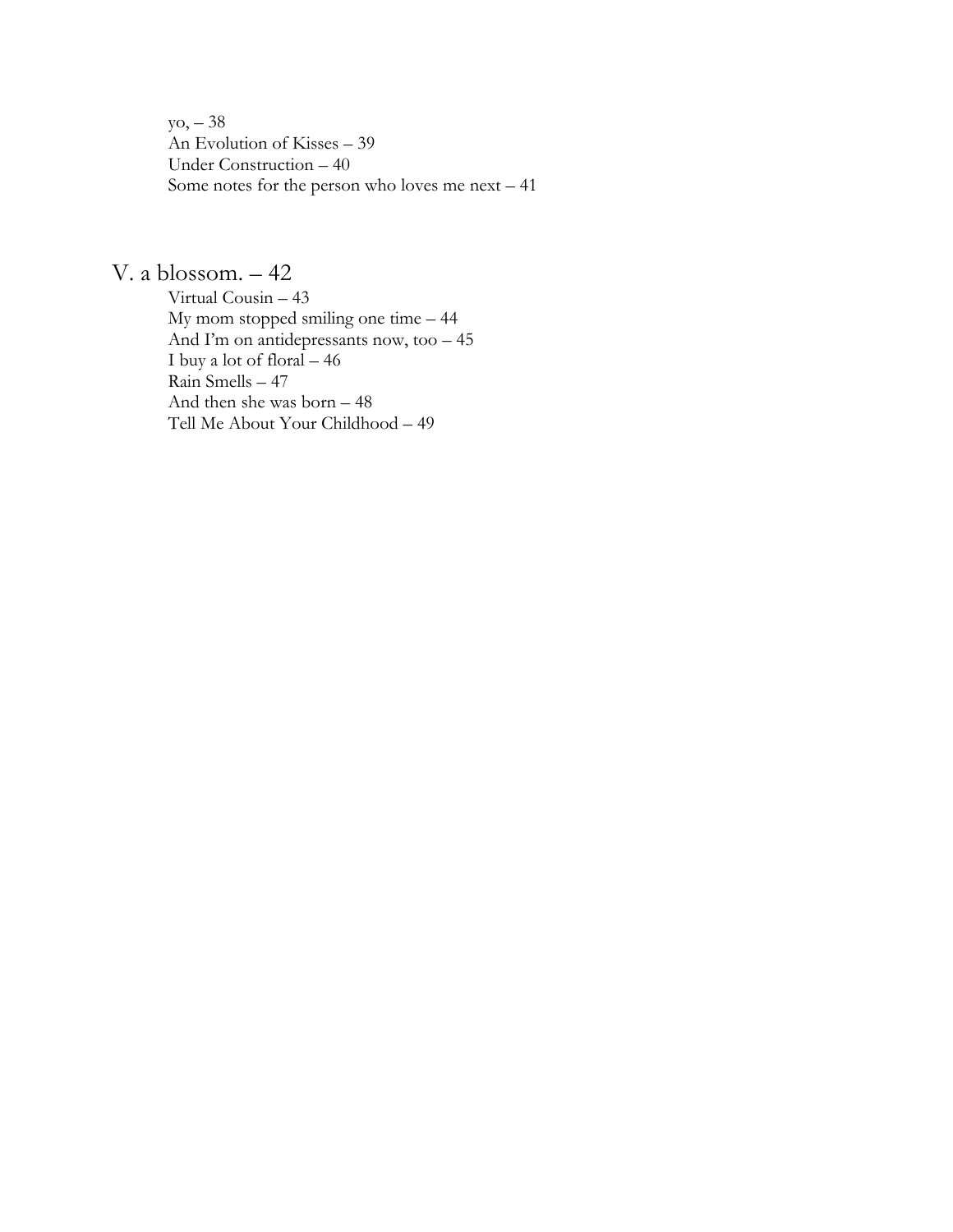Process Analysis Statement

When I first came to Ball State University, I thought I had a clear idea of who I wanted to be. I had loved writing stories since I was a little girl, so I figured majoring in journalism was the clear choice. I also decided to minor in creative writing because I wanted to be able to continue being creative, but everyone around me told me I wouldn't be able to get a job with just creative writing. By the beginning of sophomore year, though, I found myself hating the majority of my Journalism classes and loving all of my creative writing classes. Surprisingly, I found myself really enjoying my mandatory Spanish classes as well. By the end of fall 2016, I changed my major into a double major in Spanish and creative writing.

Changing my mind has always been a trend in my life. I think I have a clear idea of what I want to do, but then I slowly discover what I thought I wanted to do leads me to a path of what I *actually* wanted to do. It was no different with my Honors Thesis. Going into senior year, I was sure I had found the perfect idea. I planned to write a series of essays highlighting the experience of what it's like to be of mixed-race in today's society. I was going to base my essays on interviews with mixed people and my own experience of being half Filipino. Yet, as I approached the halfway point of fall semester, I still hadn't started. This whole project had turned into something I was dreading to do. I couldn't make myself go through the whole IRB process or even ask anyone to let me interview them. It wasn't until a few weeks ago that I realized the reason I didn't want to do my original project was because it was so journalistic. That should've been obvious at first due to my distaste of all of my Journalism classes I took at the beginning of my college career, but it wasn't. Instead, I was engrossed in my Advanced Poetry class. But, it wasn't until I read Chen Chen's *When I Grow Up I Want to Be a List of Further Possibilities* that I knew I wanted to change my thesis topic. I wanted to write a collection of poetry.

1!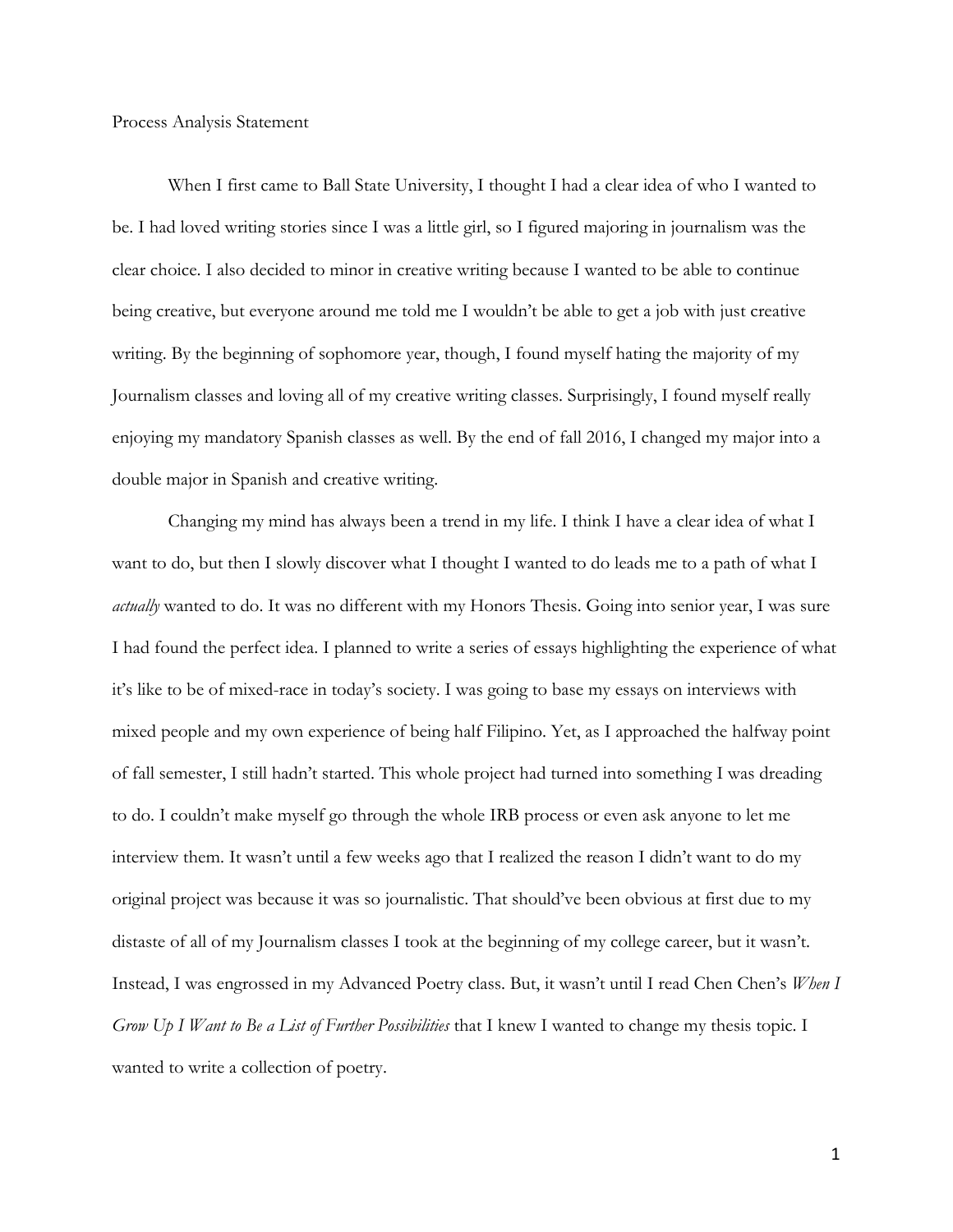My Advanced Poetry class was the first time the majority of poetry we were assigned was written by people of color. In Chen Chen's work, I was able to identify with his Asian heritage. I also learned from the way he used humor within his poems. We also read Hanif Abdurraqib's *The Crown Ain't Worth Much* where I saw my home state of Ohio represented and learned how to incorporate music into my poems without coming off cheesy. As part of our final project, we had the opportunity to find our own contemporary poet and study a collection of their work. I picked Natalie Diaz and her book of poetry, *When My Brother Was an Aztec*. Through working with her poetry, I learned a lot about experimental form and the importance of an enticing title. All of these poets greatly influenced my work in this collection of poetry.

When I decided to change my thesis topic, I was nervous about how my advisor, Ms. Jackson-Brown, and the Honors College would respond. Yet, my advisor was all for it and the process of changing my topic was relatively easy because of the fact that I had decided to start my thesis in the fall semester. The very next meeting after my topic change, I knew I had made the right decision. I was so excited about writing a collection of poetry and I could tell Ms. Jackson-Brown was also excited to be working on this with me.

I had always been drawn more to writing fiction because that's what I grew up reading. My dream, for as long as I could remember, was to write a book. I always wanted to write something that would affect a reader the way my favorite books had affected me while I was growing up. I had written poetry before in my classes but I wasn't completely sure if I had the talent to write an entire book of it. After the first time I showed my poems to Jackson-Brown, though, she told me I had absolutely made the right choice in embarking on writing a whole collection of poetry. Every meeting, she would give me the praise I needed, along with the critique to make me better. She gave me a lot of confidence as a poet and made me even surer I had chosen the right thing to do.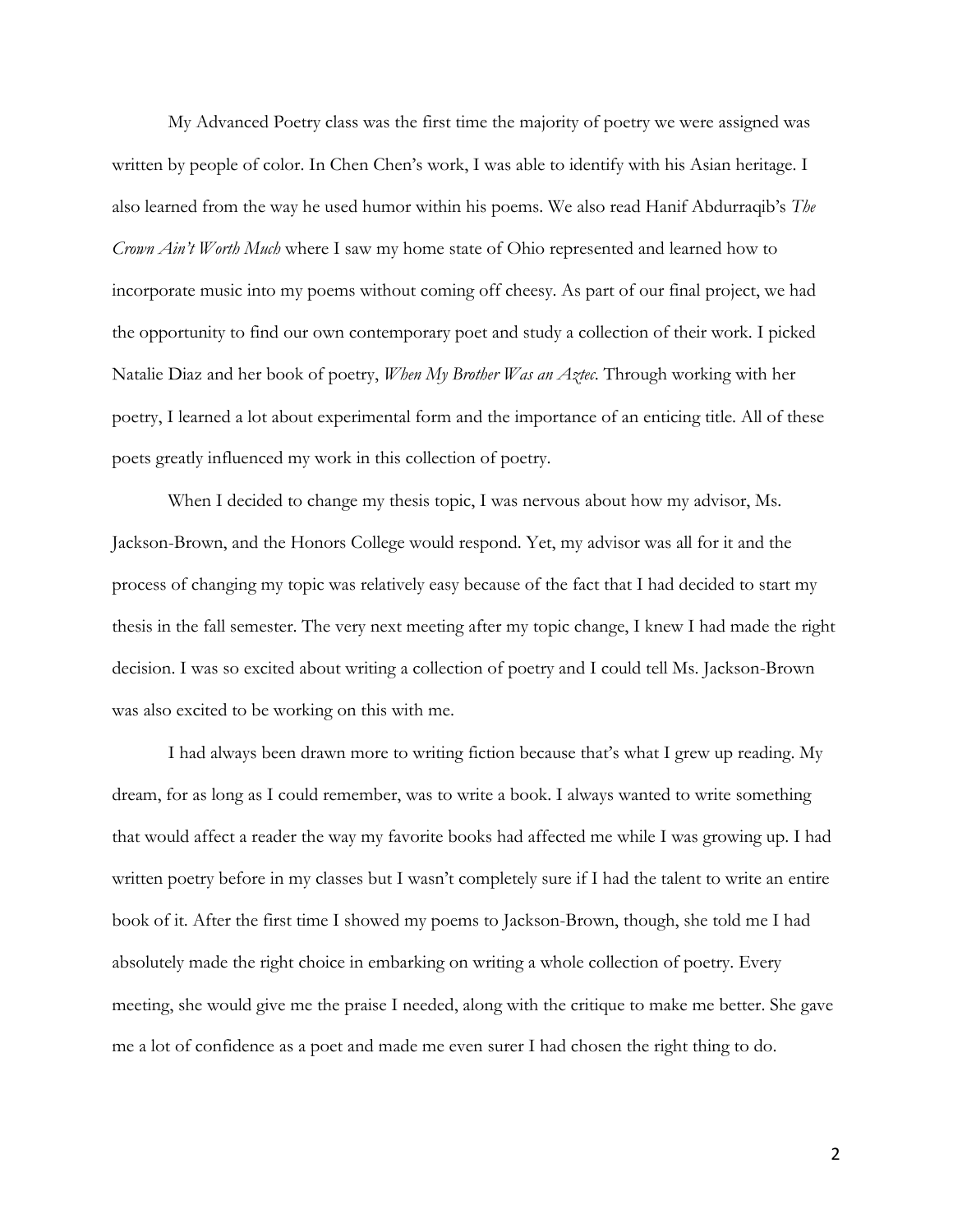Yet, again, I thought I knew what my poetry collection was going to be about. I wanted to draw upon the work of Hanif Abdurraqib and the way he includes music in a lot of his poems. Music had always been a huge part of my life because both of my parents are music lovers. I grew up listening to bands like Led Zeppelin and Queen because of my mom, but I also was listening to disco and Motown because of my dad. Because of this, I had planned to include music in each of my poems. I wanted to base them off certain bands, songs, and even lyrics. When I first started, poems were flying out with no problem, but I quickly found myself running out of ideas. When I spoke with Jackson-Brown about this, she told me she thought the whole music theme might be a little constricting. Again, I was trying to control my creativity too much and that just doesn't work for me. She encouraged me to write whatever I wanted and to not worry. She told me the themes would come out on their own. So, I did exactly that and quickly found themes emerging. Changing the poetry collection to writing about my life turned the whole Honors Thesis into a therapeutic experience for me.

For the most part, I stuck to a pretty strict schedule. I was writing about three to four poems every week and then on Tuesdays, I would meet with Jackson-Brown to edit. I have always felt the most creative at night so I would write after I finished my homework. A typical night of writing poetry was in my bed, listening to music and writing in my journal. Some nights, I couldn't think of anything to write about. Other nights, I would crank out three to four poems in a few hours. Sometimes, poems would come to me in class. I brought my journal with me everywhere, so, when this happened, I would pull it out and write down a few lines so I could get back to them later. Now that I have finished the collection, I have a completely filled-up journal and that is one of the most satisfying things.

When I was about halfway through the process of writing all of these poems, themes started to emerge the way Jackson-Brown said they would, themes like: family, heartbreak, childhood, grief,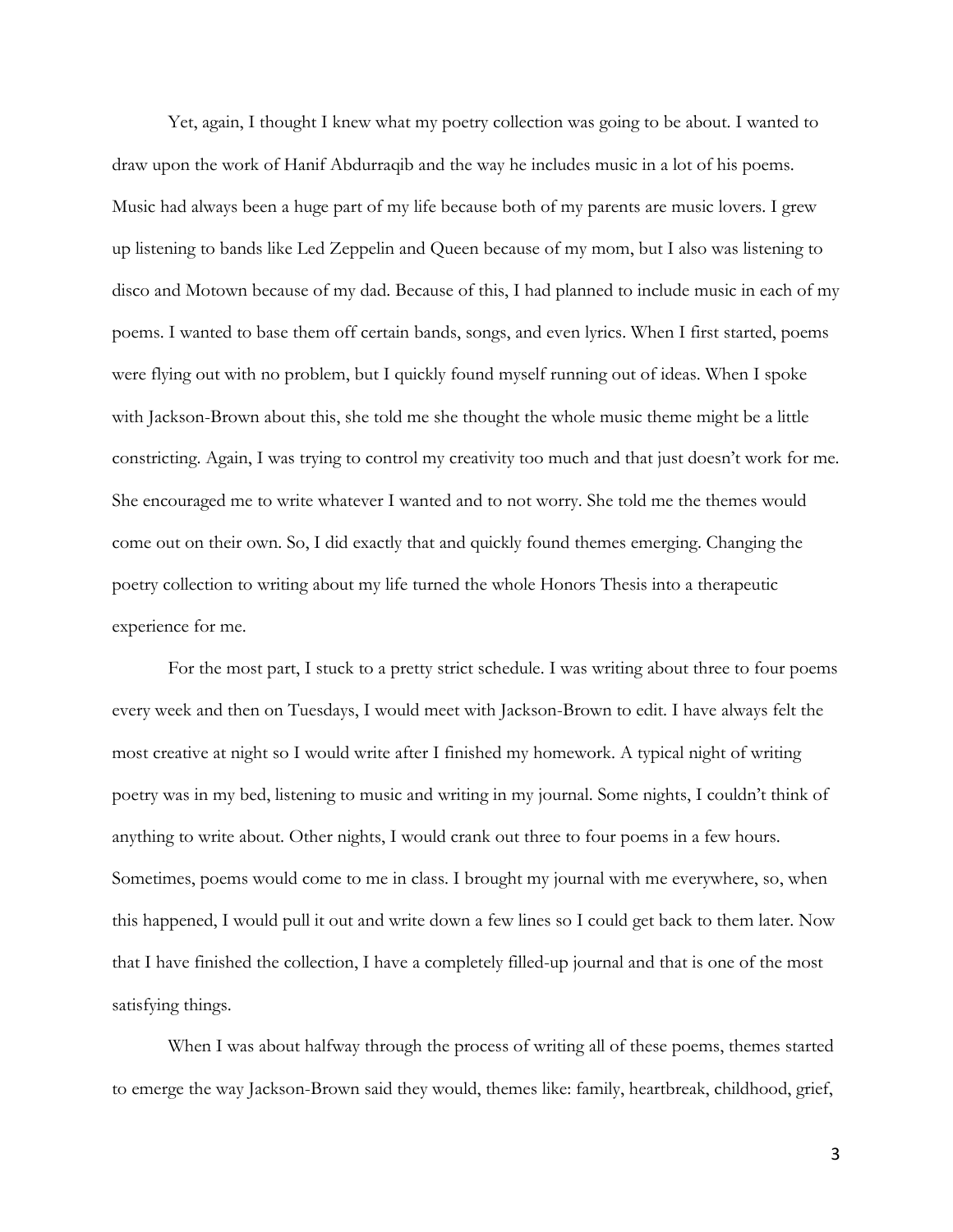growing up, and more. The most central theme of the whole collection is family, especially centered around my parents and grandparents. Two other major themes of the collection that appeared were death and mental health. I lost my grandmother when I was 16 to Alzheimer's disease and a lot of my poems deal with the process of losing her and dealing with the aftermath of her absence in my life and my family's life. In regards to the theme of mental health, depression runs in my family; my grandmother suffered from it and so do my mother and two of my aunts. It wasn't until I turned 21 that it really started affecting my life. It was only natural that it found its way into a lot of my poems.

This project allowed me to process and really grapple with the tragedies I had encountered in my short 21 years of life. It also really made me appreciate my family and the childhood that my parents worked so hard to give me. It helped me get over my last relationship which I thought I was over, but obviously wasn't over due to the amount of poems I wrote about it. It allowed me a space to look back on my own life and reflect on the person I used to be and the person I am now. I was able to take a closer look at all the things that shaped me into the person I am, like: my mom, my best friend, my grandmother, Spam, the game Kick the Can, my cousins, music, and more. I was also able to really have an open conversation with myself about my mental illness and how it affects me. I had a space to talk about the dark ways it makes me feel and the ways I try to manage it. This collection of poetry really gave me a place to take a deep breath between all my other schoolwork as I looked ahead to graduation.

I think the hardest part of this whole project was trying to finish it. I had to find a way to organize the poems in a way that makes sense with the content. At first, I tried to group everything together by theme but that wasn't an even spread of poems. After thinking about it for a little bit, I decided that grouping things chronologically worked best for my collection. I have four different sections corresponding to the different phases of schooling: elementary school, middle school, high school, and college. The elementary school section also includes a lot from when I was really young,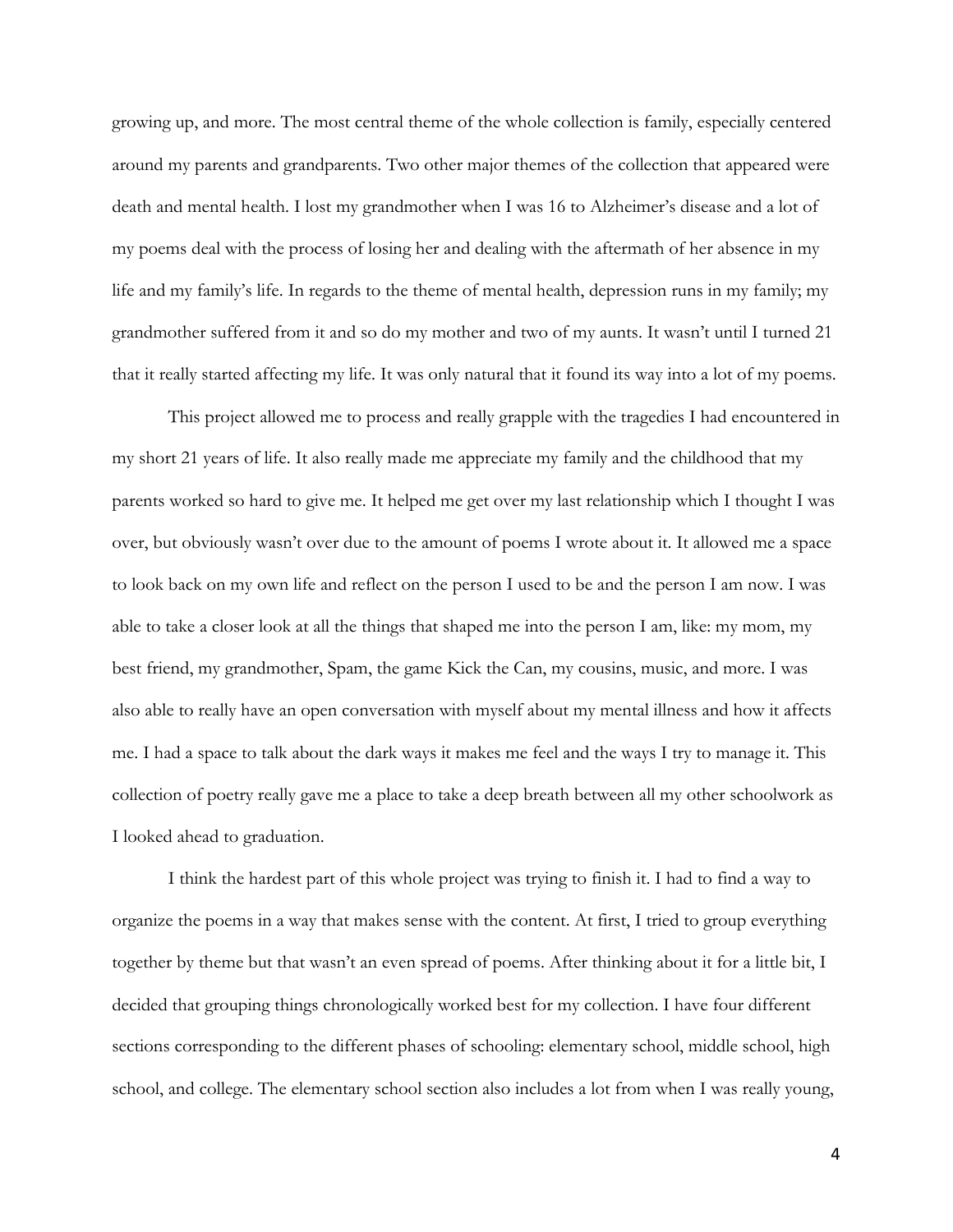before I was in school. The rest of the sections deal with the ages corresponding to the different grade levels. This way the themes are more spread throughout the collection rather than being grouped together. I feel like that would have made them too concentrated.

The thing I probably struggled with the most in finishing this project was trying to think of a title. I tried to think if there was a song that would apply to the collection I created to try and bring back my original plan of centering the collection around music, because there are a lot of traces of music still in the poems. I also tried to see if any of the titles of my poems could be used to title the entire collection. I asked a lot of my friends and family to help me think of one but, for the most part, none of them were right. It wasn't until I reread all of the poems I had written, that I noticed a new theme that would eventually turn into the title: gardens. In many of my poems, there is garden imagery and metaphors about gardens. I write about my grandmother a lot throughout this collection as well and she always loved to garden. This collection is also my own coming-of-age story and really shows how I have grown up. When I asked Jackson-Brown for her help, I told her I wanted my title to have something to do with gardens. She looked at me and asked, "What's that saying again?" and after typing away for a second she said, "Mary, Mary, quite contrary. How does your garden grow? With silver bells and cockleshells and pretty maids all in a row." I knew I had found my title – *How Does Your Garden Grow?* 

Now that I have finished this project, I have started thinking about what those who read it will be able to learn from it. Obviously, they will learn a lot about my own life, but I hope the collection does something deeper than that. The thing I have learned to love the most about poetry is the way it can touch upon very specific moments in someone's life. I have read poems that have made me think about my own childhood and the way my friends and I used to play in the neighborhood. I have read poems that have made me cry because I could think of an exact moment in my own life where I felt the same way the poet was feeling. That's what I want this collection to

5!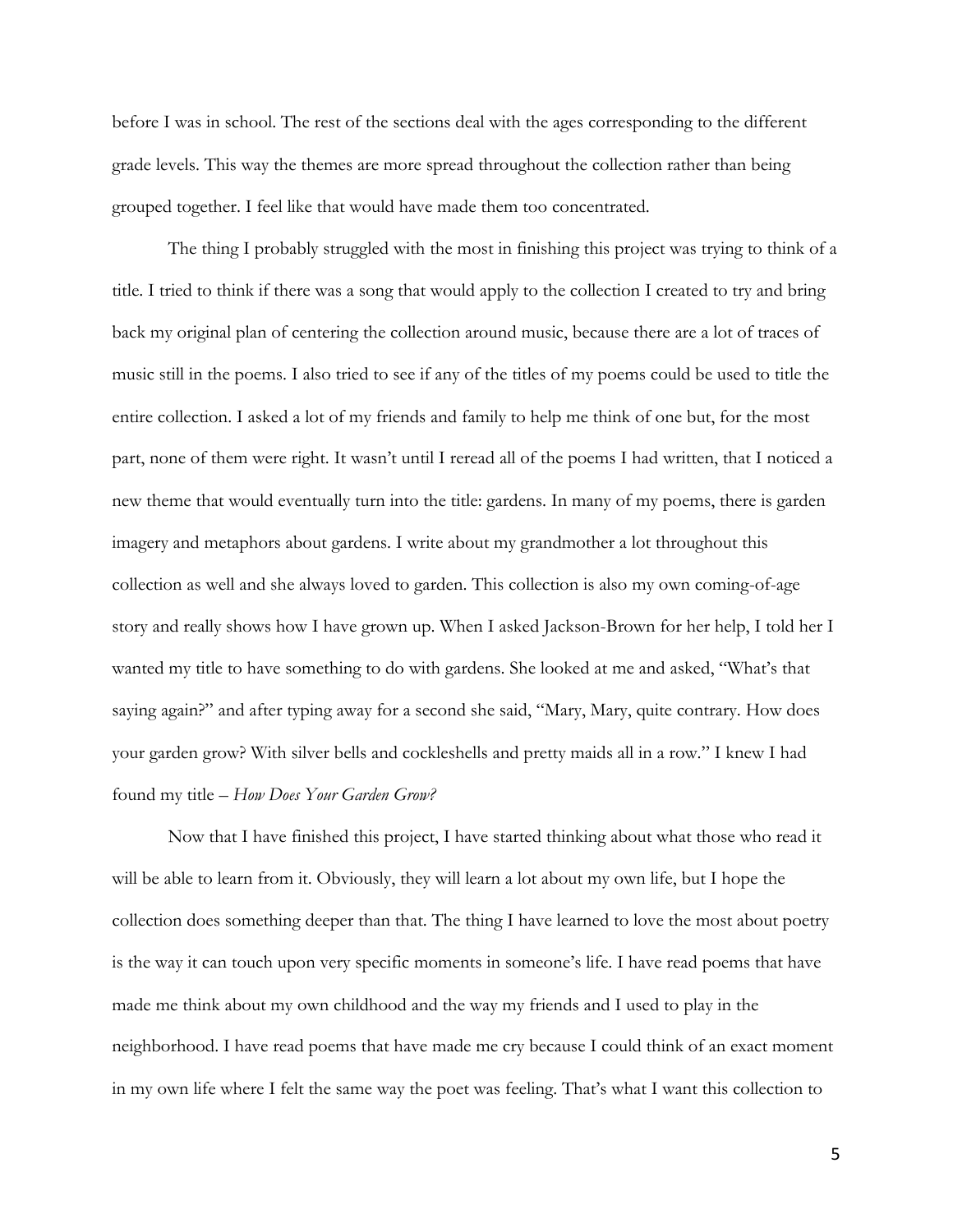do. I want people to be able to relate to it. I want people to be able to find a favorite line that gets stuck in their head for a week. I want this collection to be a safe space for someone else the way it was for me.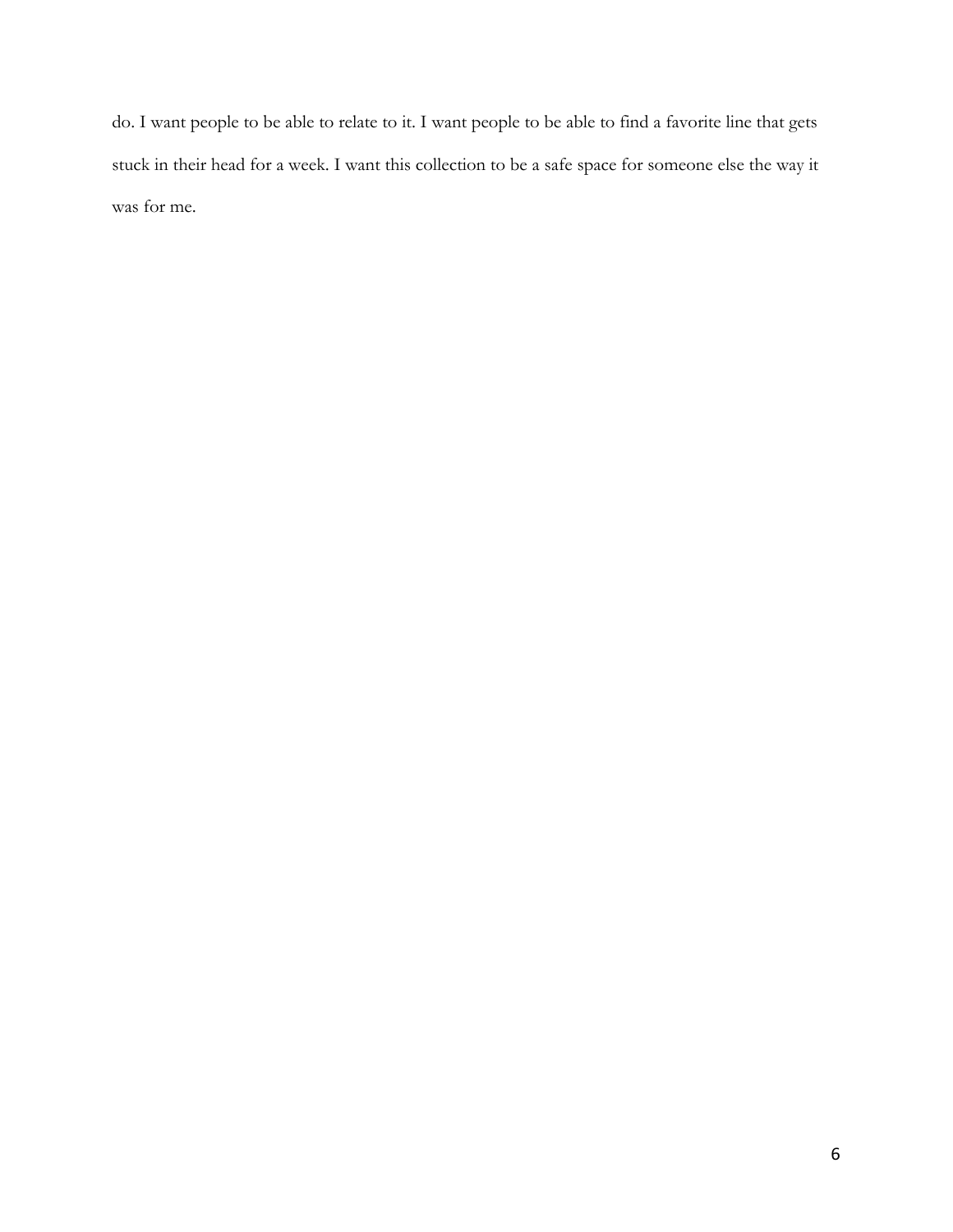# **I. pollen.**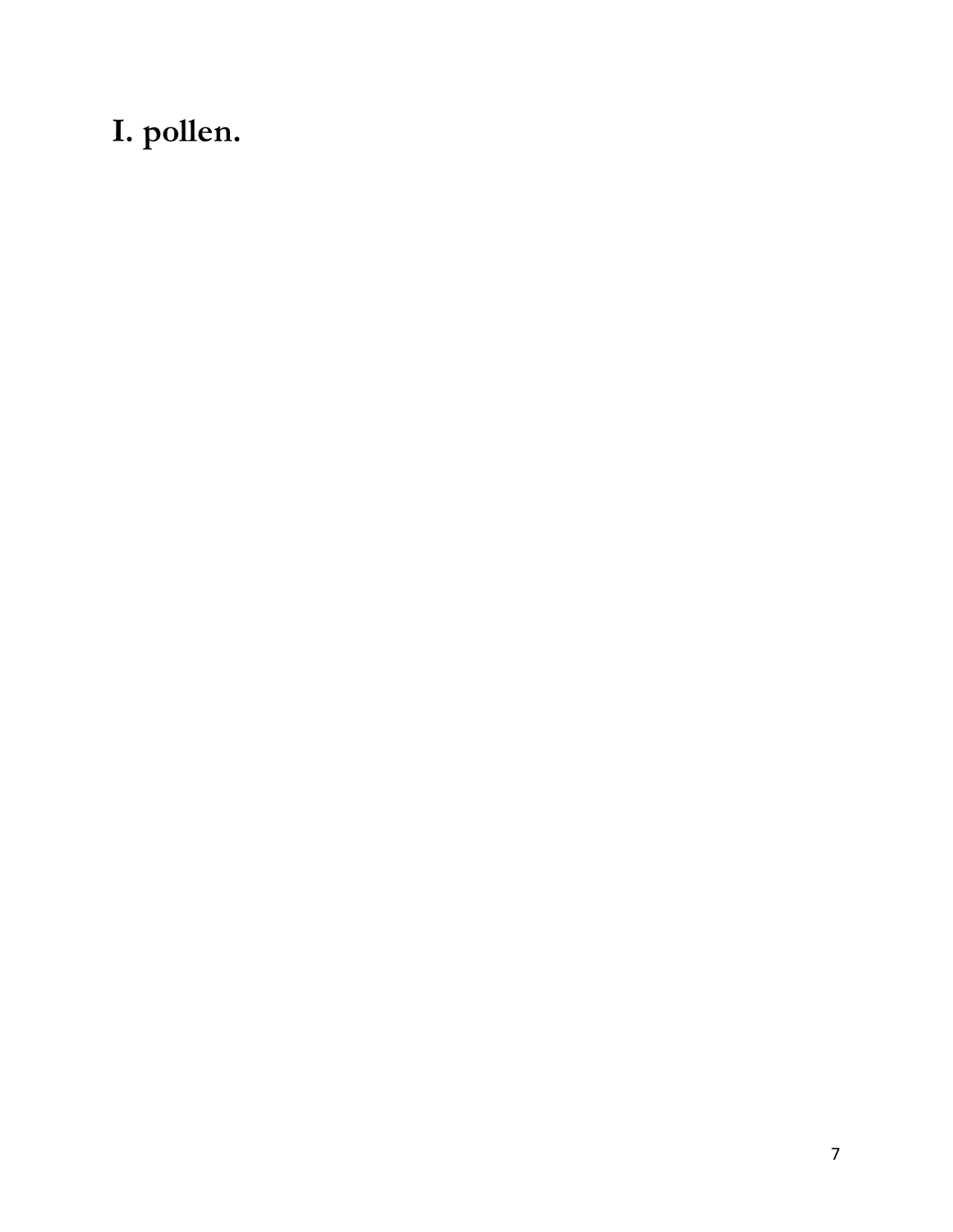In the beginning, I sat on a roof

I believe I picked my own family and so does my mom because when I was 2 I told her I used to sit on the roof with an angel and watch them.

I watched them at the dinner table – my mother cried while her thick, blonde hair that brunette girls like me dream about, cascaded over her sunken shoulders into her lap. my father stared at his hands with molten eyes and wrung his peanut butter skin. I watched them beg God for a baby, 11 years in the making and I watched them pull it together to smile at their son in the morning.

I saw hugs after long days and tell-meall-about-your-day-talks at the dinner table and silent dances in the kitchen.

I heard laughter billow out of the chimney at night and in the morning. I heard music splash against the windows.

I saw love perched in the corner of every room, dripping down the walls and seeping into the floorboards and I told the angel I pick them.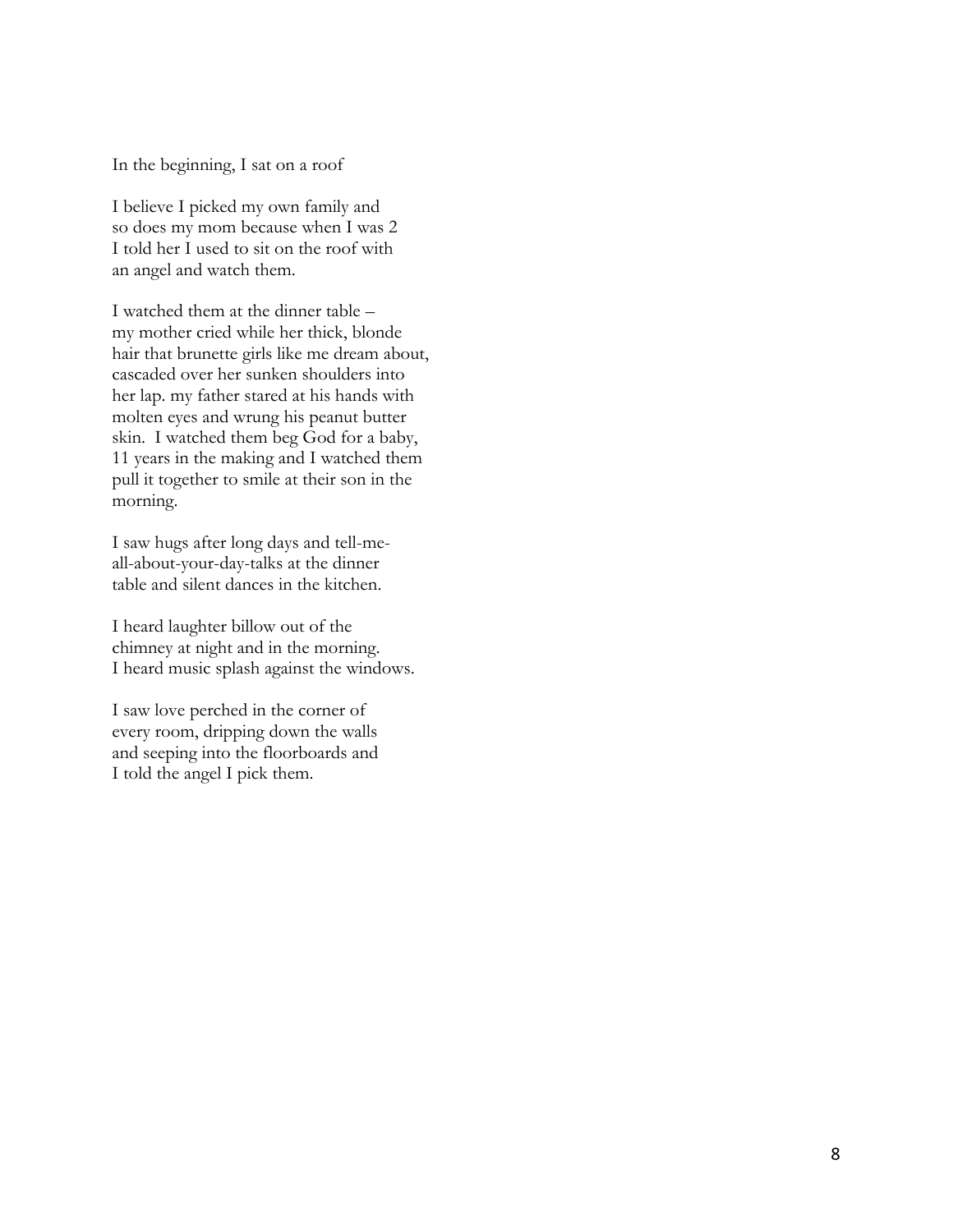it's big -coat cold and my cousins holler like monkeys in the dewey darkness then they hide on shingled roofs in big ol' bushes under rusted cars and me, a pink marshmallow with a blue raspberry scarf and a strawberry beanie watch as, luke got tagged sam got tagged erich dan mitchell until i was left quivering behind a tree trunk bigger than me and luke saw from jail that for once i was the last hope and joe went looking in the backyard but i shook in the front until luke gestured to the can a gleaming pearl in a clam and i ran past big ol' bushes shingled roofs and rusted cars until i kicked it and it went off like an accidental firework or car alarm and i lifted off with it on luke and sam's shoulders and i was four and happy and it all didn't really matter but they all still talk about it on Thanksgiving

Kick the Can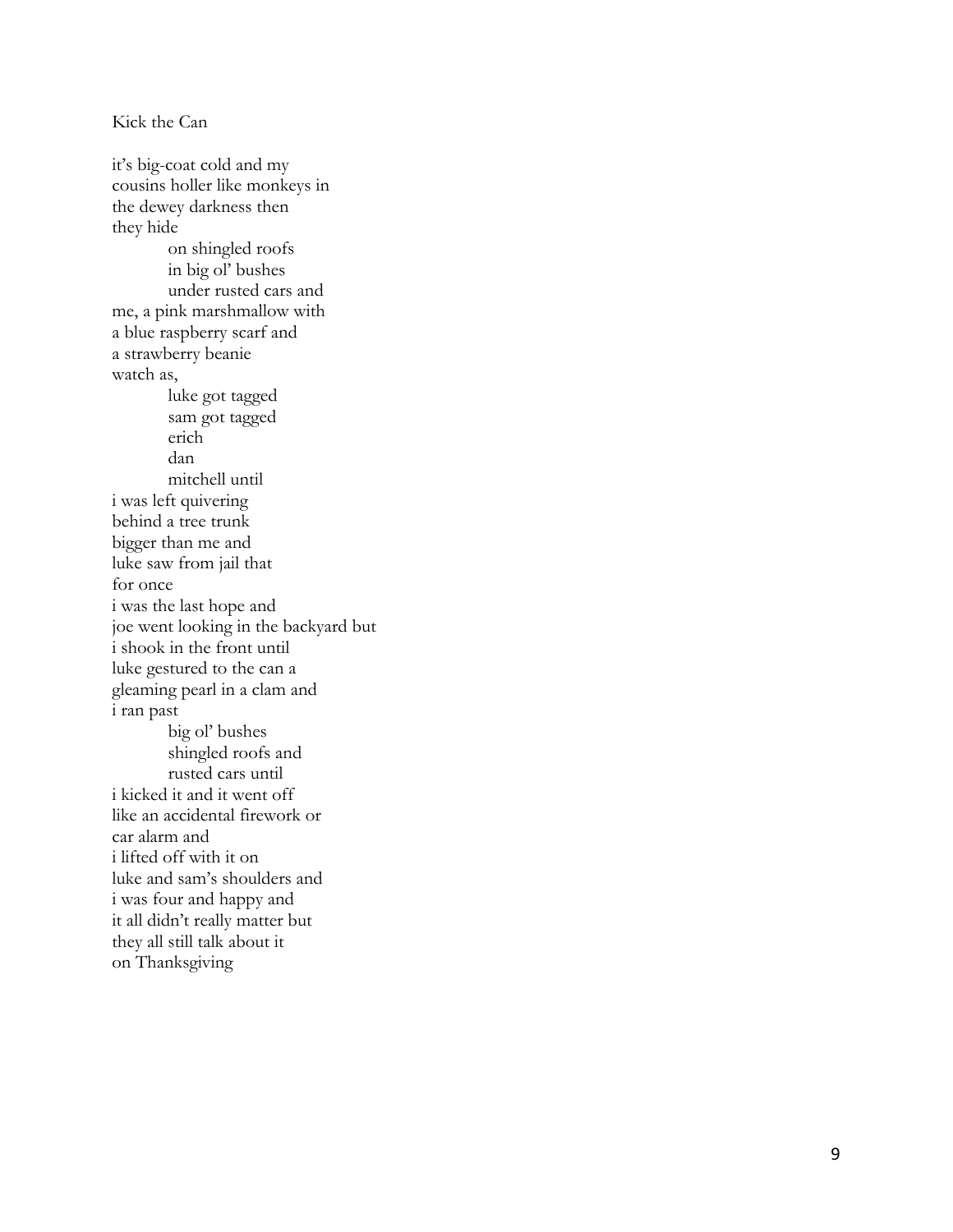My dad is a playlist

that you put on after your dream date or a perfect summer's day. He's earth, wind, and fire with the windows down. The B-52s, dancing in the kitchen. He's off the wall and cart-wheeling around in boogie shoes. He's Sir Duke during celebration. But he's also the man in the mirror and serenading me with someday we'll be together.

He's slow rollin' like a wagon wheel. He's a little Metallica too and a pinch of old Kanye plus two scoops of uptown funk. He's a little throwback rap. He's three little birds chirping out a redemption song. He's oogum boogum, free fallin', tin roof rusted, and my favorite thing to listen to when life gets hard.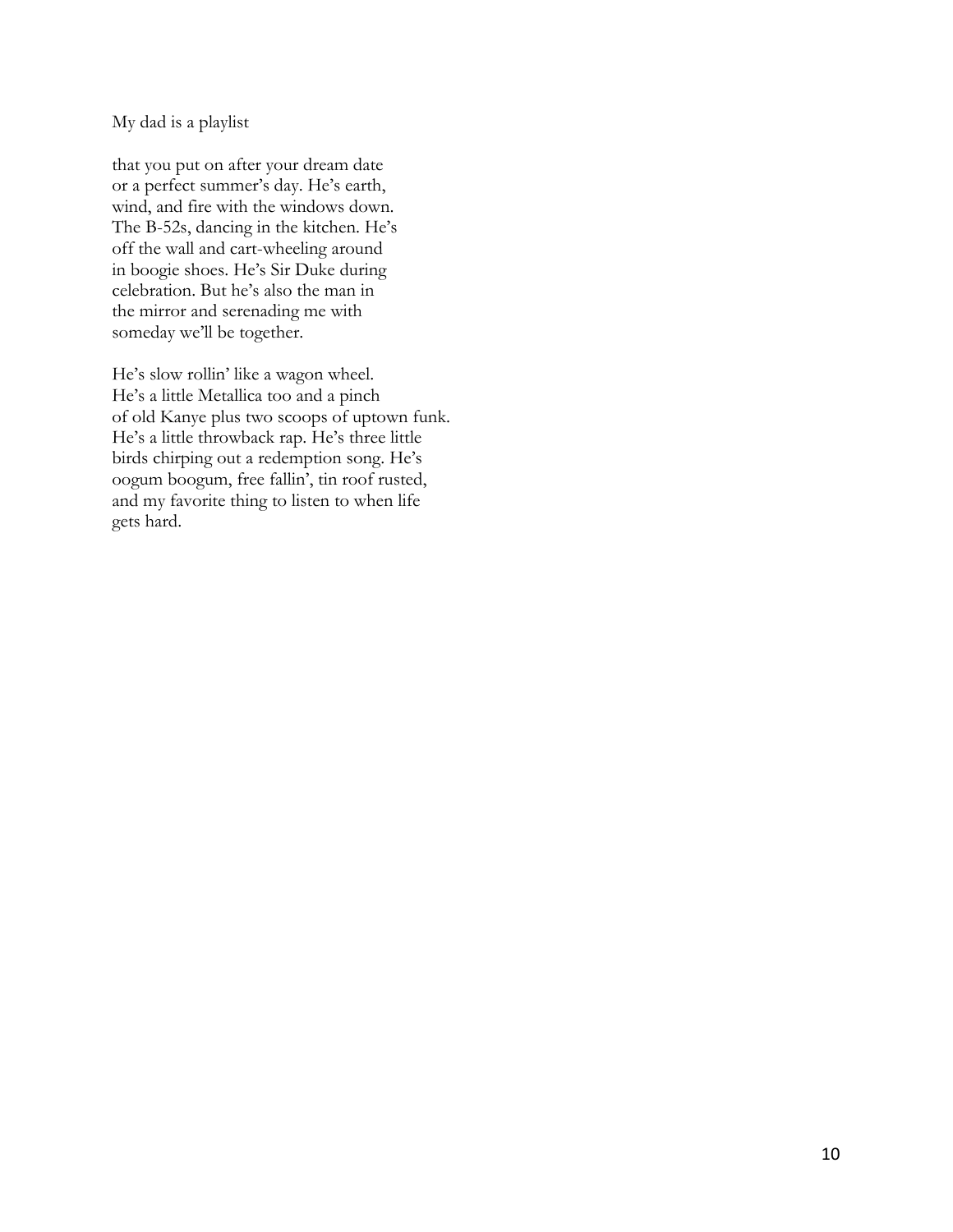I don't remember much

I only remember my Lolo with oxygen in his nose and the hiss and sigh of the breathing machine. He smelled warm and old. His voice sounded like a home I'd never known.

I remember kissing him on the cheek and thinking he kind of looked like a robot. I remember how he always coughed when he laughed.

I remember the funeral and how I didn't cry because I was 6 and the man in the coffin looked like melted candlewax and smelled like nothing.

I don't remember much else except that Lolo's apartment felt much colder afterwards.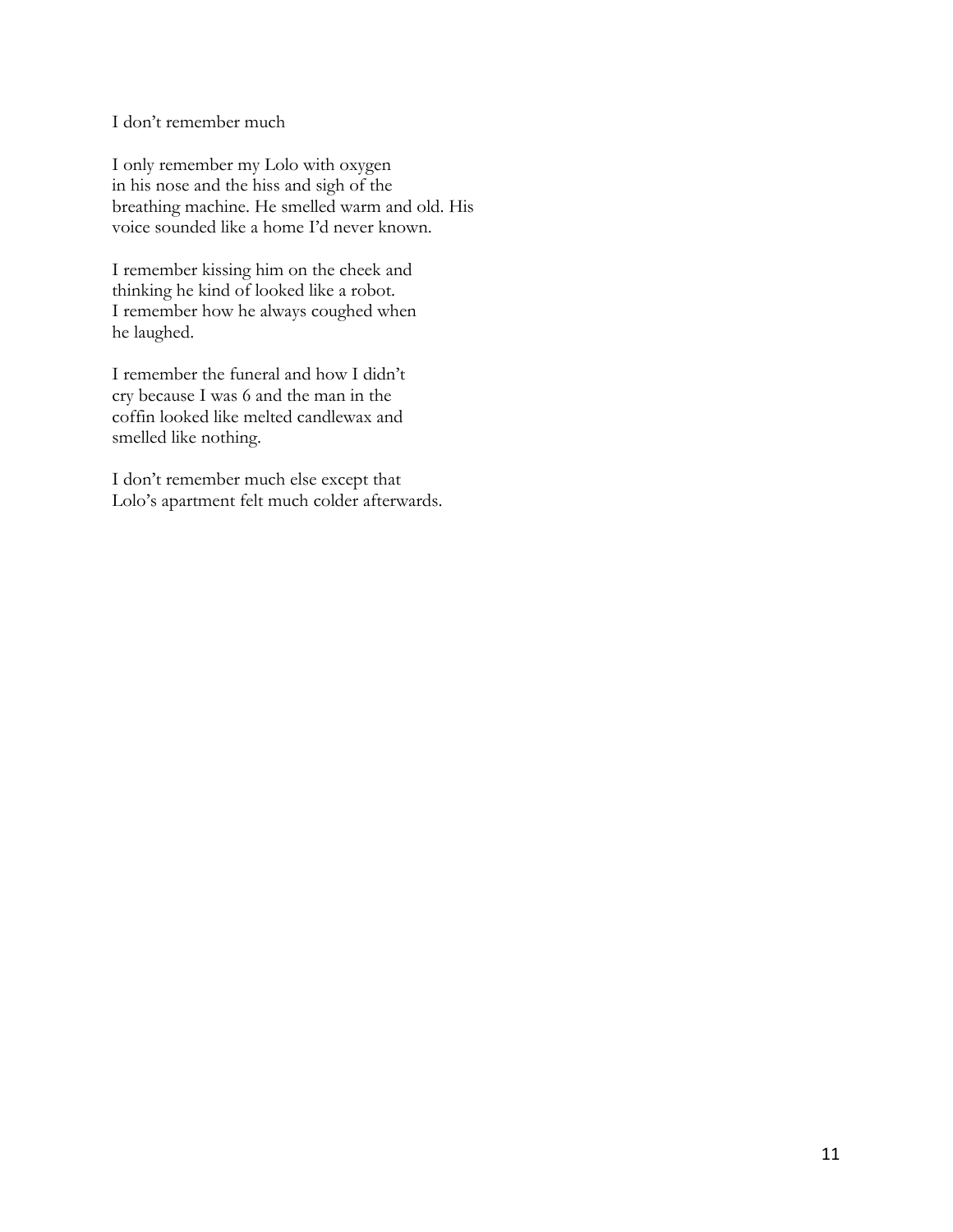Why I'll always cancel plans with you to hang out with my dad instead

In kindergarten, Dad was a warehouseman and Mom was a waitress and when Dad got home, Mom had to leave and I would stand on a stool and bang on the window and scream for her to come back like she had left me at an orphanage. But I needed dinner and a bath and a song and a story and a kiss goodnight all before 8. Dad made me ramen and vienna sausages and after, I'd ask when Mom was coming home. He'd put me in the bath, sing Stevie Wonder, and ask Isn't She Lovely? When my fingers were raisins, he'd wrap me in a towel and I'd ask when Mom was coming home. I'd fight bedtime like it was trying to kill me but he'd read *Bad Mousie*, *Brown Bear Brown Bear*, or *Bad Mousie* twice if I asked. At 8 on the dot, he'd kiss my forehead and say I love you and I'd ask when Mom was coming home.

I'm 21 now and he calls me all the time. I'll tell him about the big test I have next week and he'll say I guess you can't come home. Or I'll tell him about a guy I met at the bar and how he asked me to hang out next weekend and he'll say I guess you can't come home. Or how it's Becky's birthday next weekend and we're all gonna go out and he'll say I guess you can't come home. But when I do come home, we cook together. We sing together. We go see movies and in the summer, we fish. I hug him and tell him I love him. Then on Sundays, when it's time to leave I promise him I'll be home again soon.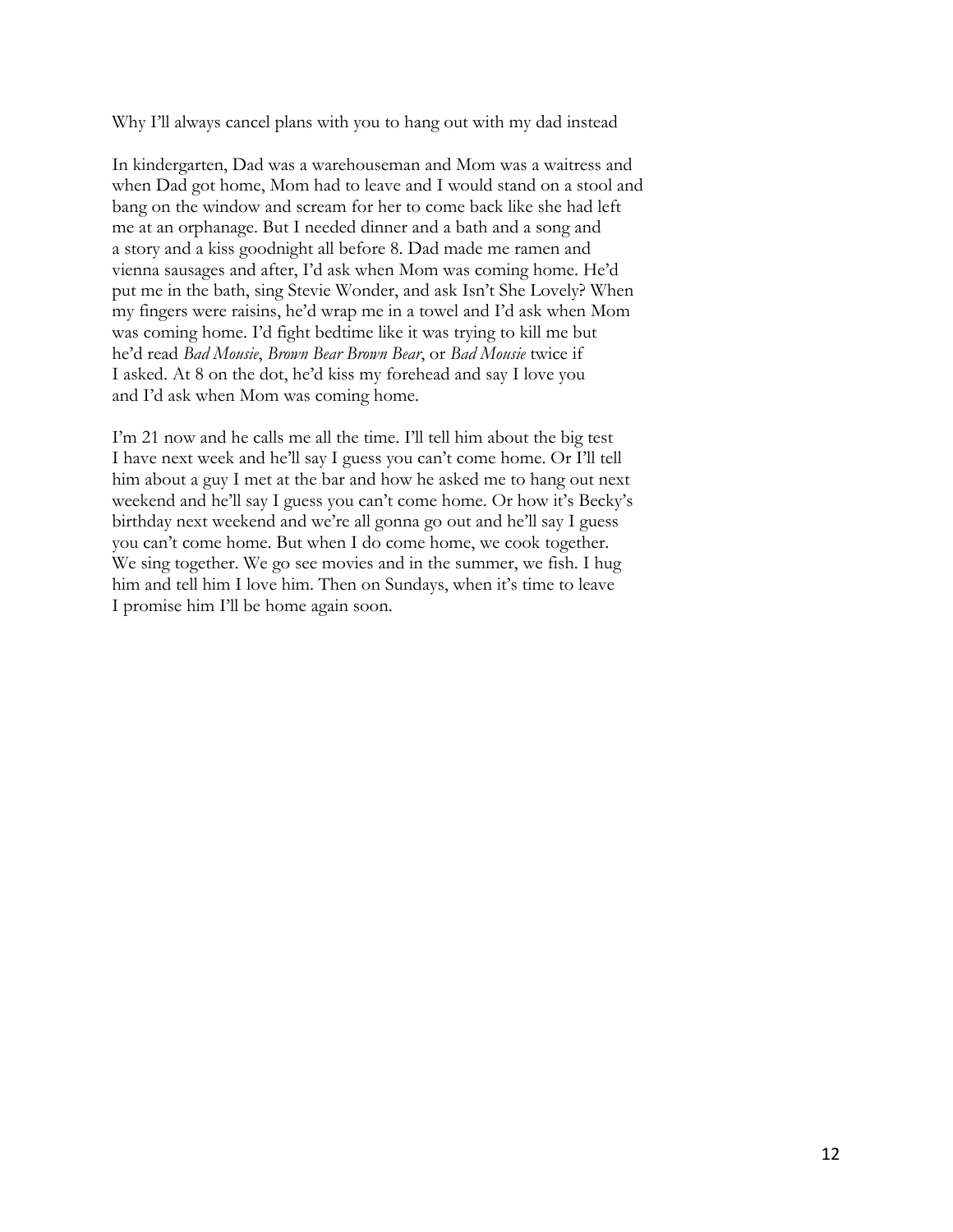Where Mom gets her cigarettes

In the summer, when ice cream cones dripped down kids' wrists before their third lick and Mom's leather car seats branded by thighs with a tsss, Ameristop was an arctic heaven after a day at the pool.

I'd get in line with Mom and touch all the candy wrappers – Whatchamacallits and Kit Kats and Cow Tails and Skittles and Snickers and Mom would always say no, *I'll get you a coke icee, though, if I can have a couple sips.* 

The man in front would get a case of Bud Light and 4 scratch-offs and a turkey sandwich. I'd have to teeter on my big toes to look over the counter at Deb, who made sandwiches, and so I could wave at Sheryl at the register.

She had teeth like cracked piano keys and her eyes were always ¾ asleep. *What'll it be today, Amy?* she'd ask. *Small coke icee and pack of True Blues. One or two?* and Mom would look at me, *Hell, today, let's do two.*

And we'd get back in the car and my thighs would tssss and she'd roll down the window and light up a True Blue like she has ever since she was 15 and I'd slurp down my icee, knowing better than to tell her that she was letting all the AC out.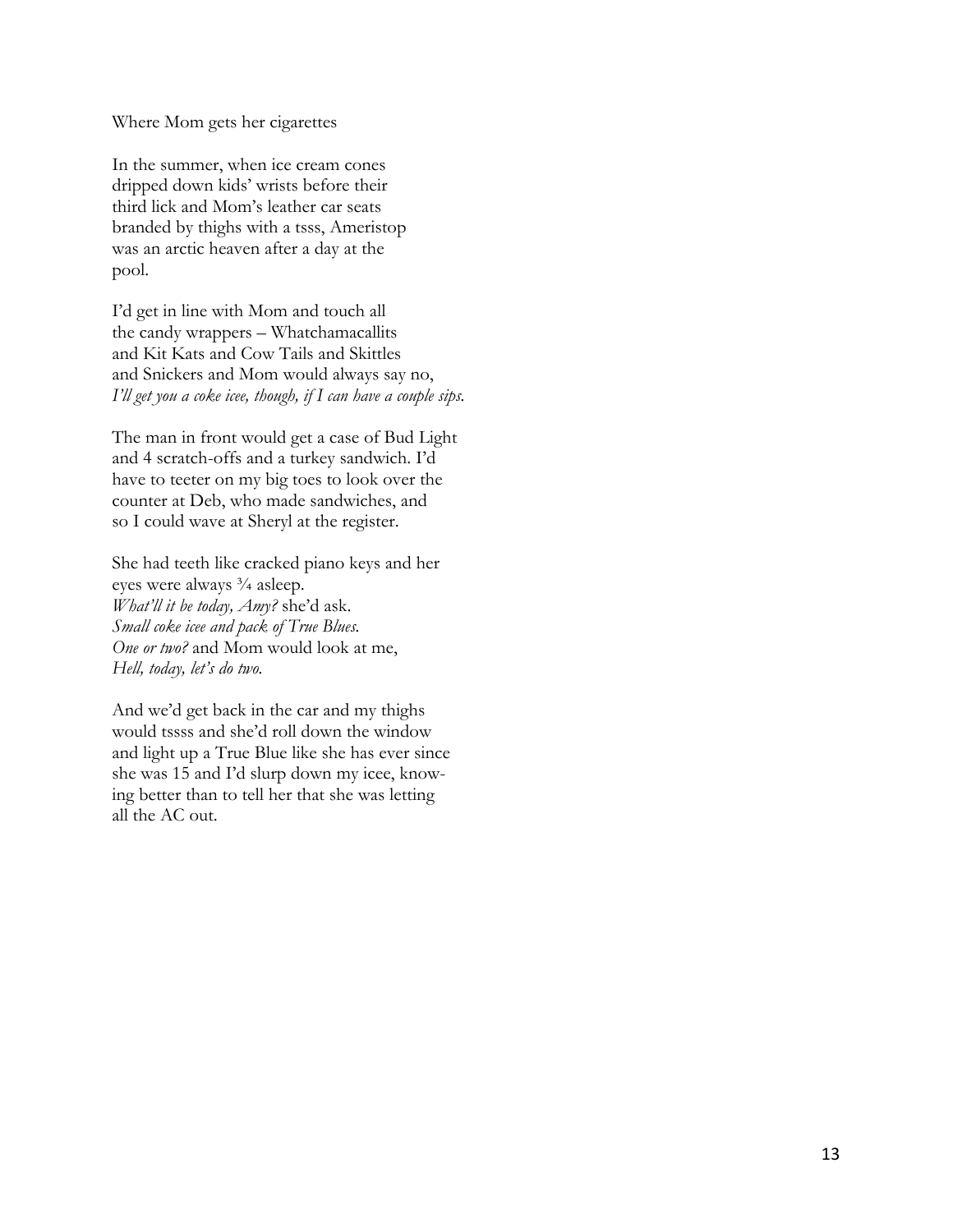## Kids around here

Kids around here all grew up on the swim team and met their best friend playing sharks and minnows on Friday Funday. Most kids almost drowned once or 5 times playing sharks and minnows.

Kids around here walked everywhere: to Ameristop, to the pool, to the creek, to the playground. They decorated sidewalks with chalk and stood up on bikes to pedal up steep hills.

Kids around here all got their vanilla cones with rainbow sprinkles at Creamy Whip. A few kids got their first jobs there. Most of them were lifeguards at the pool.

Kids around here would sneak out to the playground and drink four lokos and shitty vodka on monkey bars and most of them were smoking weed by 16. A few started selling back then, most of them still do.

Kids around here all know someone who died too young: drowned at the dam, got shot, shot up too much. Most kids have seen a syringe left in the dirt or at the bottom of a slide.

Kids around here all try to get out  $-$  go to college, get a good job. Some dropped out, got kicked out, and moved right back. Others left and never even craned their necks enough to look back.

But they all still talk about this town and how nights playing soccer at the Commons felt infinite under the street lamps, and how days at the pool felt like the sun would never burn out.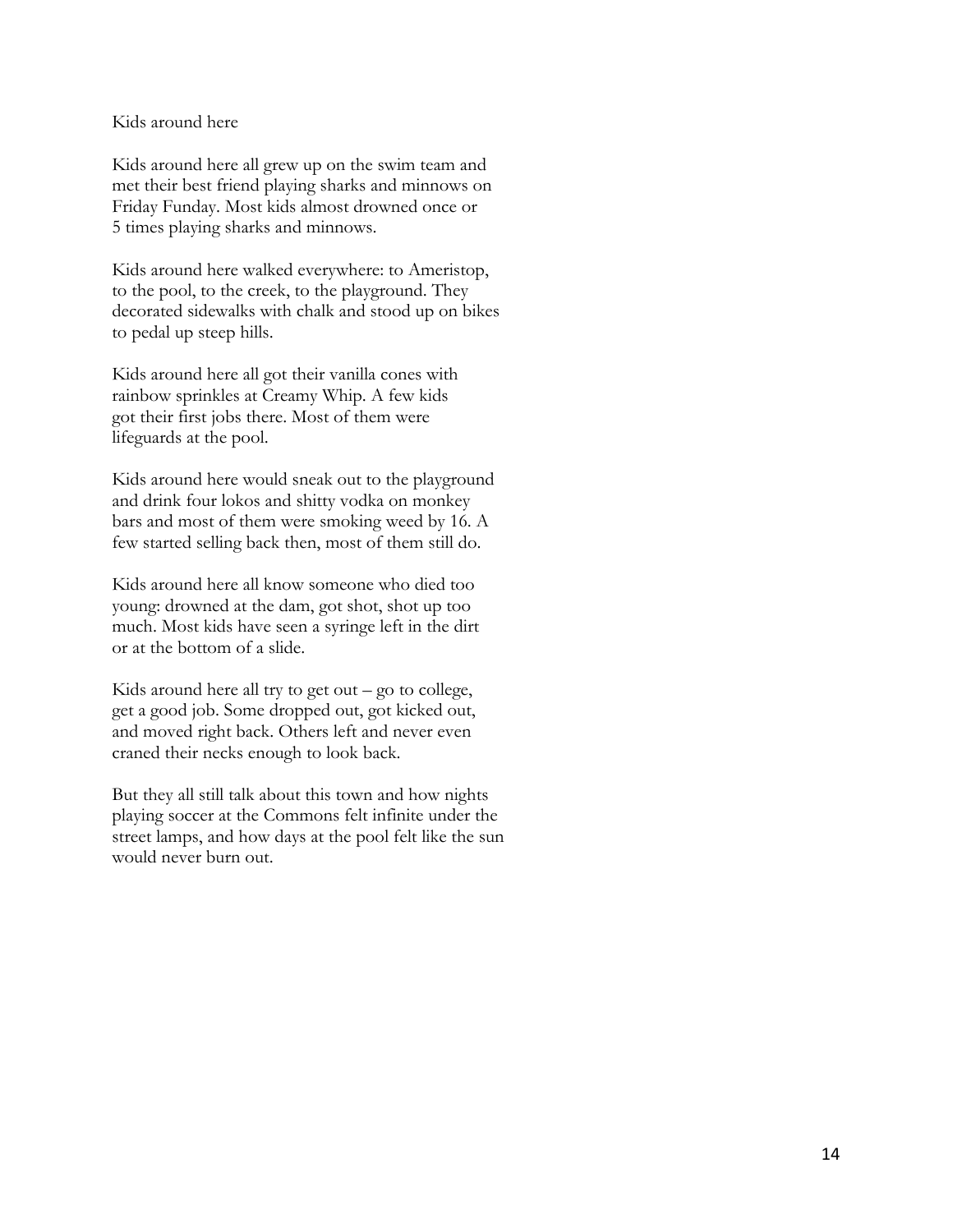Summer to me

Summer is macaroni tuna salad and stiff towels on the railing of our porch. It's sparkler hearts and figure eights and Marco Polo and handstand contests.

Summer is a vanilla cone with rainbow sprinkles or a peanut butter shake with chocolate milk. It's driving while Robert Plant screams what is and what never shall be out the windows while I howl out the sun roof of my friend's car.

Summer is my best friend and the way the sun brings out the red in her curls. It's the way she laughs after a few beers and the way she dances in the driver's seat.

We've spent 15 summers together, always 5 minutes down the road but growing up means moving hours, or states away but,

as long as the sun still shines, and there's still vanilla ice cream, she'll always be my summer girl.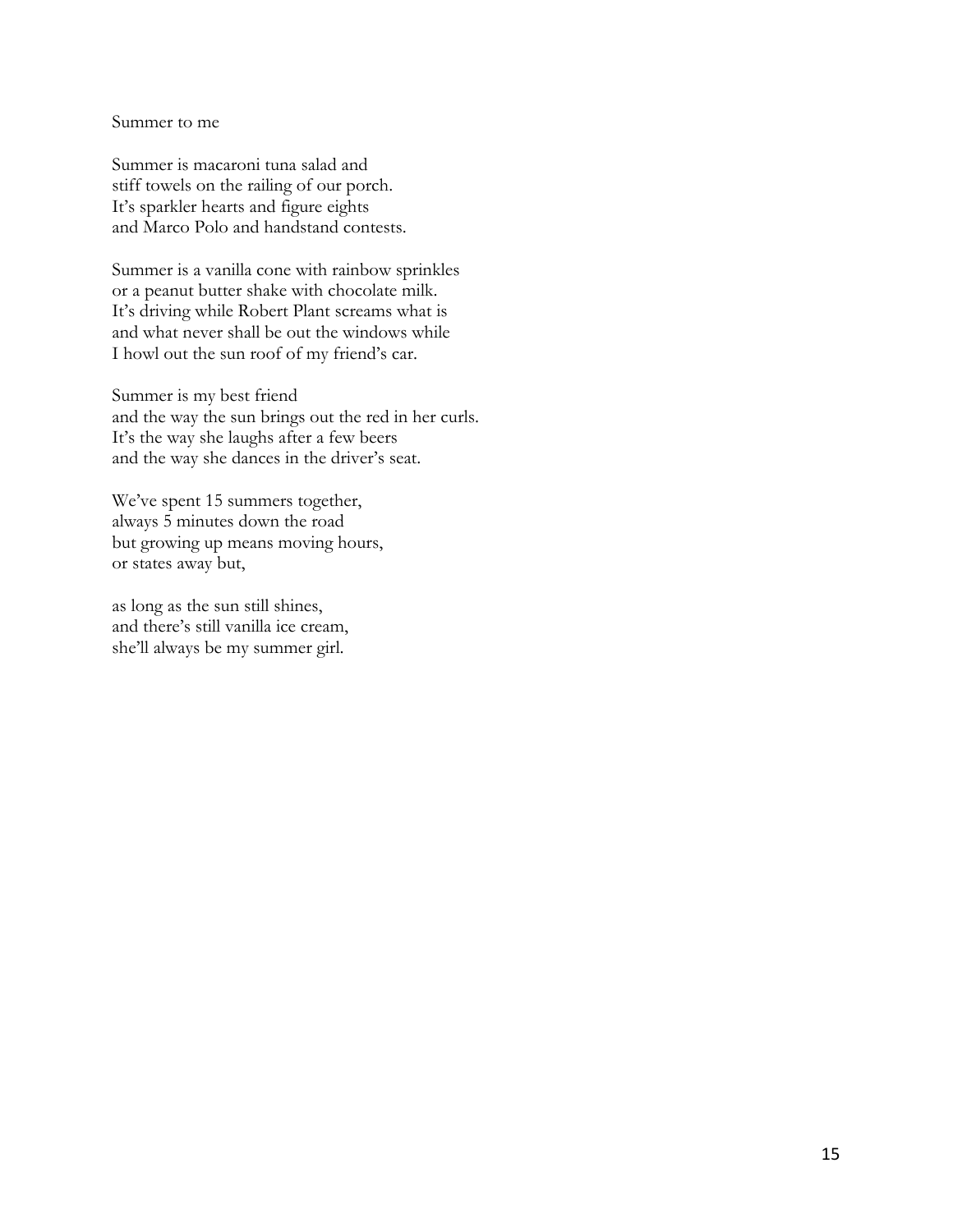**II. a seed.**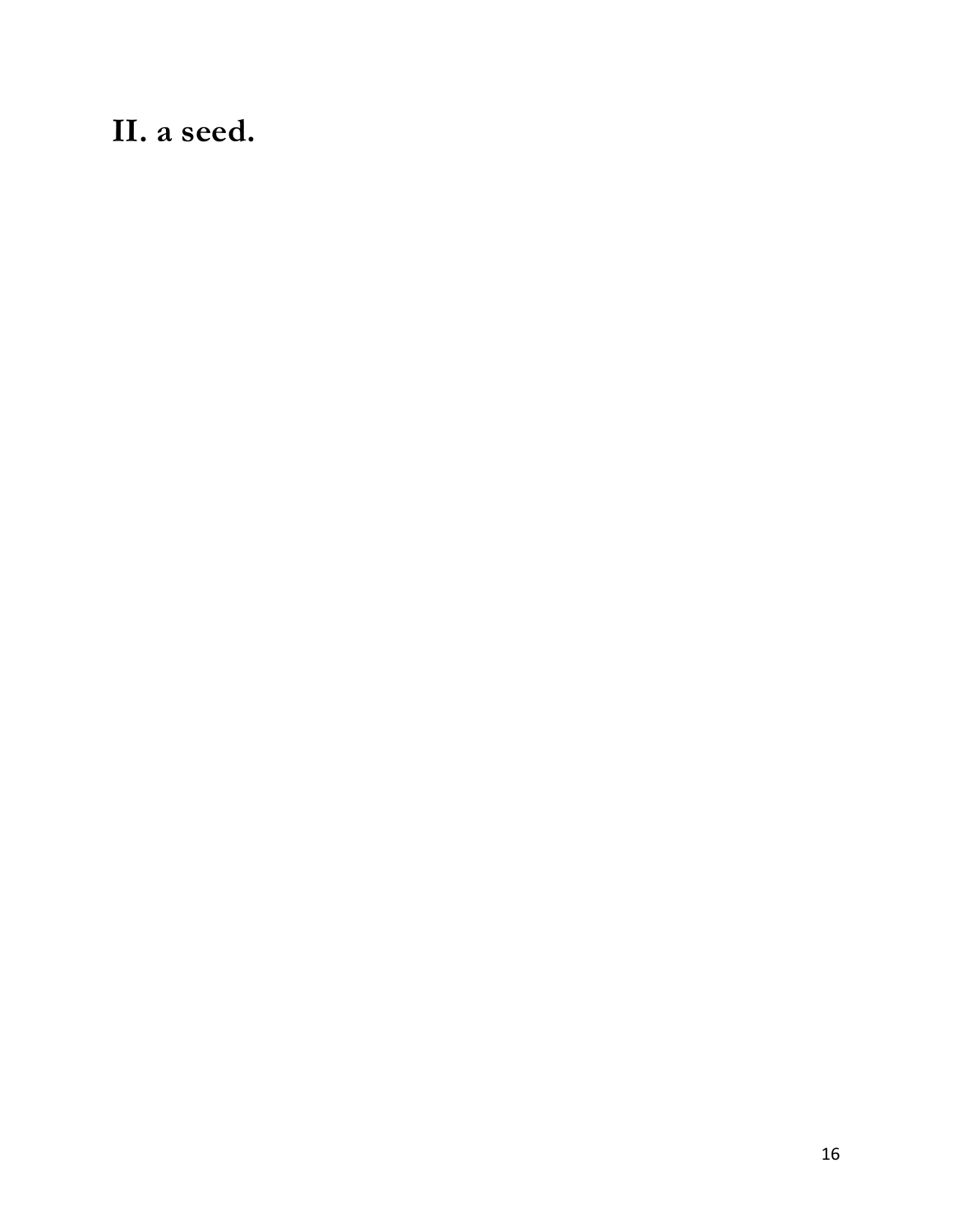The Ape Club

I grew up with primates who thought it was funny to twist each other's nipples and make their armpits fart.

OJ was the retired silverback, 15 years older than me. Luke was acting silverback – pounding his chest and giving noogies proving he was strongest. Sam and Joe were mountain gorillas, loud and rowdy. Erich and Jimmy were chimps.

They said only boys were allowed in the club. Kate thought it was stupid anyway but I wanted in. So I learned

how to burp on command and make my armpits fart. I played kick-the-can and watched them play endless hours of Mario Kart. I swung my plastic lightsaber hard and aimed for their shins.

And after all that – they would only let me be a spider monkey.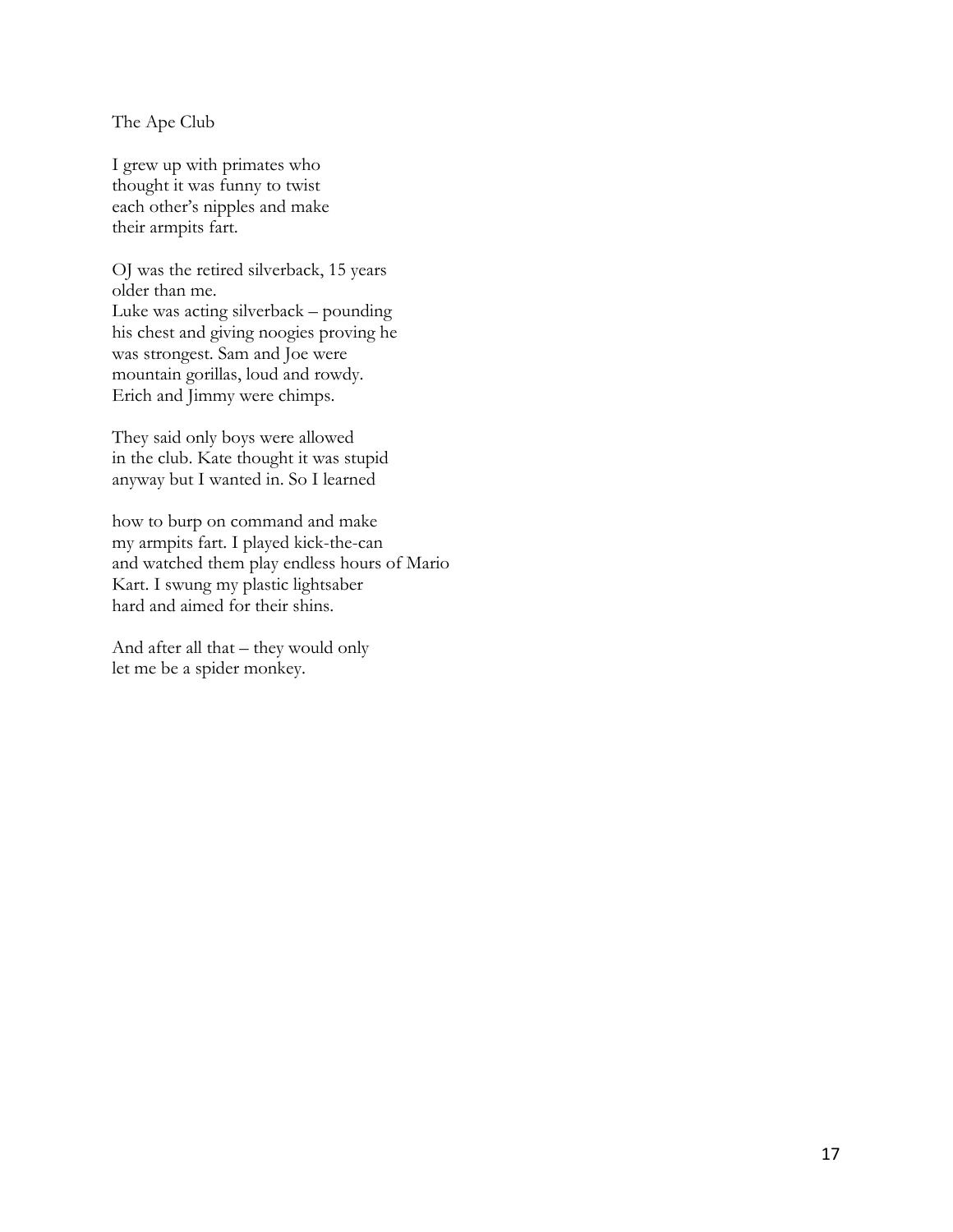#### Stuart is a boy's name and

it's my middle name and I grew up in a school where every other little girl was blessed with the middle name Marie or Grace or Elizabeth but mostly, Marie. The girls with unpretty ones at least got to pick new ones when they were confirmed except me. I wasn't allowed to eat the bread or drink the wine, had to stay in my seat.

My middle name was going to be Beth but Dad said no. It had to be Mom's maiden name – that's just how things go. But Stuart isn't so special. Mom says it's royal like Mary Queen of Scotts but the Stuart kings were the three worst kings of England. So what does that say about us?

But what did Stuart ever do for me? I have a boy's name but I'm a girl and had to work harder than all the boys named Michael or Jacob or Bobby or George. So I can't wait to change it because having a boy's name doesn't make being a girl any easier.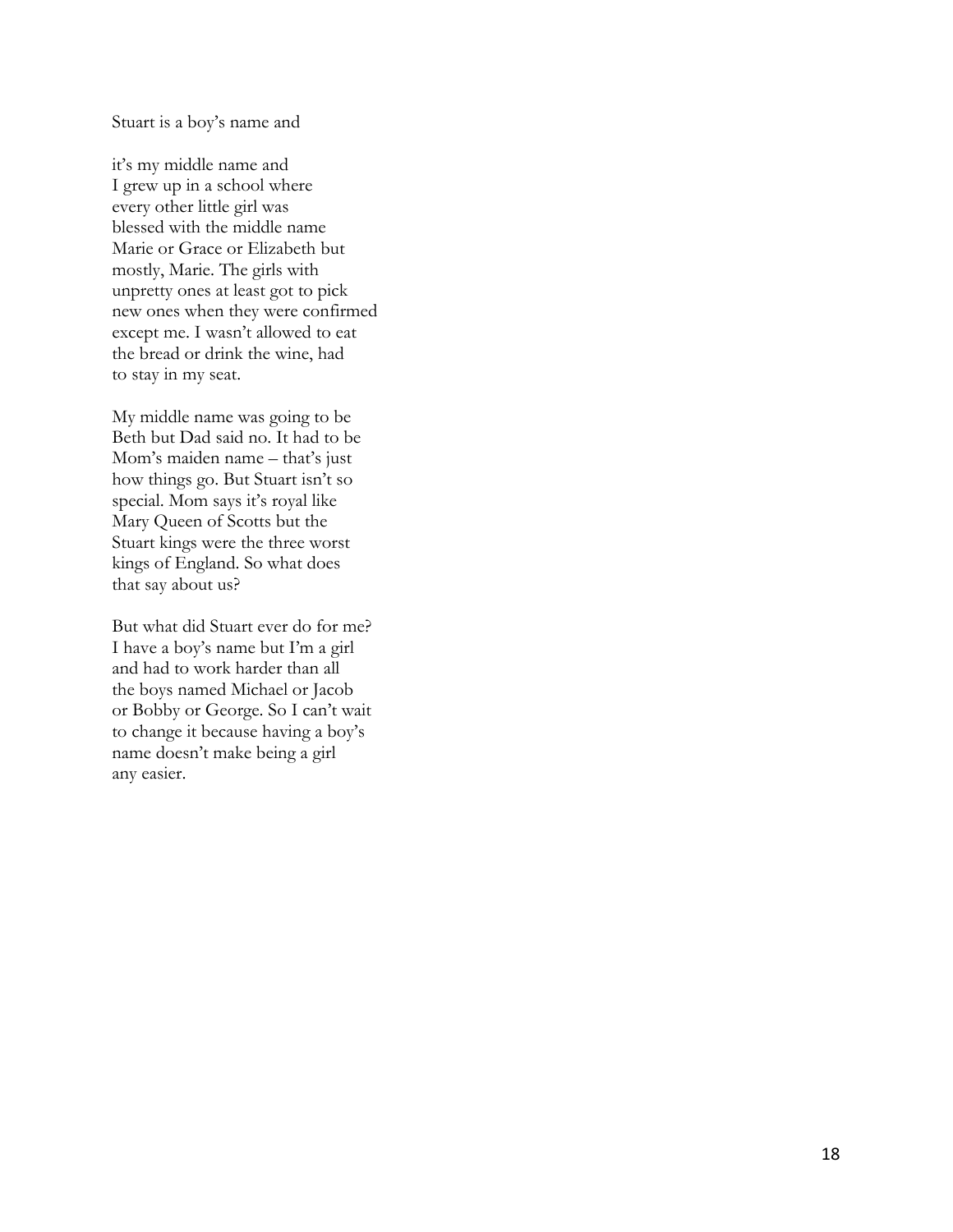## Recess Romance

I think my fondest relationship was the one I had in seventh grade. He had blonde hair like Jack Frost and skin like 2% milk. His nose was crooked and he wrote his <sup>H</sup>s backwards.

I loved him when love meant holding hands under desks – when love was just as small as a canary and sang just as sweet. We wrote letters that we hid under our pillows and I told him how I loved his eyes and how I couldn't wait for recess tomorrow. I remember his eyes were the kind of blue that brown-eyed girls dreamt about. We'd play tag at recess and sneak a hug before my mom picked me up.

I wish love was easy like that still – a girl excited to hold a boy's hand, but now other body parts get involved. Things get serious and hearts get seriously broken.

I hope I find love that is easy again. I hope someone runs up and tags my shoulder and says, "You're it."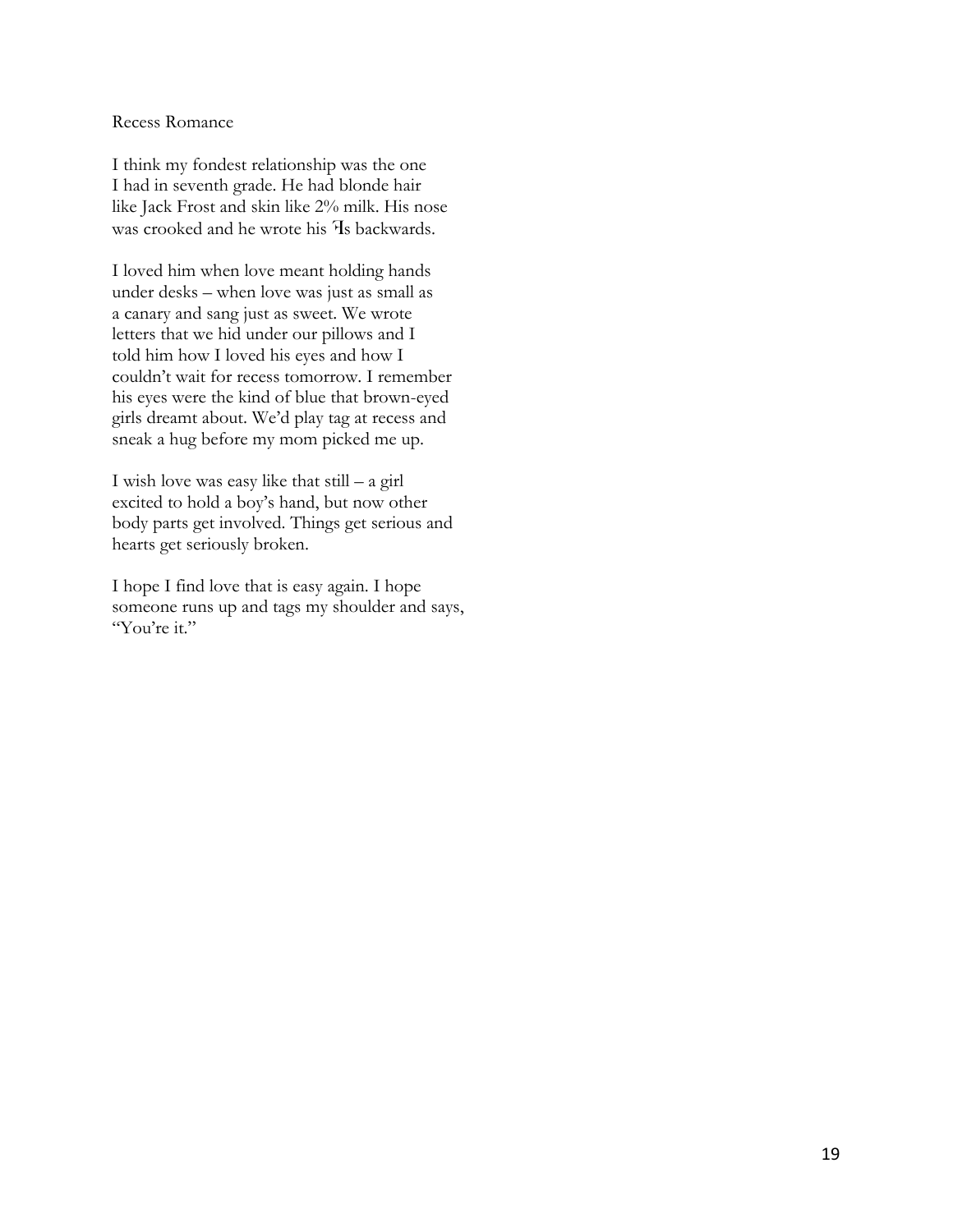As a Consequence of an Ohio Judge Crashing into Our Car in 2011

- mom: a cracked knee cap and 3 broken ribs
- me: a grade 3 concussion, a fractured nose, and 2 broken eye sockets
- dad: one broken femur, a torn ACL, MCL, & meniscus

- my father, shame-faced, when he saw my black & blue raccoon eyes and his slow shake of the head before the morphine rockabyed him back to sleep

- a family that wears their seatbelt like an oath
- double, triple, quadruple looks even when the light's green
- my sore shoulder from being my father's cane and
- my sore cheeks from forcing smiles at my mother and

my throbbing head from ramming my face into the back of the passenger seat

my brother, after the call, hyperventilating into a paper bag at CVS as demons buzz in his ears, "your family is dead"

- my parents and their separate bedrooms
- our white knuckles in rain, snow, ice, and the dark
- the bellowing silence of my father and the weepy smile of my mother
- a distrust of yellow lights
- my father and his imaginary brake in my passenger seat

tears that pooled around our ankles the sloshing through of court dates and statements

my father chewing on his knuckle skin as I pull away from the house

a flood of "did you make it?" texts and "are you safe?" and "let me know when you get there"

and money, a lot of money, worthless and unable to make us forget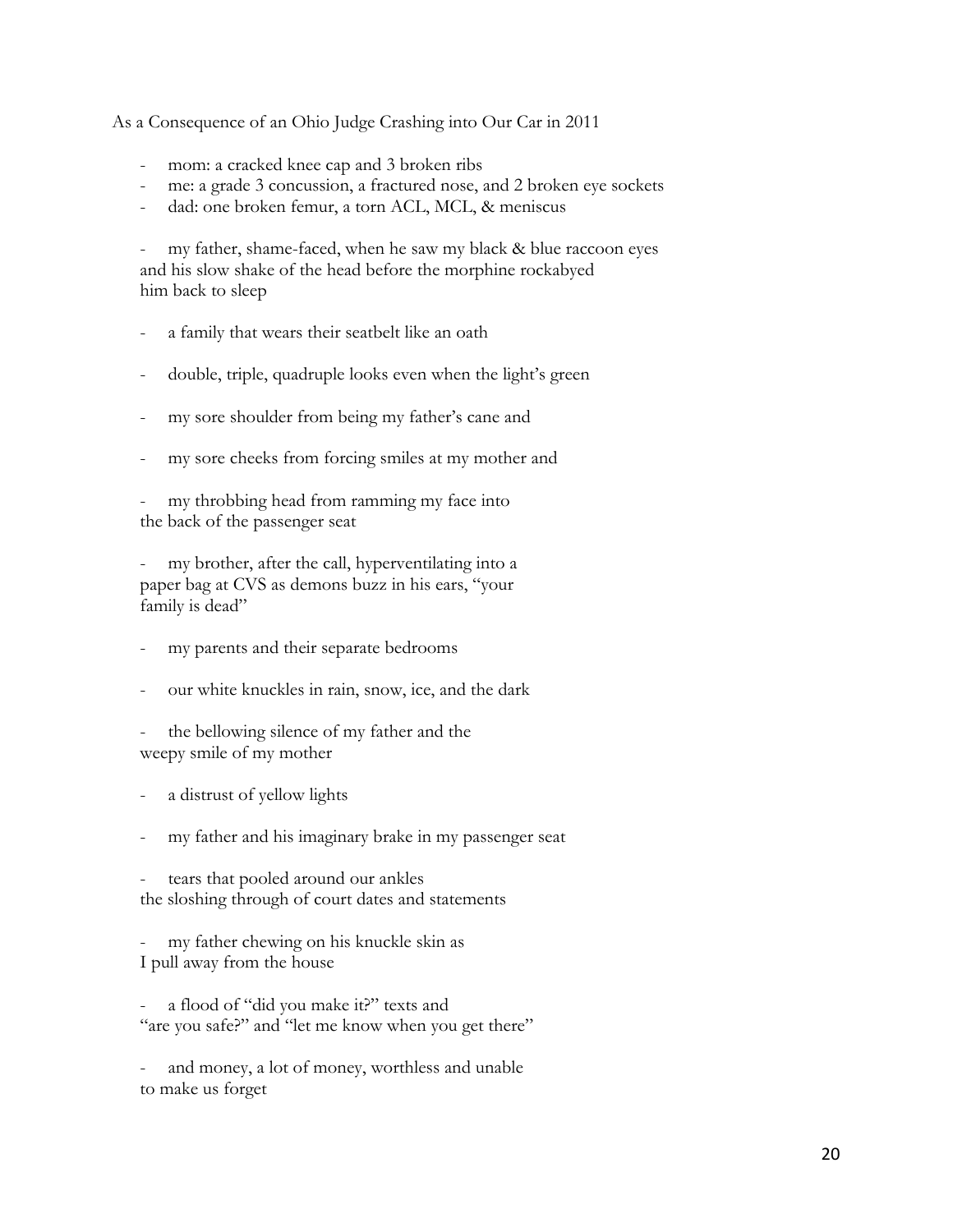I took a trip to New Mexico with my grandparents when I was 11

to visit Gramma's cousin, Donna. I didn't pay attention to the mountains or the way the sun pan-fried the earth. I only paid attention to how much I missed my mom. Selfish, but that was just the first day.

When Gramma and I got into bed that night she scratched my back and told me how her cousins would make a back scratch train and turn over every 10 minutes so they all would get a turn. Gramma and I's train was short but it made me feel good.

I wish I would've known that was the only trip we'd ever get. I wish I would've complained less about how Donna only had rye bread to eat. I wish I would've missed my mom a little less and cherished Gramma a little more.

I wish I would've taken more pictures. I wish I hadn't been 11.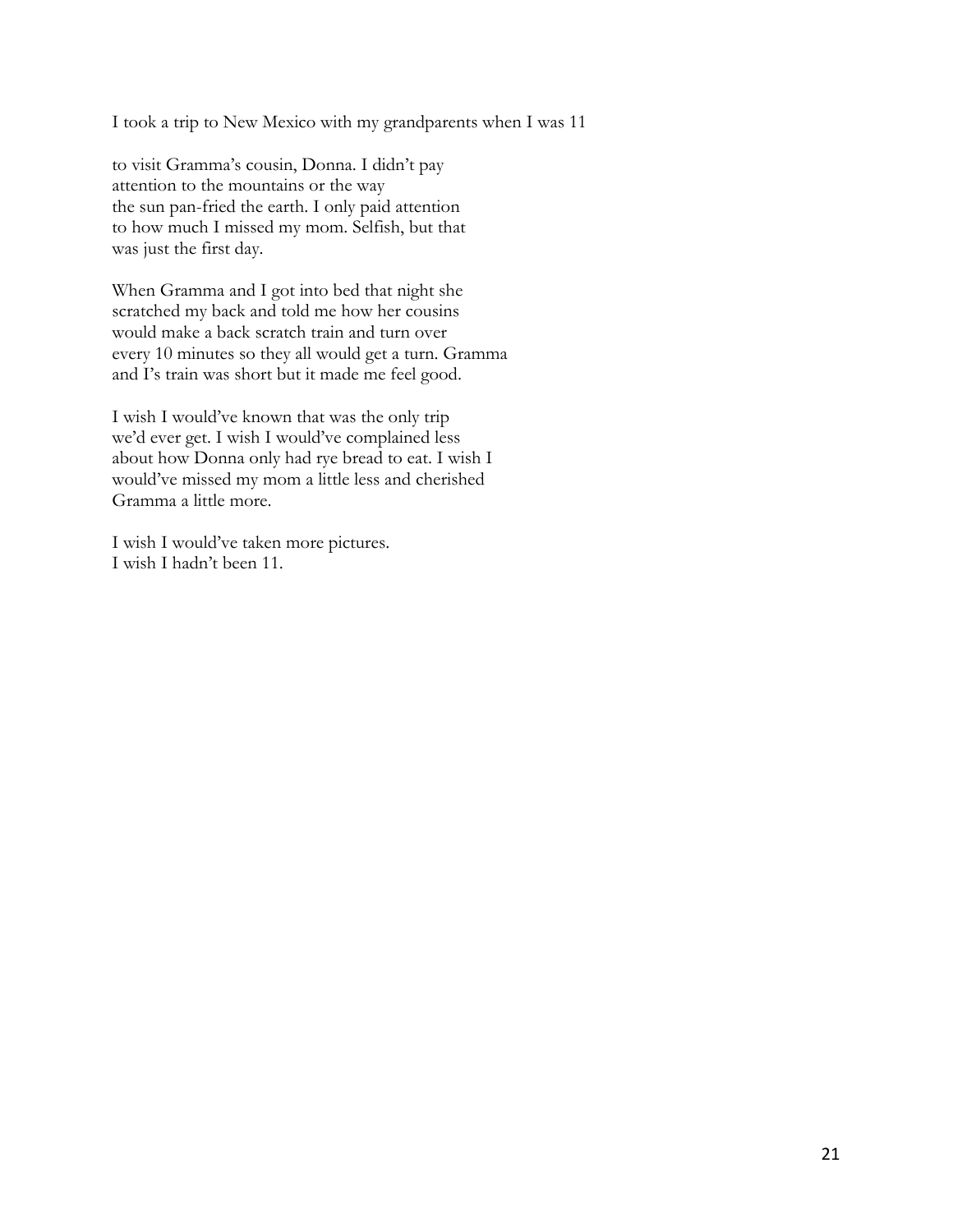# In Defense of Spam

*that shit is whack* / *that shit is gross* / *smells like wet dog food* / smells like the other side of the family / with a weird accent / with a darker skin tone / with different seasonings and condiments other than / mayonnaise / we don't eat that shit out the can / cuz then it does taste like wet dog food / crisp it up in the pan / sounds just like sizzling bacon / sounds like dad knocking on the door / sounds like the smell whispering up through the floor / sounds like my uncle and his accent / *Oi! Look who's finally up* / sounds like mom and dad's fight last night / sounds like dad's way of saying / sorry about last night / sounds like the rice cooker's going off / *Oi! Get your spoon and fork / How you want your eggs* / over easy / gotta have em runny / all together that shit is bomb / the spam is salty and / tastes like bacon and sausage together / tastes like saucon or basage / tastes like family I don't see enough / tastes like the closest I'll ever get to my Lola / to half of myself / to the home country / to the Philippines / tastes like *Ah, brings me back* / and *Remember that one time* / tastes like memories that aren't mine / mom doesn't want any / she'll just have coffee / I grab another piece and / my dad, uncle, and aunt all nod and smile at me //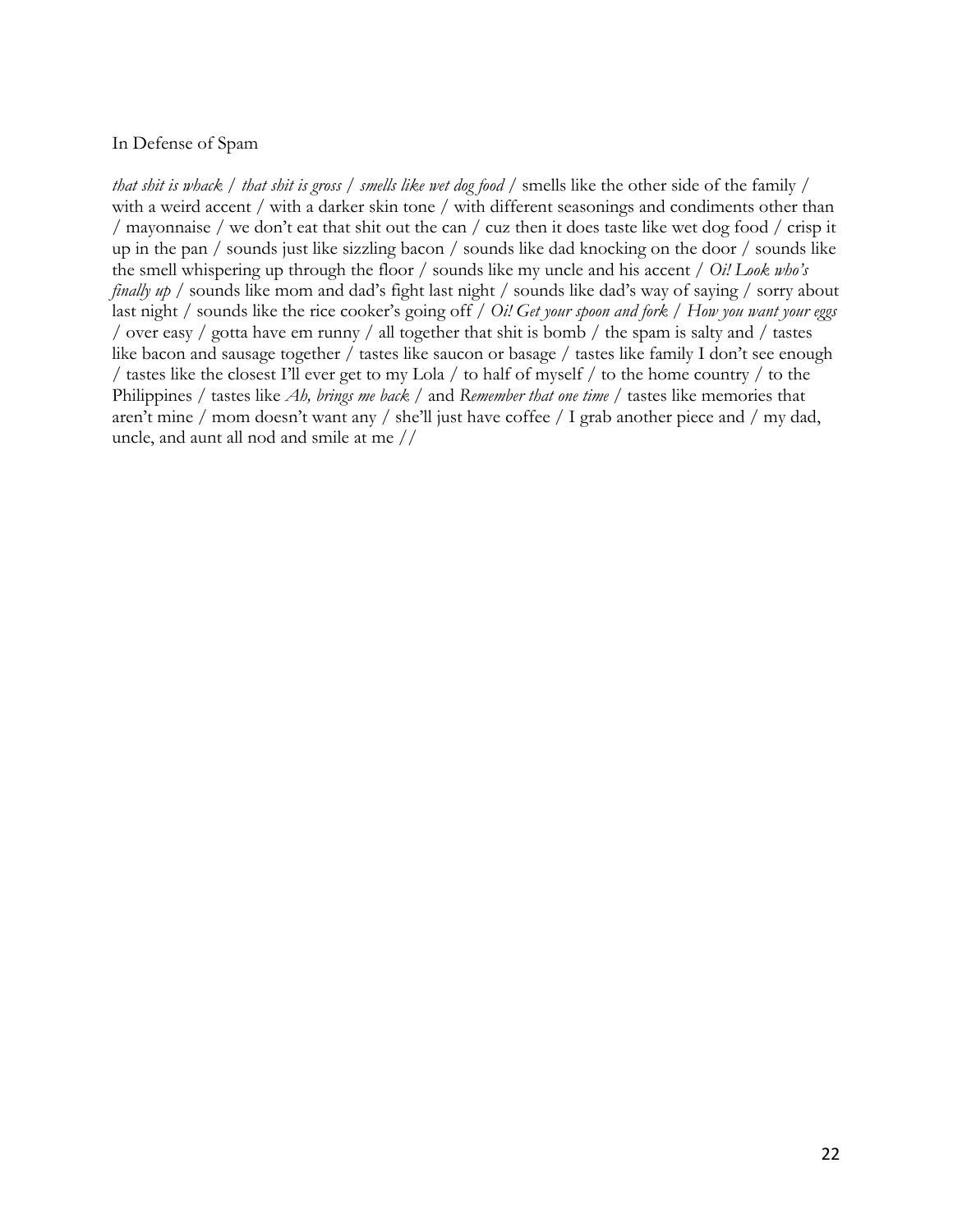# **III. a stem.**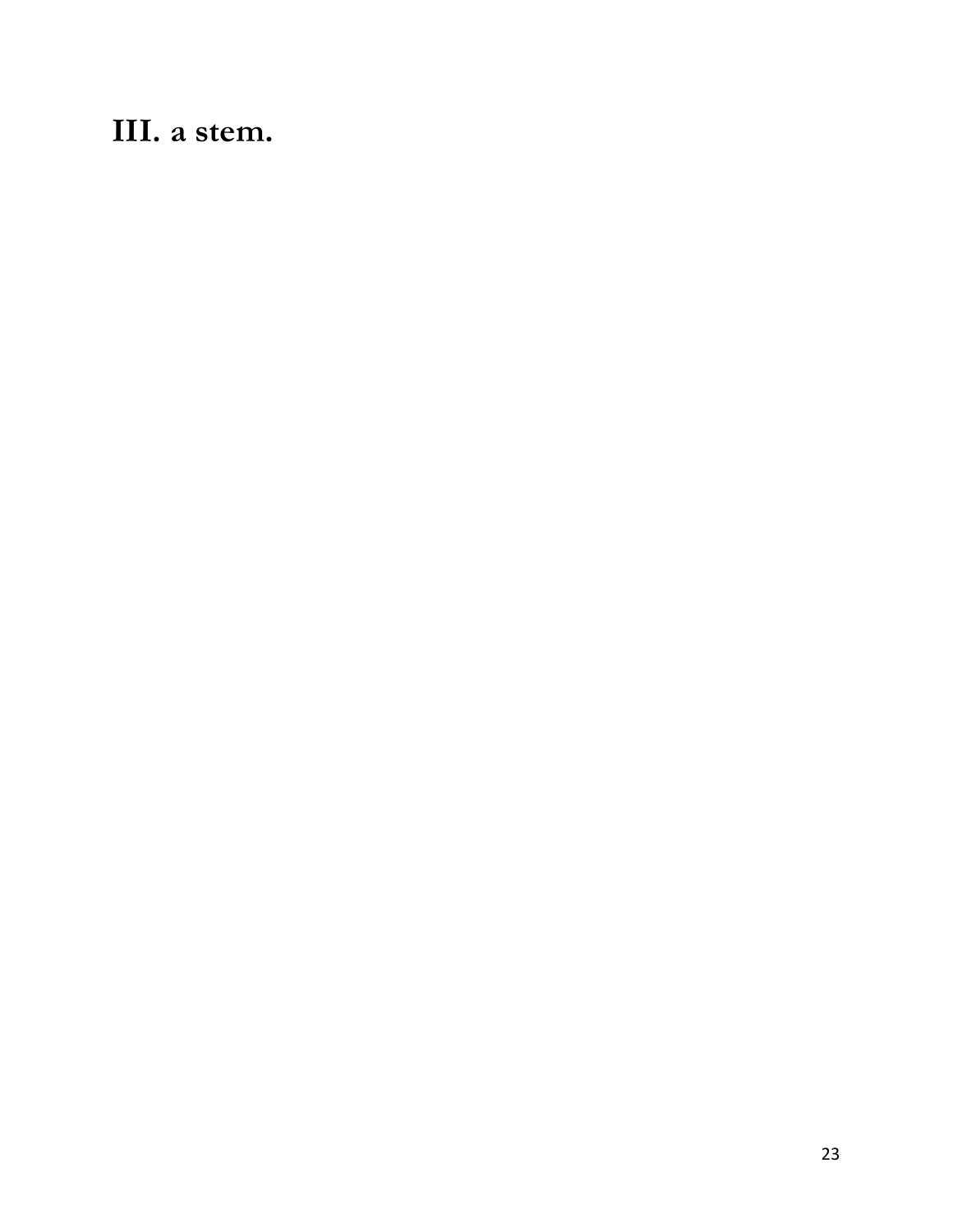# A Good Catholic Education

I went to a school where we prayed before morning announcements and before the teacher started class.

Where teachers measured the length of girls' plaid skirts and we wrote and re-wrote prayers in detention.

Where detention was called Justice Under God.

I went to school where girls who got pregnant were asked to leave. Where girls who read at mass gave handies in the boys' bathroom. Where football players showed up to first bell with red eyes every day.

I went to a school that taught that being gay was wrong and that women have to be modest.

Where you got a grade in morality and you needed to know all of Abraham's sons to ace a test.

Where I couldn't have bread and wine because I was baptized in different water.

But I also went to school where teachers left their doors open for kids who had no where to go.

Where you knew everyone's first and last names and that they had your back.

Where I met people who taught me what it means to really laugh and to put my mashed potatoes ON my chicken sandwich.

I went to school where I learned a lot of evils of religion but where the people around me taught me the most about love.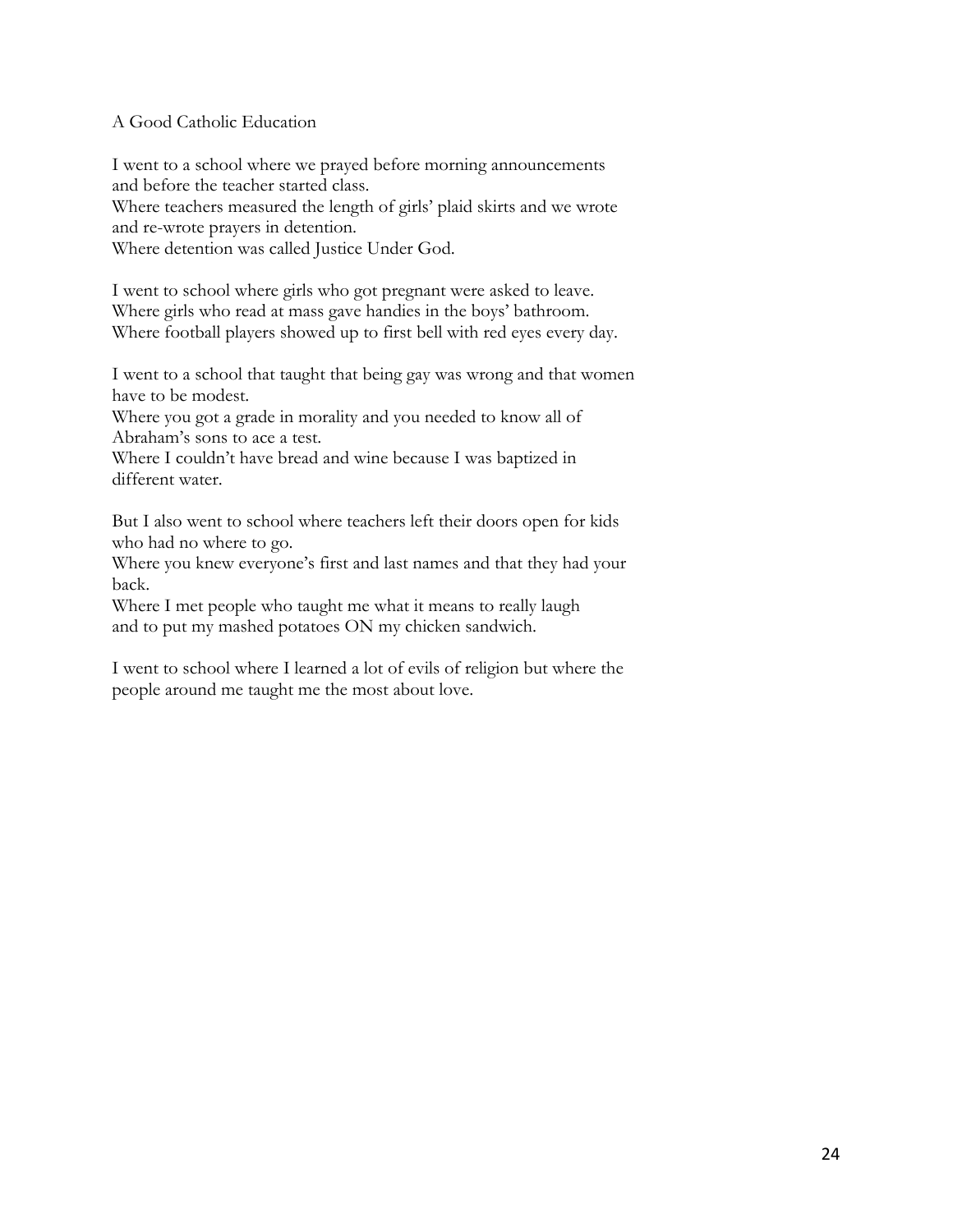My old friend, Ruby

I'M SORRY that me and megan convinced you to smoke for the first time at that sleepover when you still pulled at your shirt like it was trying to strangle you.

we spent that summer in my dodge dakota with its broken jaw and passenger door that never unlocked. we laughed like banshees through the smoky haze. i felt your eyes look up to me between puffs and passes. I'M SORRY that i let you believe that summer would last forever.

I'M SORRY i moved away and left you in that hell hole high school; it gobbled you up and vomited you out into a hospital bed. I'M SORRY I never asked about the cuts on your ankles. I'M SORRY i listened when you said you were fine.

I'M SORRY i wasn't there when sam convinced you to do coke at that party, or when your asshole boyfriend got you to do xans. I'M especially SORRY i didn't kick his ass when he left you shivering on the side of the highway, or kick your ass when you got back together with him.

I'M SORRY it hurt your feelings when i told you i was worried about you when i noticed you drowning in your clothes but I'M not SORRY i said it

the last time we hung out it was pretty quiet between the hiss of the lighter, so you asked if i wanted to meet your new friends and they came bearing bags of "white" and pills in pockets. I'M SORRY that i left early.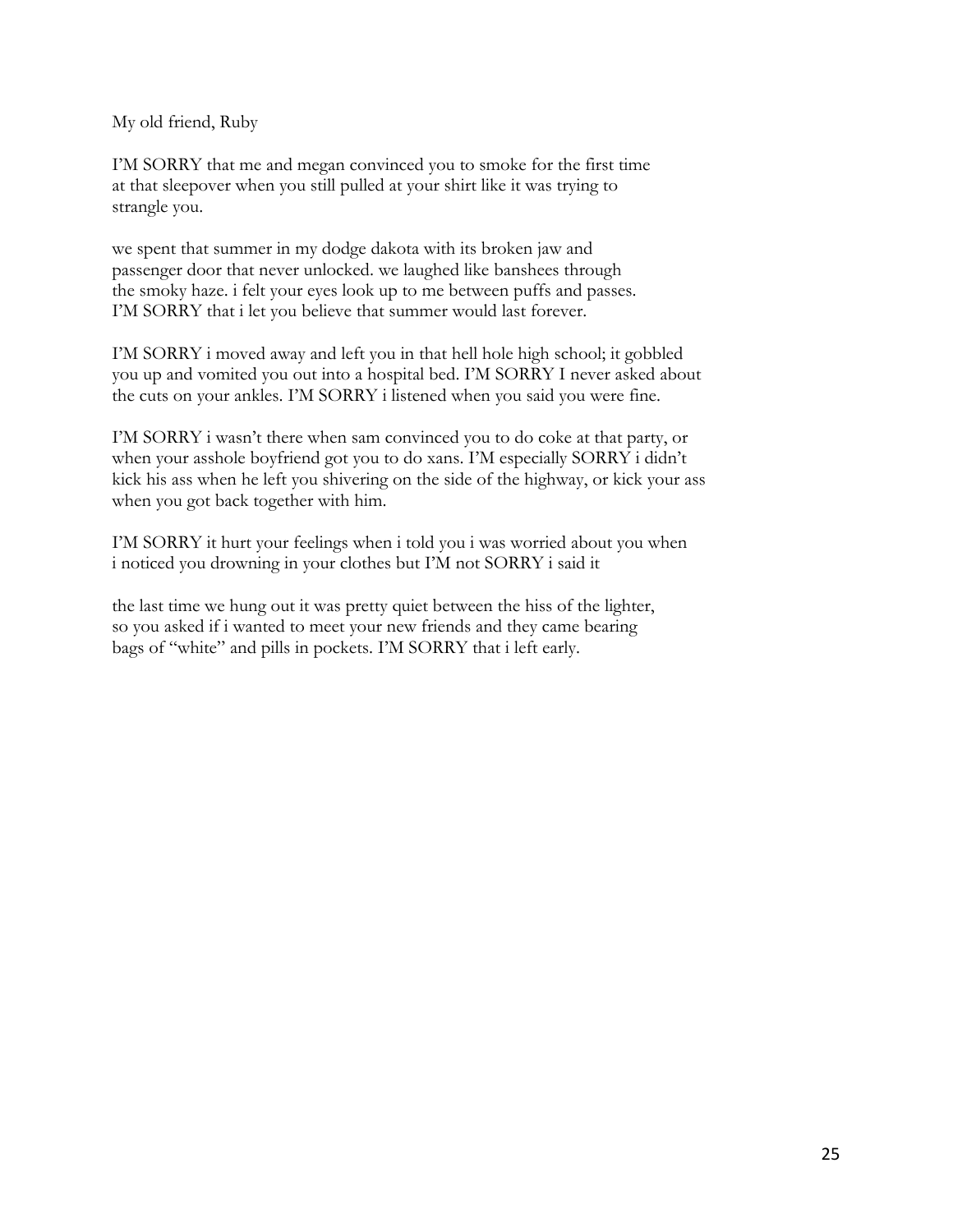Remember him: Kris Ford

I went to school with a boy named Kris with an overflowing watering can for a heart. He had an ability to turn heads like sunflowers to the sun.

He was a connoisseur of high fives and said hi to all the daffodils and daisies on the walls. Love shimmered in a mist around him.

But the biggest hearts have to work the hardest and Kris's never worked quite right. When they tried to fix it, his heart gave out and it felt like all the lights in the school had been turned off.

We had a memorial and around me I saw all the plants he had watered and I found solace in the garden he left behind.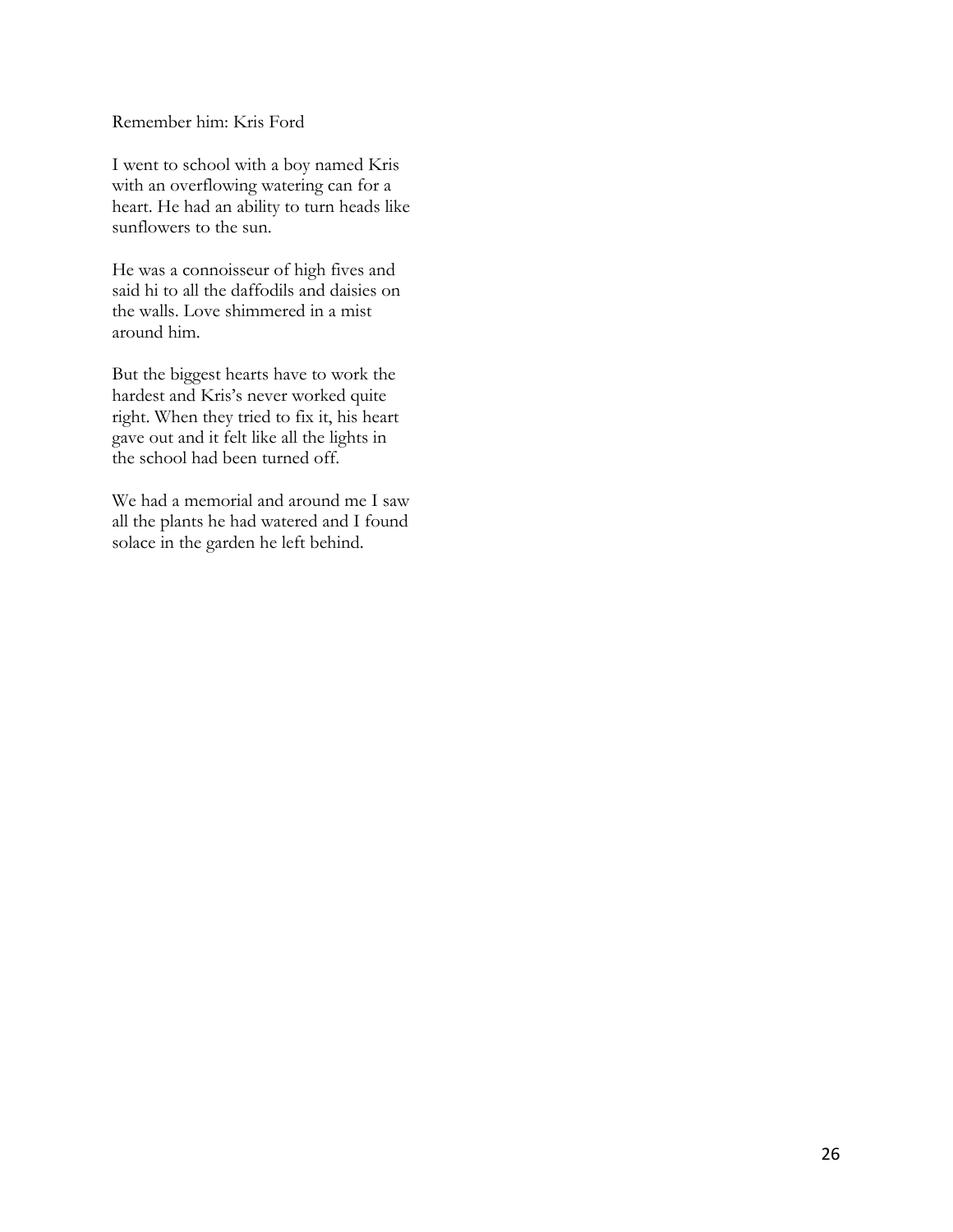#### Gramma's forgotten homes

an oak table, solid as a trunk left in the woods. Bunny Girl, on the chair next to me, sporting a newly sewn pink plaid smock. Gramma's apron, made for children, cinched around her plump waist, perfect for hugs. a crossword puzzle sat on the counter, almost finished. I asked her to massage my hands. "Honey, will you look at 24 across," she asked him, "I'm a little busy at the moment."

the frosty tile floors and now, stainless steel appliances. the same tiny apron, though, covered in flour from her handcrafted pie crusts. Rhiannon was on, she sang along with Stevie and a crossword sat on the oak table, not nearly finished. "Sweetheart, need anything from the store?" she shakes her head; he shuts the door. "Jackass" she called him and I didn't get why.

now, a sterile, peachy room with two hospital beds and a curtain between. nurses in white go back and forth and my mom whispers in the hall with my aunt. I sit in bed with her and rub her hands, smoothing the meaty muscle of her thumb. he sits in the corner now and she asks, "Who's that man?" 50 years of marriage in between them, forgotten. He reaches for the crossword and pen. "Okay, sweetheart, 27 down."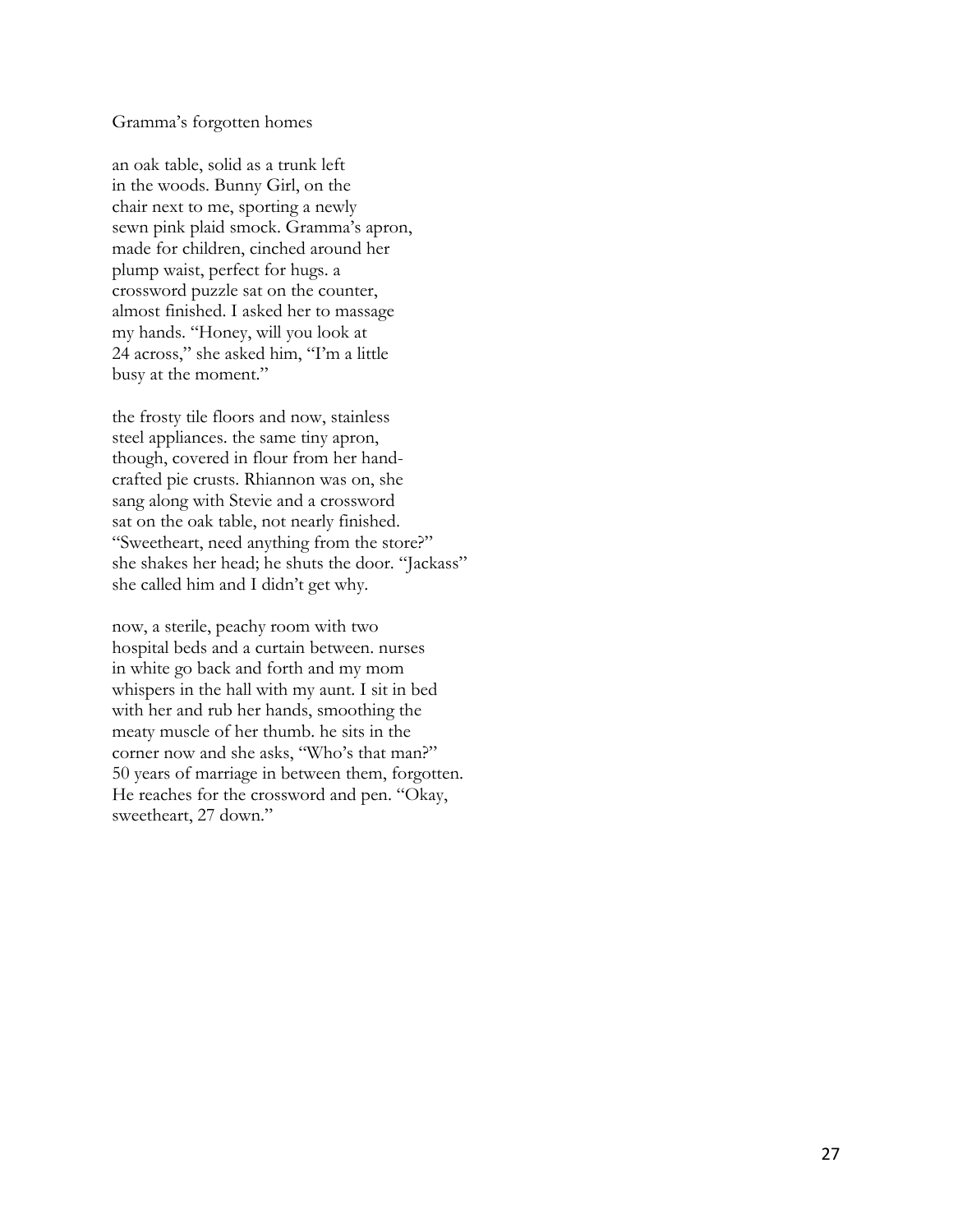The Memory Thief

I was an incapable witness as I watched him commit his crime He stalked her as she wrinkled and shrunk Until he could break in working slowly Stealing her address book calendar car music bed friends husband children grandchildren brain and finally her last breath And I watched him do it holding her veiny hand as he hid behind the door

I feel him now crouching under my bedroom window waiting for my genetics to give him the signal

And I cry and cower clutching to my memories shackling them to my mind fearing that one day he'll rob me like he did her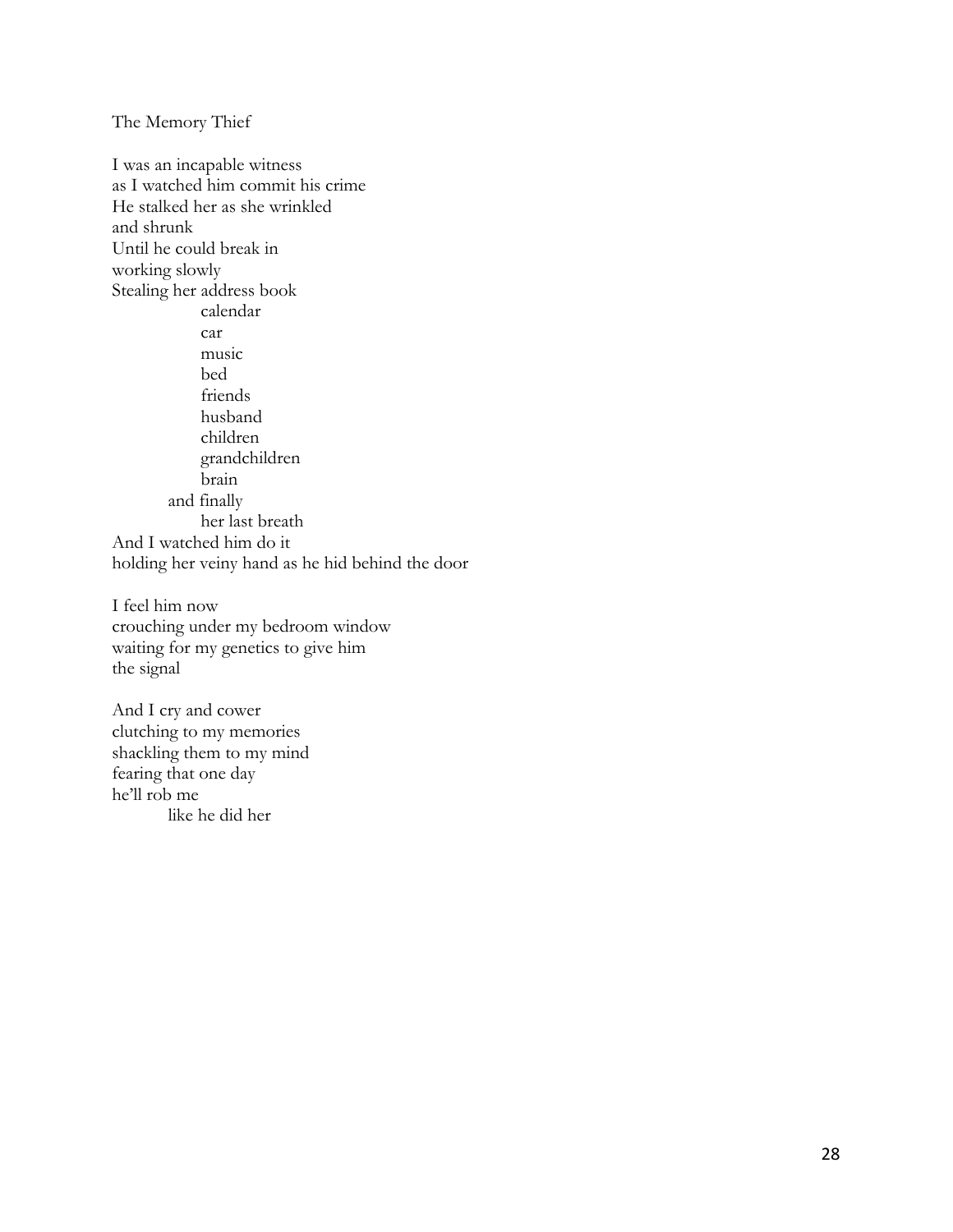I took a nap with my gramma the day before she died

in a hospital bed that was a foot off the ground and smelled all too clean. I held her tight and for the first time, I felt her bones - match sticks aching under the weight of flimsy muscle. I rubbed her hands and her skin was tissue paper, ready to tear under my touch. I wrapped myself around her.

A week ago, she kept telling Mom that she wanted to go home but home wasn't the condo or the cottage on Lincoln. It wasn't the apartment in Pennsylvania with Grandfather or her college dorm room. I think it was the little house in Oil City. I think it was her dad. I think it was her mom. She curled into me like a little girl who just wants her mom. So I wrapped myself around her and closed my eyes like shut blinds until I felt her relax, until her dream let her go home for a minute. And I pulled the covers up to our chins to shield her away from prodding, freezing, nurse hands and the How are you Marilyn?'s.

I don't know how long we slept or when we woke up. Her eyes opened and she looked at me and I know her brain didn't let her know who I was anymore and I know the disease had cut out her tongue, but I swear her eyes still knew me, and I swear they called me Chicken Little. I rubbed the sleep from my eyes and Mom made that face *like it's time to go* and I kissed her feather hair and told her I'd see her later.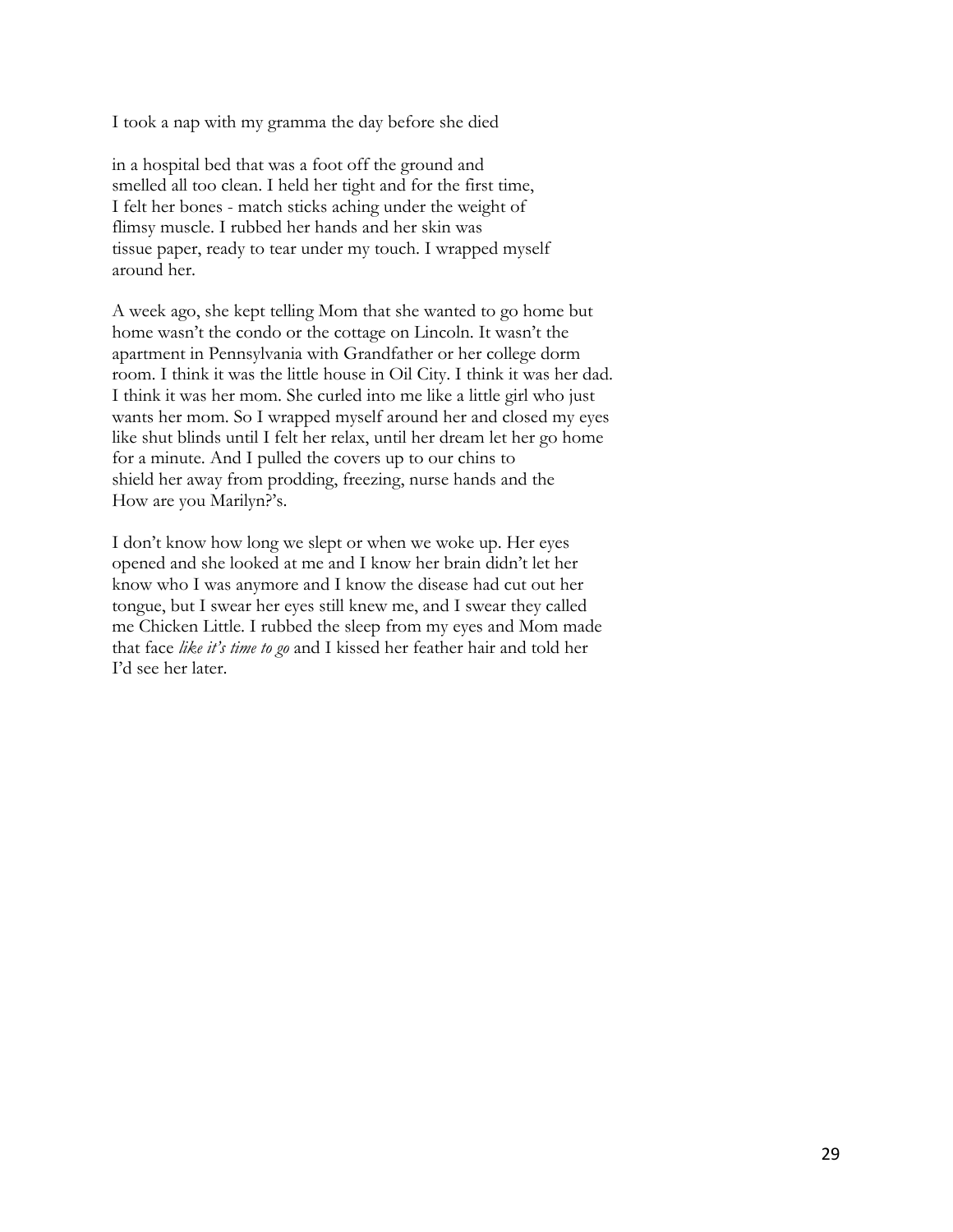Speckles Changing in the Sun

They used to chase shrimp boats into the sun. She kicked and pulled until he paused to turn to ask her, "Are you tired, little bug?" And she said no, with arms and legs that burned. More miles than she could understand stood guard between a little girl and impossible ships. But just another hour swimming hard, "I'll make it, Grandfather." She was sure.

Hair turns grayer and speckled boats moved on. The old man ran away to the sea while she chased new dots on the horizon, inclined to stop, to skip, to put down her pen to sleep. Her mind played keep away with her dreams. "It's getting overwhelming," she said to him on the phone. "Well, little bug, don't give up. You never did before." She hung up, and didn't listen.

That night she decided she could no longer stay afloat; Through tears she thought of her unachievable dreams and shrimp boats.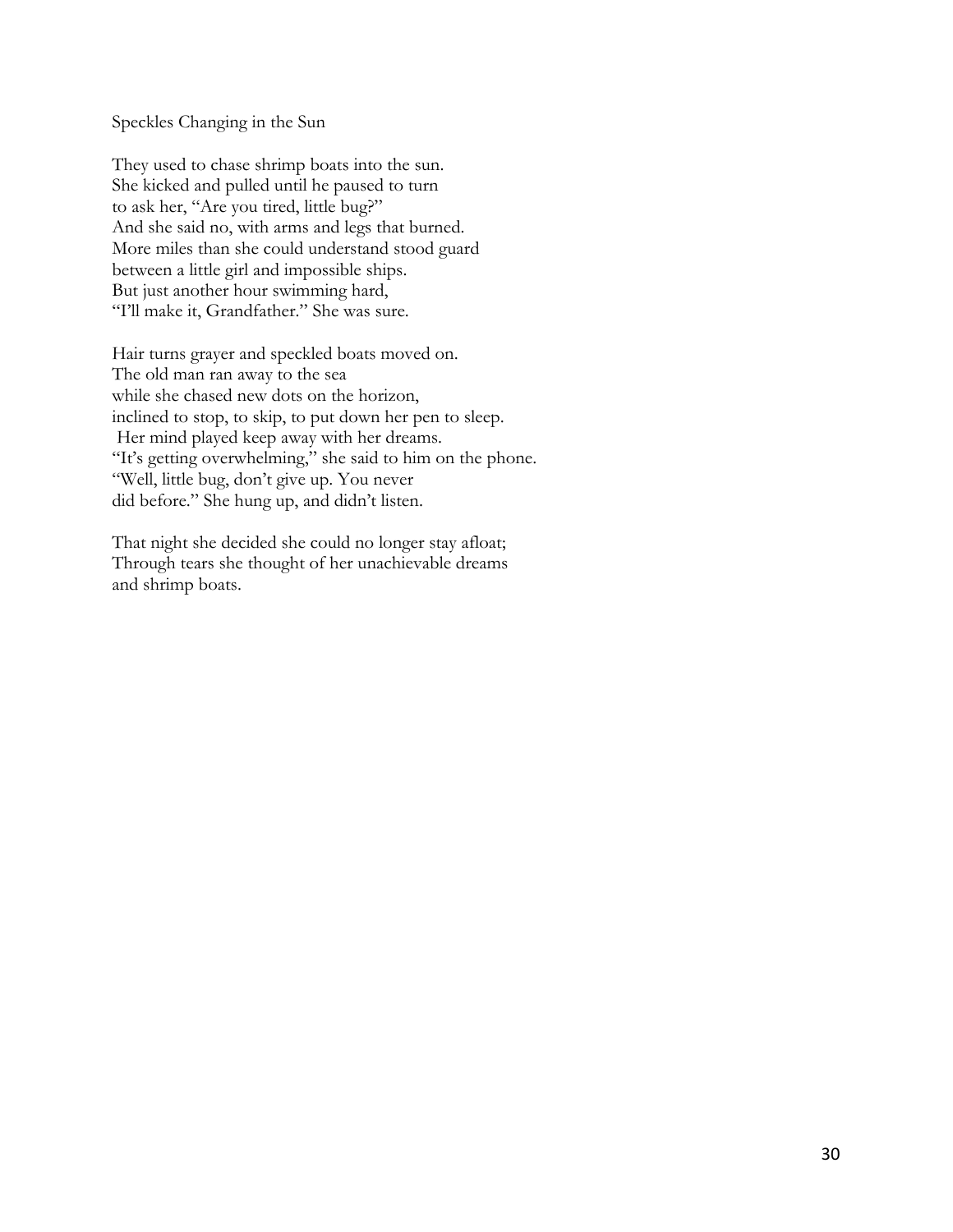**IV. a bud.**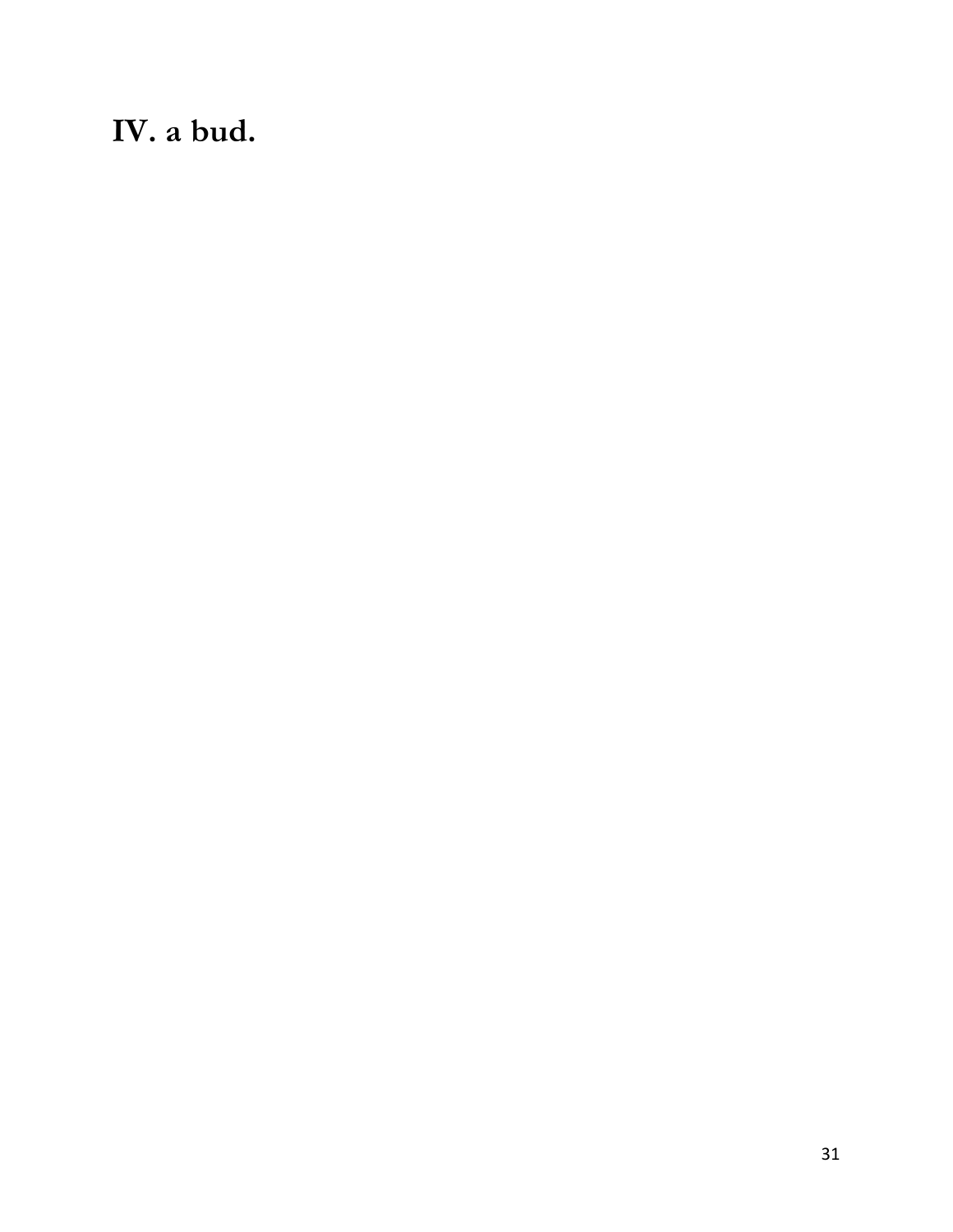#### A new home / An old home

Your chin was a roof and your arms were the walls. Your kisses were high ceilings and your lap was the floor. Your words hung tapestries and painted pictures modeled after Monet and I hung them on the wall and admired them every day. Your heart was the hearth and the fire was always going. I stoked it with laughter and eyelash flutters and open legs. Your eyes were a big bay window in the back of the house, opening up to a big, green maple tree. I made blueberry pancakes every morning and sipped my coffee with a grin as I listened to the content hum within.

Then I came home one night and someone had turned off the kitchen light. The cupboards were open and half my silverware was missing. I laid on the couch and the fire was still going. I looked at the walls and only saw nails banged in plaster. Then I think it was the next day or the day after, heavy blood clot red curtains hung on the windows but I peeked between and the tree was still green. I put a cracked bucket under a leak in the ceiling. More days passed and I think the power went out. The roof had collapsed and there were holes in the floor. I looked out the window and the tree wasn't there anymore.

I huddled around the fire and rubbed my hands like sandpaper. I thought, this must be how cavemen felt. I fed the fire with promises, ultimatums, bargains, threats, pleas, remember whens, and it'll get betters. I begged and begged until my tears put the fire out. It took months for me to get my stuff out, box by box, day by day. That old house says it's foreclosed now, all rotted and decayed. I'm looking for a new place, but I like to drive by it when I'm over that way.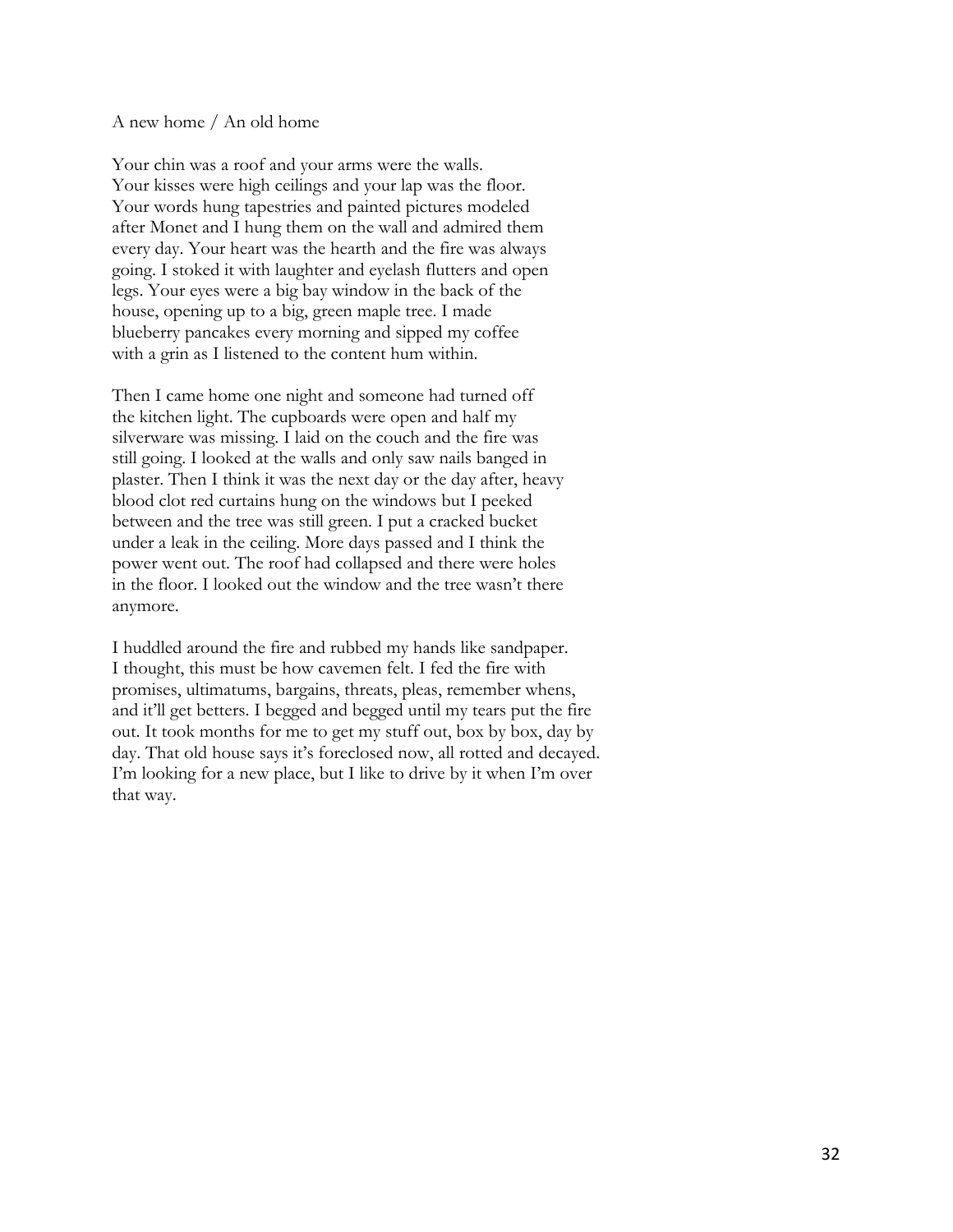Tears fall to the tune of "Can't Help Falling in Love"

I had never sung in front of someone before. Well, I guess that's a lie, I mean I sang in front of the whole school and the hot guy who played piano told me he liked how my voice almost cracked, but it didn't. It sounded really pretty, like a river flows surely to the sea, but he didn't matter.

I had never sung in front of just one person before. That's a lie, too. If we're being technical, I sang for my mom all the time, but when I sat on the piano bench with its broken foot, I had to beg my hands to stop quivering so I could play for you, because you had asked me to.

Wise men say – fuck what they say because you kissed me and told me I was charming when I started to play. You were filming me but I didn't know because I had blacked out from this feeling like I entranced you. Like I could sing as good as Elvis. I couldn't help falling in love with you.

Maybe I am a fool like the wise men say because I tried to sing that song late at night alone in my room and this time my voice cracked and my tears flowed like a river surely to the sea, but I finished the song – a squeaked out ballad. I thought about the night you took my smile; you took my whole life, too.

I wonder if you still have that video, or if you still watch it and remember how it felt to fall in love or how it felt when you fell out of love. Maybe now it doesn't sound as good or maybe it does. I wouldn't know; I never wanted to listen to it and darling so it goes, some things are not meant to be.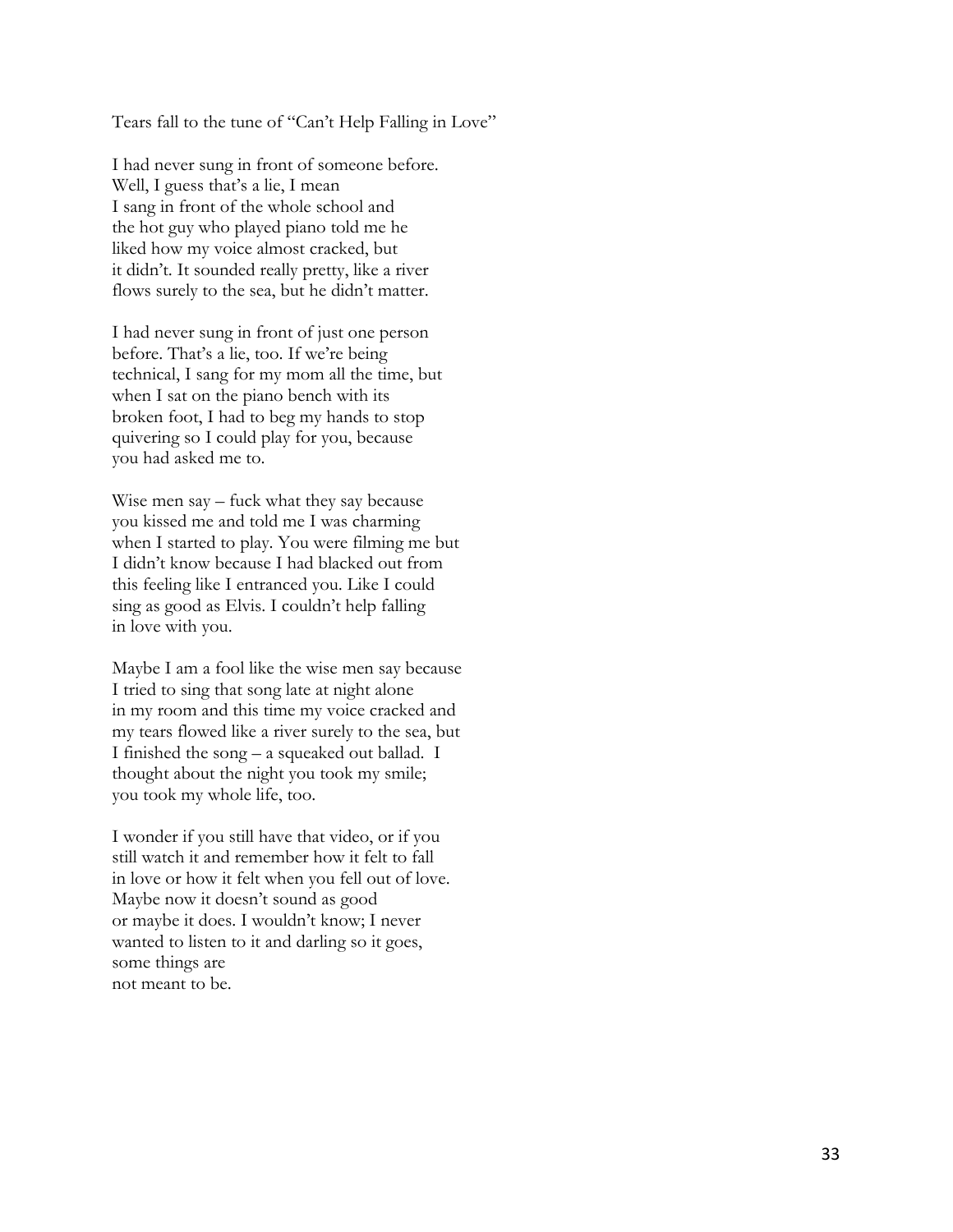I learned to write a sestina for you

I was never into guys like you because you were blonde like my mom. Lazy eyes always bothered me but your crooked gaze didn't. The first time you kissed me, the butterflies in my stomach made me float above the bench by the dam where you asked to be mine. I saw you the next week but I still cried when it was time to leave, but you left your sweatshirt so I breathed it in and listened to your favorite song.

The beginning was carefree like a Stevie Wonder song. You joked about dying your hair black but I learned to love the blonde hairs you left on my clothes. We were obsessed and never wanted to leave each other. We both wore glasses and you fixed mine when they were crooked. But the passing days made me paranoid you wouldn't stay mine. I saw you leaving in the future and it made a pothole in my stomach.

There was the time you punched the wall and I felt the hole form in my stomach. We sat in silence but you smiled when I turned on our song – *And so it goes, a choking rose back, to be reborn, I want to hold you like you're mine.* We acted like things were fine. I asked you how I would look blonde, but neither of us wanted to admit our love had gotten a little crooked. I was so scared of not knowing the future, I wouldn't let you leave.

Then my world shattered – it wasn't working and you wanted to leave. I sat in my basement and sobbed while everything in my stomach tried to climb up my throat. I wasn't right for months. My life was crooked. I tuned out everyone, lay in my bed, and skipped every song. My mom would try to help but I hated it because her blonde hair reminded me of you. The truth was now, nobody, nothing, was mine.

I tried to manipulate fate into telling me you'd, again, be mine. You tried to tell me it was the right thing, you had to leave. You brushed your hair out of the way and I remembered why I hated blonde hair. I found out you got with your ex and I felt a plummet in my stomach. I tore up pictures, burned up letters, and deleted every song. I cleaned my room, took a shower, and made sure nothing was crooked.

I found an old picture and my friends were right, your eyes are crooked. I'm working on myself and accepting the idea that nobody's mine. I cried the other day because I let myself listen to that one song, about the man who can't be moved and the girl who decided to leave. I was in line for food the other day and saw a guy that made my stomach drop because he looked like you, wore glasses and was just as blonde.

I met a guy last weekend who is not blonde or crooked. I played with his black, curly hair and he left kisses on my stomach. And when I had to leave, he kissed me, and I didn't remember when you were mine.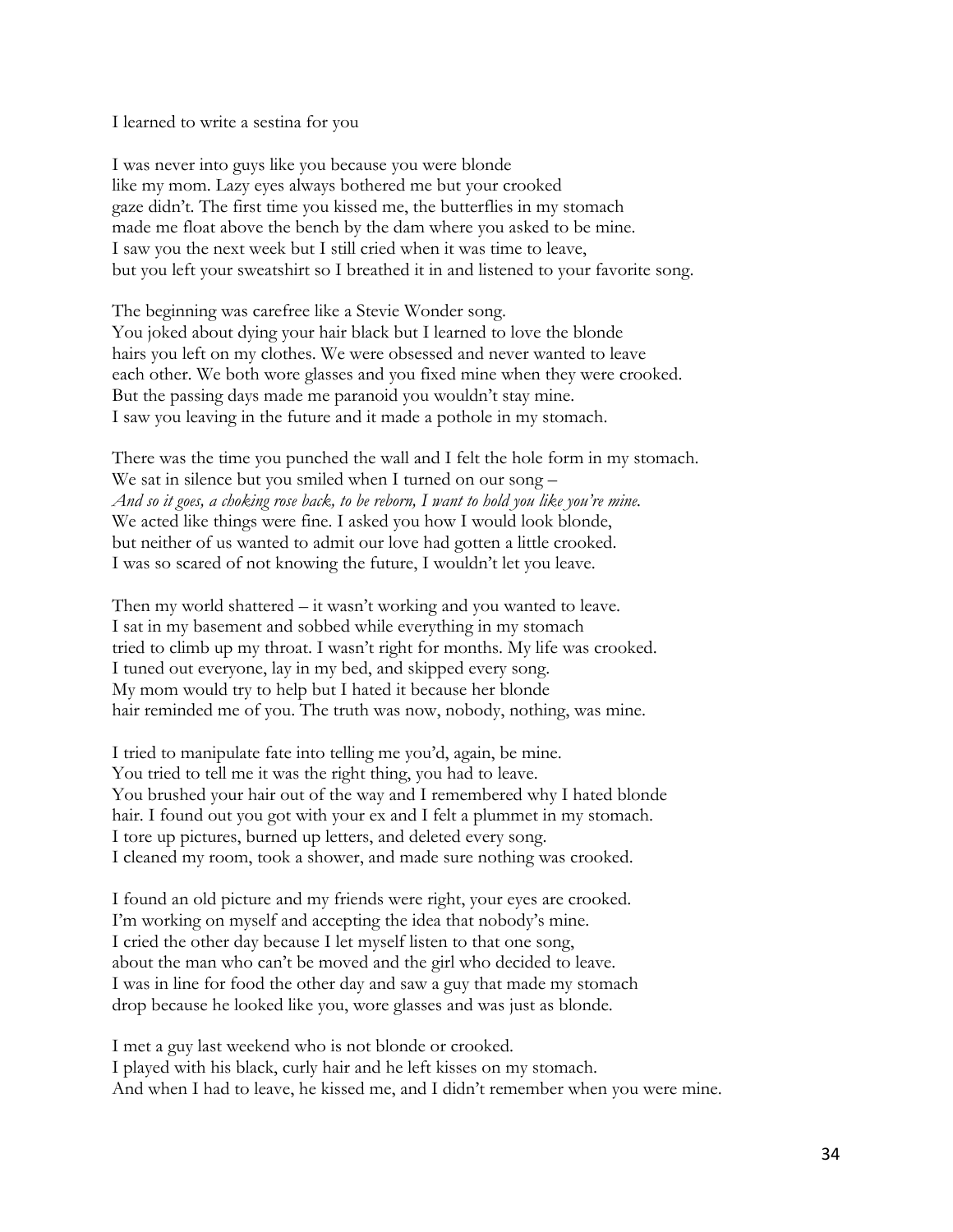A forced puzzle

I wonder if you think of me when you're laying with her and I get mad at myself because that's such a cliché thing to wonder.

But I remembered the way we fit together and I think you said some cliché shit like we were puzzle pieces or something.

Do you guys fit together like that? Were we just puzzle pieces forced together because they looked like they fit?

My grandfather always forced pieces together as a joke but then they'd get stuck, and rip when I pulled them apart.

Maybe we were like that.

I'm glad you never met my grandfather, though, because he probably would've liked you since you golf and know how to dance a little.

And he would've been another person wondering why our pieces didn't fit.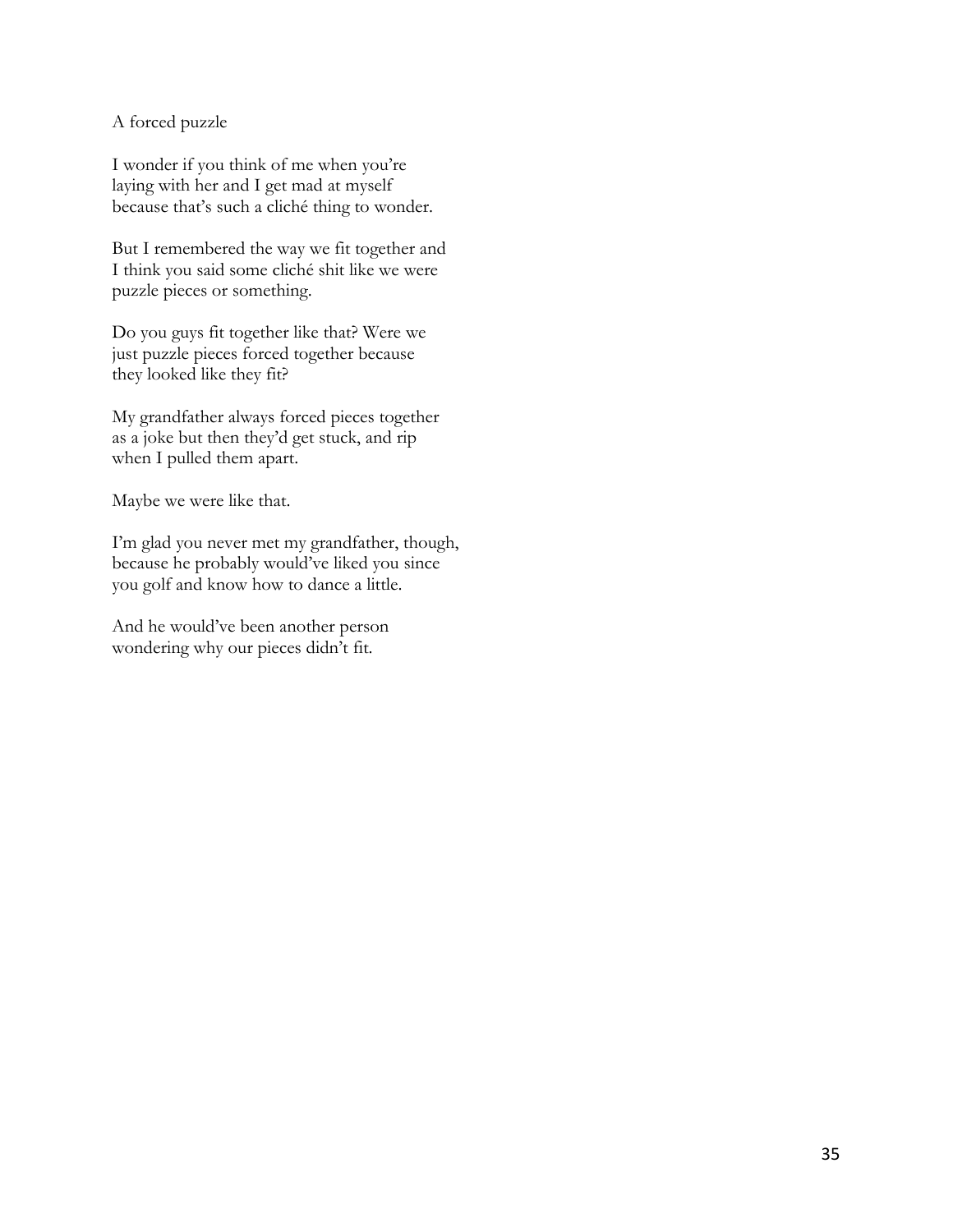I think about you every time I write a capital E

because I got jealous when I saw that your handwriting was prettier than mine – your Es like a typewriter's. But, you showed me how you wrote them – make an L first, then the top line, then the middle. I've noticed that Es are in a lot of words and on the days I don't hate you, I like to write in all-caps.

I think about you when I eat biscuits and gravy because no one makes them better than your mom

I think about you when I listen to a record because the only record player I have is the one you got me

I think about you when I drive by a UDF gas station and how your eyes lit up when you tried my favorite milkshake

I think about you when I turn on the purple floor fan we bought at 1 AM when it got too hot to sleep in August.

I think about you when I open the ash tray in my car because I never had the heart to empty out our old roaches

and I thought this poem was going to be longer like a sonnet or an ode, but my life has started running out of the things that remind me of you.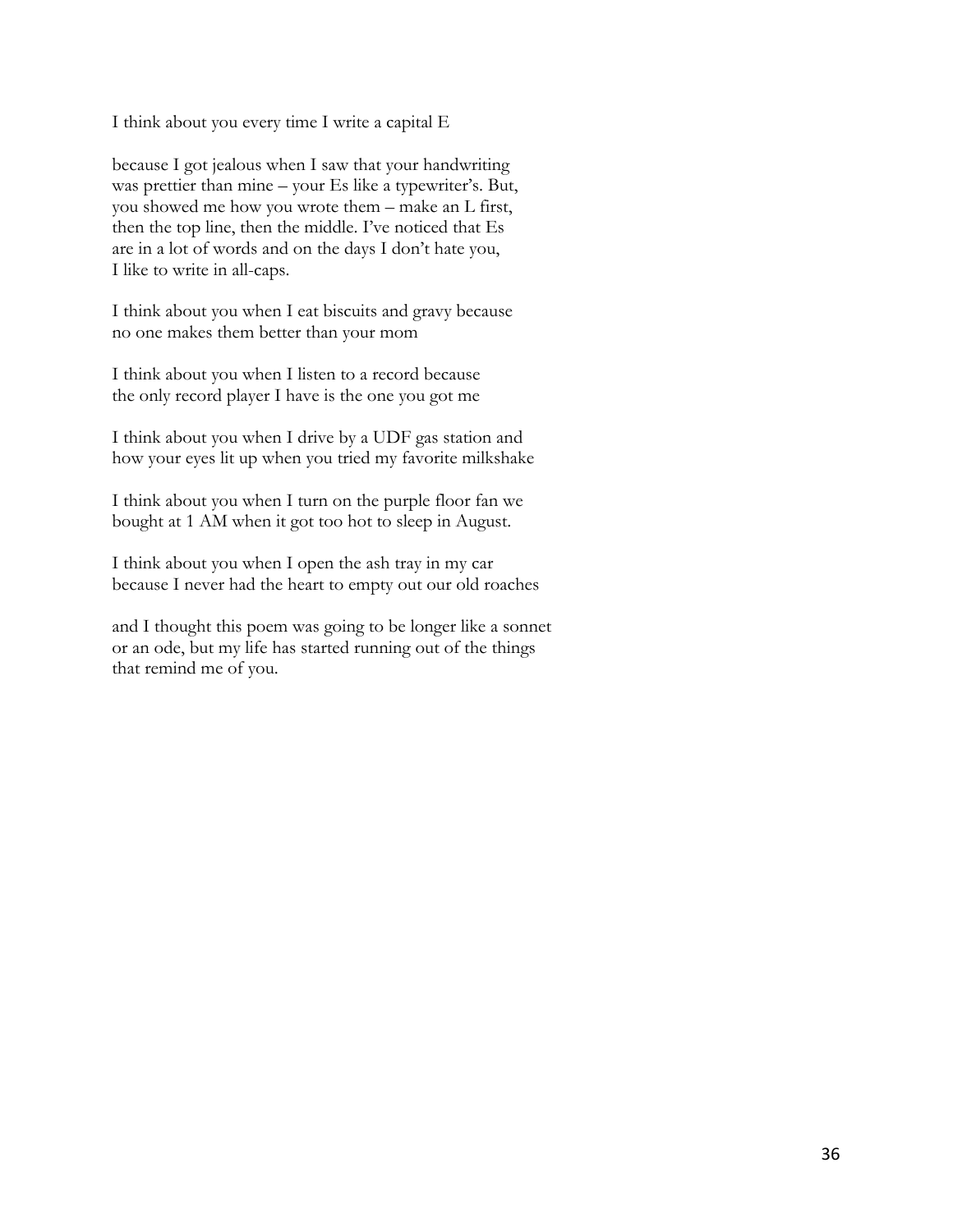A list of ways I say I'm sorry I didn't come, I was too depressed, without telling you I'm depressed

Hey, I'm sorry I didn't make it last week…

- , I completely forgot I had a meeting that day
- , My arms were too tired to brush my hair
- , I woke up with a fever and a sore throat
- I couldn't resist getting back in bed even though I got up and showered
- , I promised my dad I'd go fishing with him
- I got lost looking for wads of dopamine behind my dresser
- I didn't want you to ask why you haven't heard from me in a while
- , My mom needed to borrow my car that day
- , I dropped all my fake smiles down the drain
- , I had to take my cat to the vet
- , I lost track of time debating whether you really wanted me to come or not
- , I had a horrible case of the shits
- , The outfit I wanted to wear made me cry when I looked in the mirror
- , I found out Hunter was going to be there
- , I was busy trying to pull this obese feeling out of my throat
- I partied too hard the night before
- , I was scared I'd pull the wheel if I got in my car that day
- horrible migraine
- , I don't think you'd understand that depression is the realest excuse I have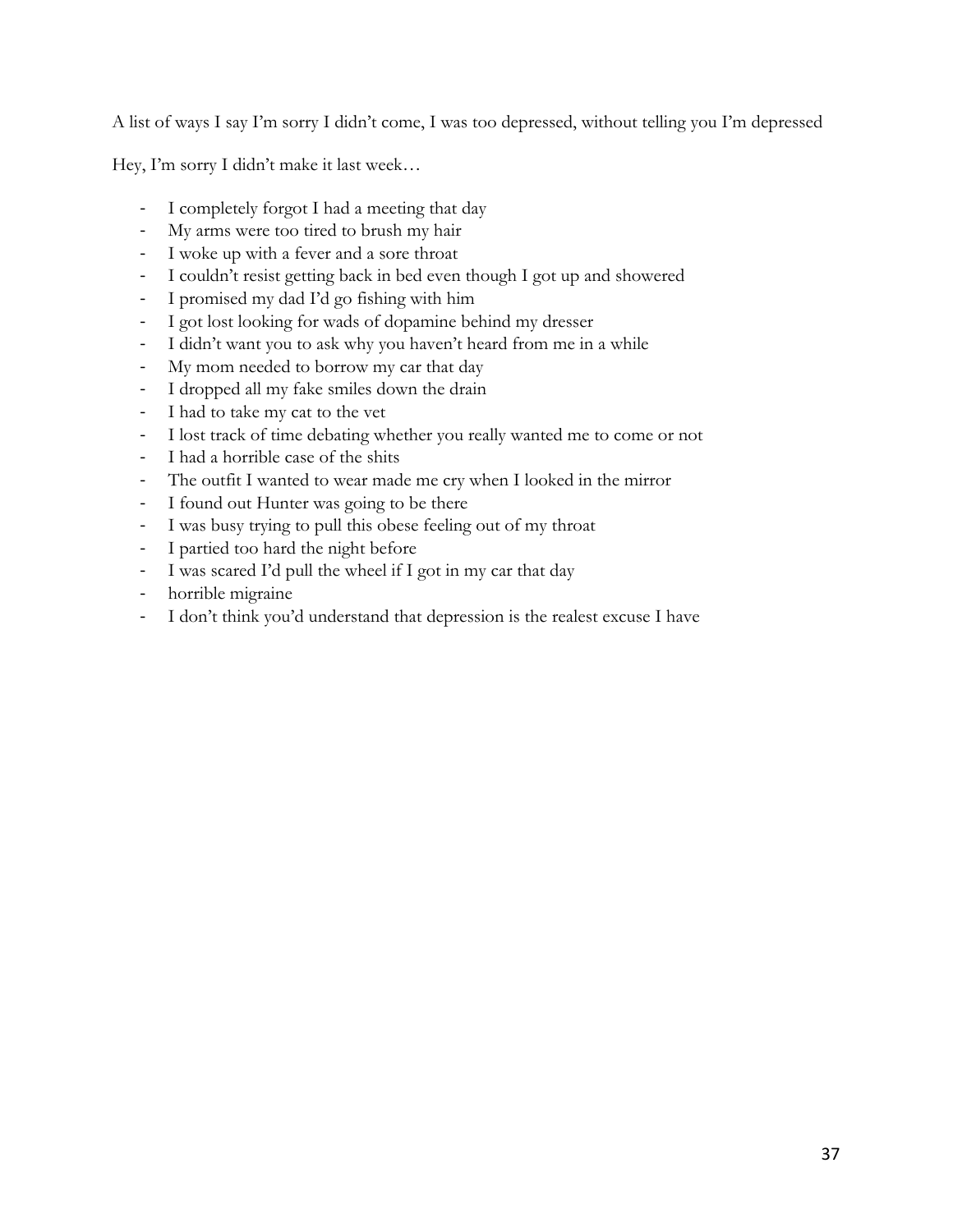## **yo,**

i am getting so tired of feeling like this, like it's a rainy day everyday and my gramma said a storm is the best time to take a nap. so i take a nap and i take a nap and i take a nap and somedays, i get mad at the sun. because it's so annoying and loves to remind me of the things i could do, should do but the rain understands and beckons me back to bed and reminds me to forget and

how can collar bones feel so heavy? some kind of fucked up dumbbell necklace that has me slouching over until i'm past quasimodo until i'm just a ball, so heavy that it wants to bust through the floor boards and maybe down there, the sun won't be able to say shit, but i could still hear the rain and maybe down there, the silence will lead me to myself again, or at least tempt me to try and find her. dude,

do you remember when i was her? sometimes, i don't. she was friends with the sun. you could see it in her skin, where she let him kiss her. she was caramel, sometimes peanut butter on her goodest days. i miss good days, sometimes, i have good nights. lately, i'm lucky if i get good hours. but

bruh, yesterday, i forgot to tell you. the sun peeked through my window and i didn't close the blinds.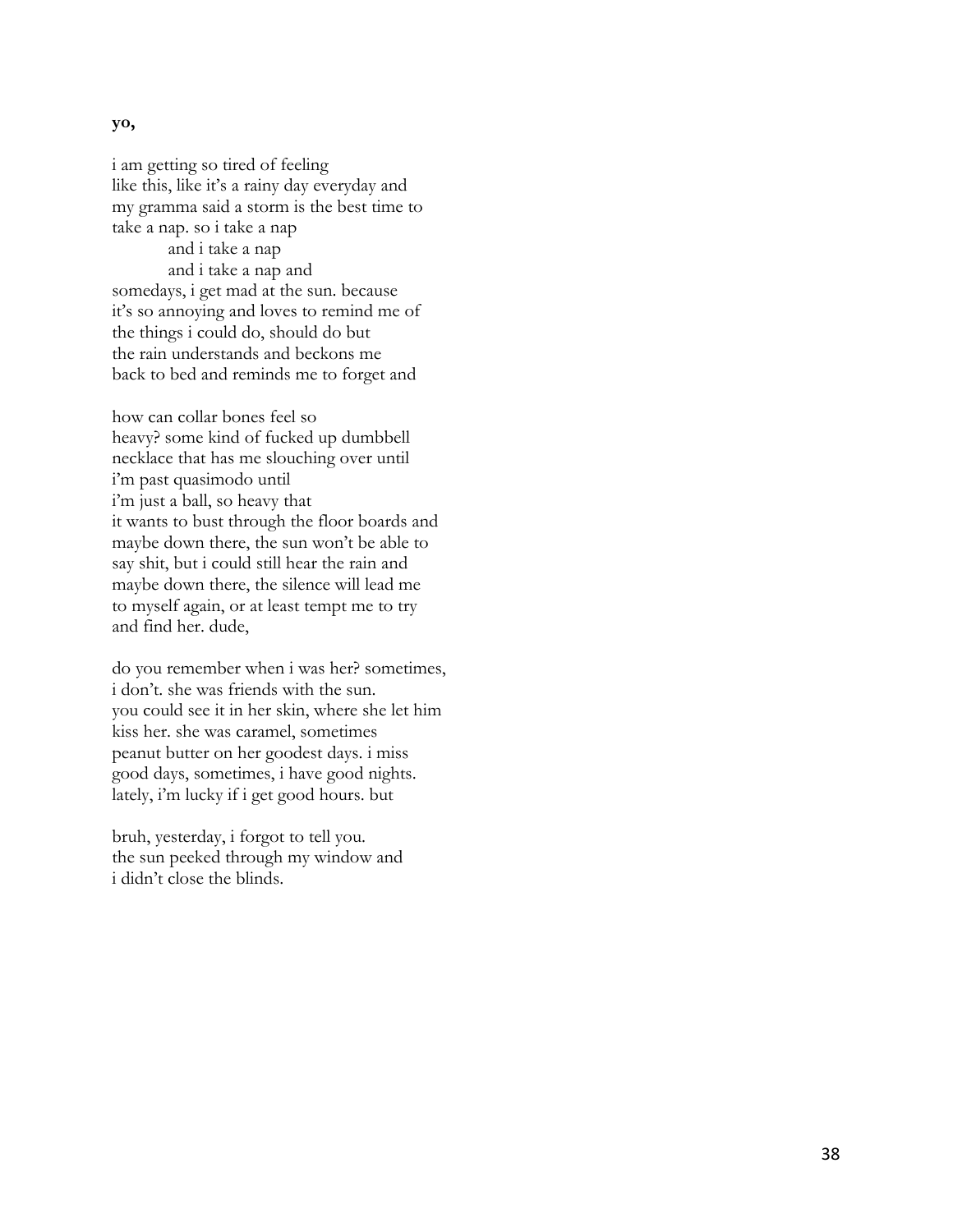An Evolution of Kisses

2 petrified pairs of braces embrace at the Greenhills Public Pool slippery lips swoop down while his bros stand behind him like bowling pins a fishtail tongue splashes on cheeks up in the rafters of the old auditorium his turtle mouth and hands under blankets in his parents' newly finished basement a drunken battle of mouths against a Buick in the hood of Norwood "my roommate's out of town this weekend" meets 6 shots of Captain Morgan around a cigarette, around my tongue, on my neck, snaking down to Indianapolis for the weekend a crooked eye looks at my lips with no idea he'd see them again intoxicated knives cut the wings off the butterflies that used to live in my stomach the lonely gyration friends sometimes do when "alone" echoes too loud in their ears the crooked eye soars over the Cincinnati skyline and looks right through my glacier heart the crooked eye looks to the left and pecks and says goodbye

sloppy lips smush at midnight like drunk friends do when they are so glad to be friends and tipsy fingers sew wings back on butterflies blindly because new lips are on mine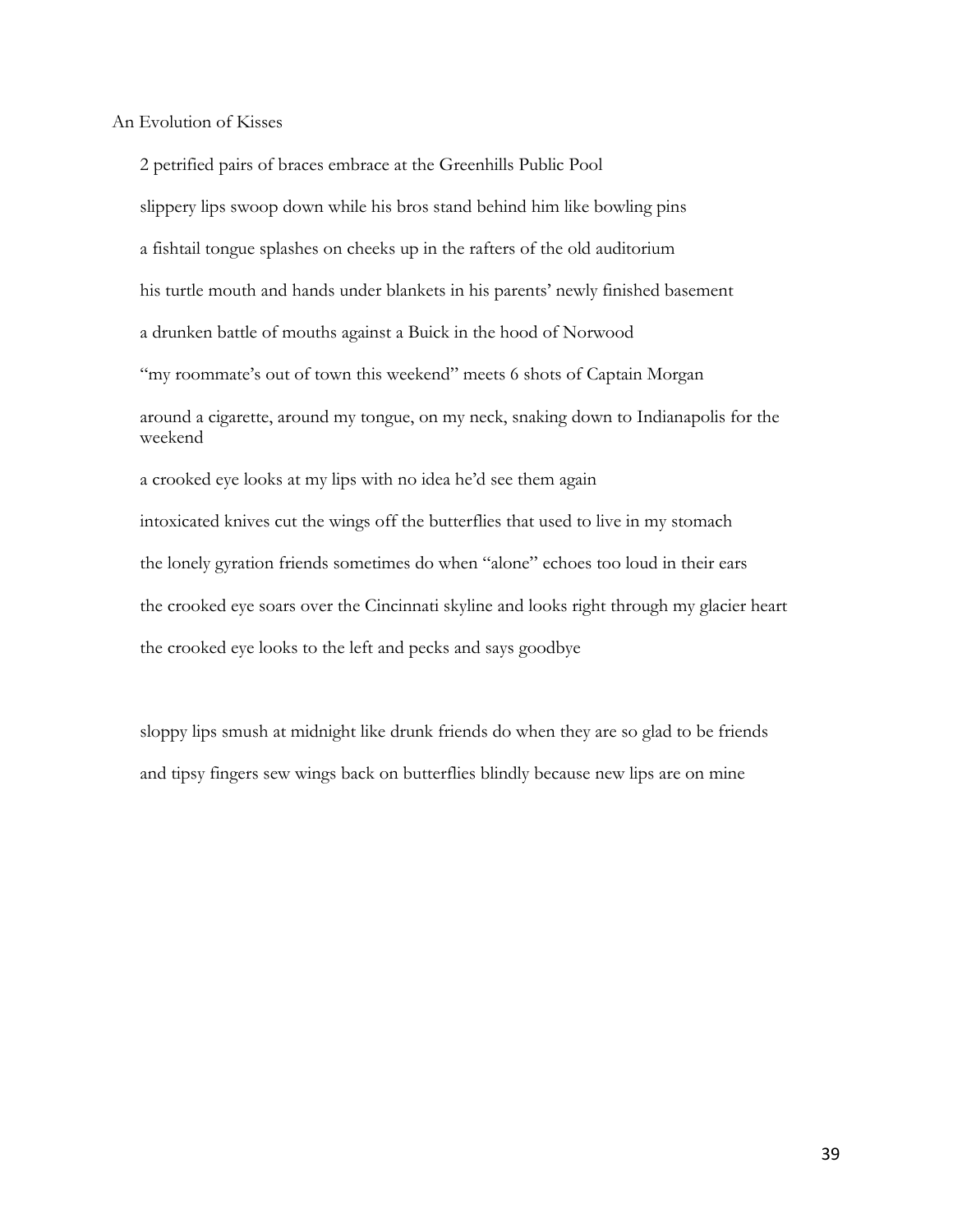#### Under Construction

Little men are stacking bricks and digging a moat while crocodiles and alligators single -file slide into the water. I called a locksmith to change the locks. Firemen have been working for weeks to put out that stubborn house fire while electricians try to turn the lights back on.

There are at least 10 fist -sized holes in the bedroom wall, filled with spackle. The contractor says *it'd be best to knock it down* – more room. I tell him *no one will be staying here any time soon. I'm actually thinking about downsizing.* 

The gardeners are pulling weeds and flowers to give the landscaper a clean canvas. I asked her to plant tall trees – pines and maples, and some bamboo in front of the windows, and a weeping willow next to the porch. The bamboo will hide the bars across the panes and the willow will distract from all the locks.

I'll lock my family in the basement and a few of my friends. It's finished, so they'll be comfortable. The locksmith gave me the new keys and I gave them to the people in the basement. I hid the rest, even from me so I can't let in anyone based on smiles and kisses and tired eyes. If they want in, they'll have to break in and hopefully, by then, the lights will be back on.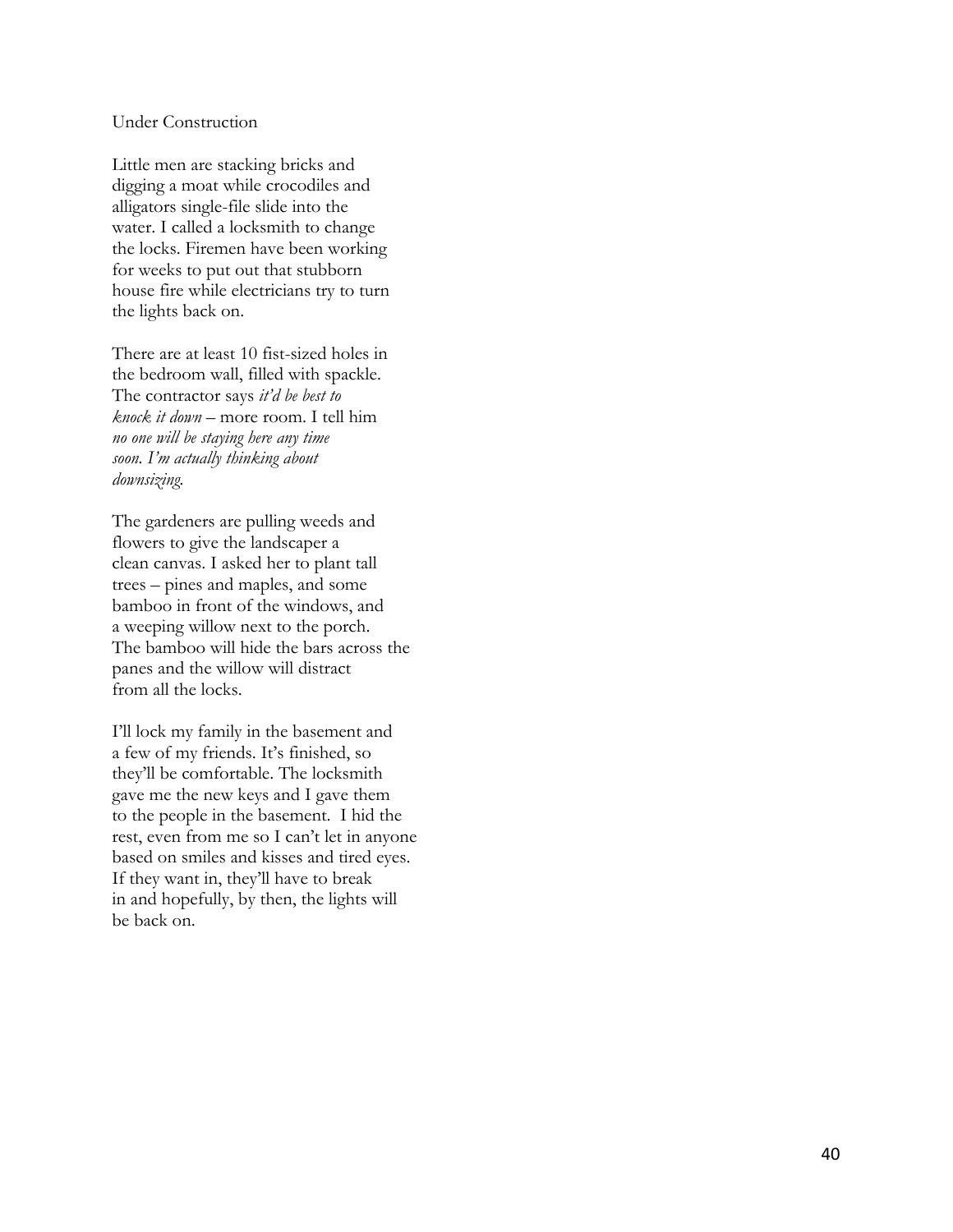Some notes for the person who loves me next

I like my eggs over easy.

I need 3 pillows and the fan on to fall asleep.

I try to save every stray cat I see.

I'm scared of mascots, mall santas, eye drops, bats, loving someone more than they love me, and bed bugs.

In the winter, I sometimes wear the same hoodie every day.

Arm and hammer is my favorite laundry detergent.

I'm allergic to shellfish and ibuprofen.

I get too loud when I play Catchphrase.

I always double-knot my shoes.

I bite the inside of my mouth to keep myself from crying.

I've always wanted to get into a bar fight.

I like to talk shit when I get too drunk.

I don't trust people who don't think I'm funny.

I love people so much that I cry when I talk about them.

I keep my flaws written on my palm.

I'm like a really good sandwich – messy to handle but worth every bite.

I am scared you're going to hurt me, so please

Handle with care.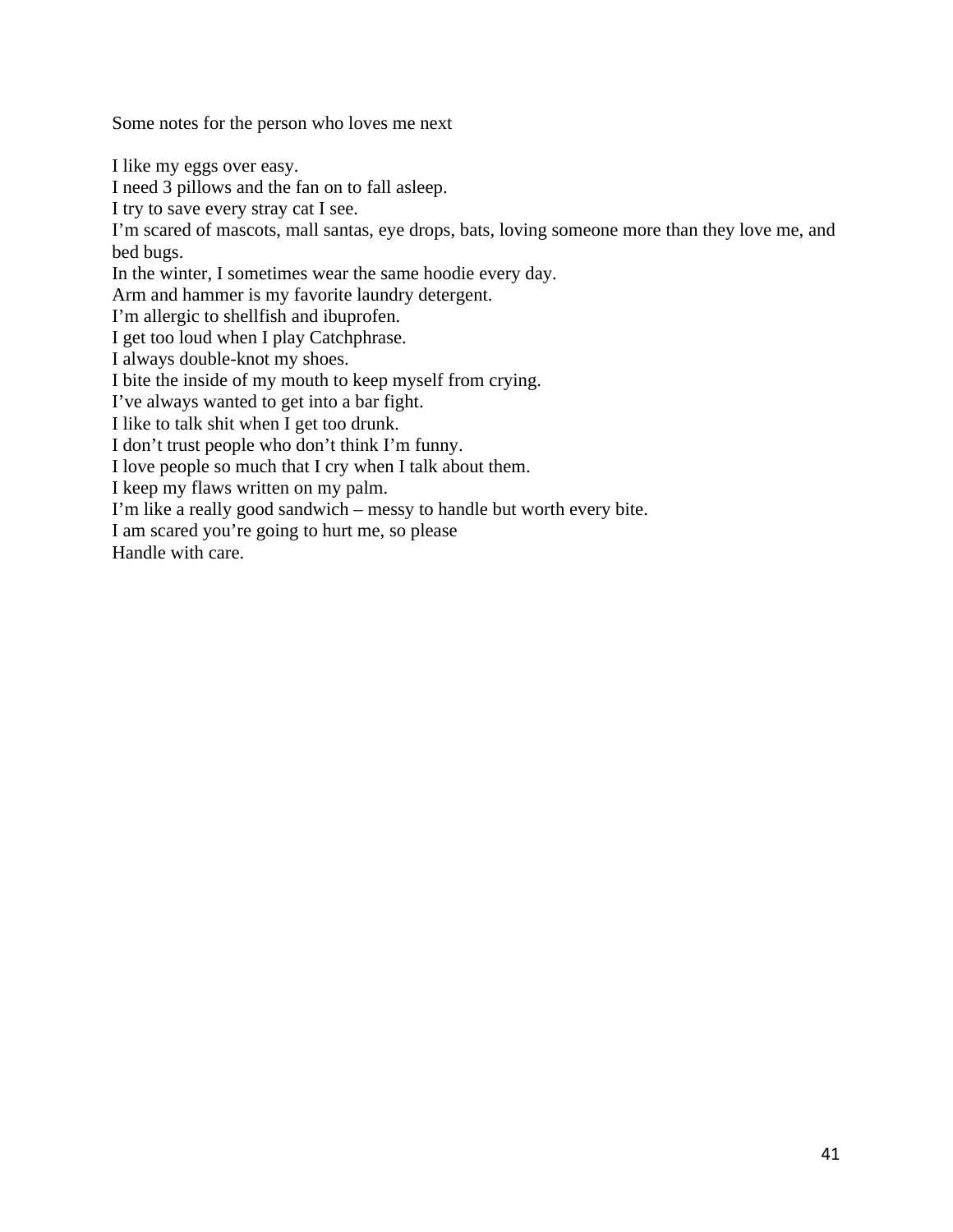# **V. a blossom.**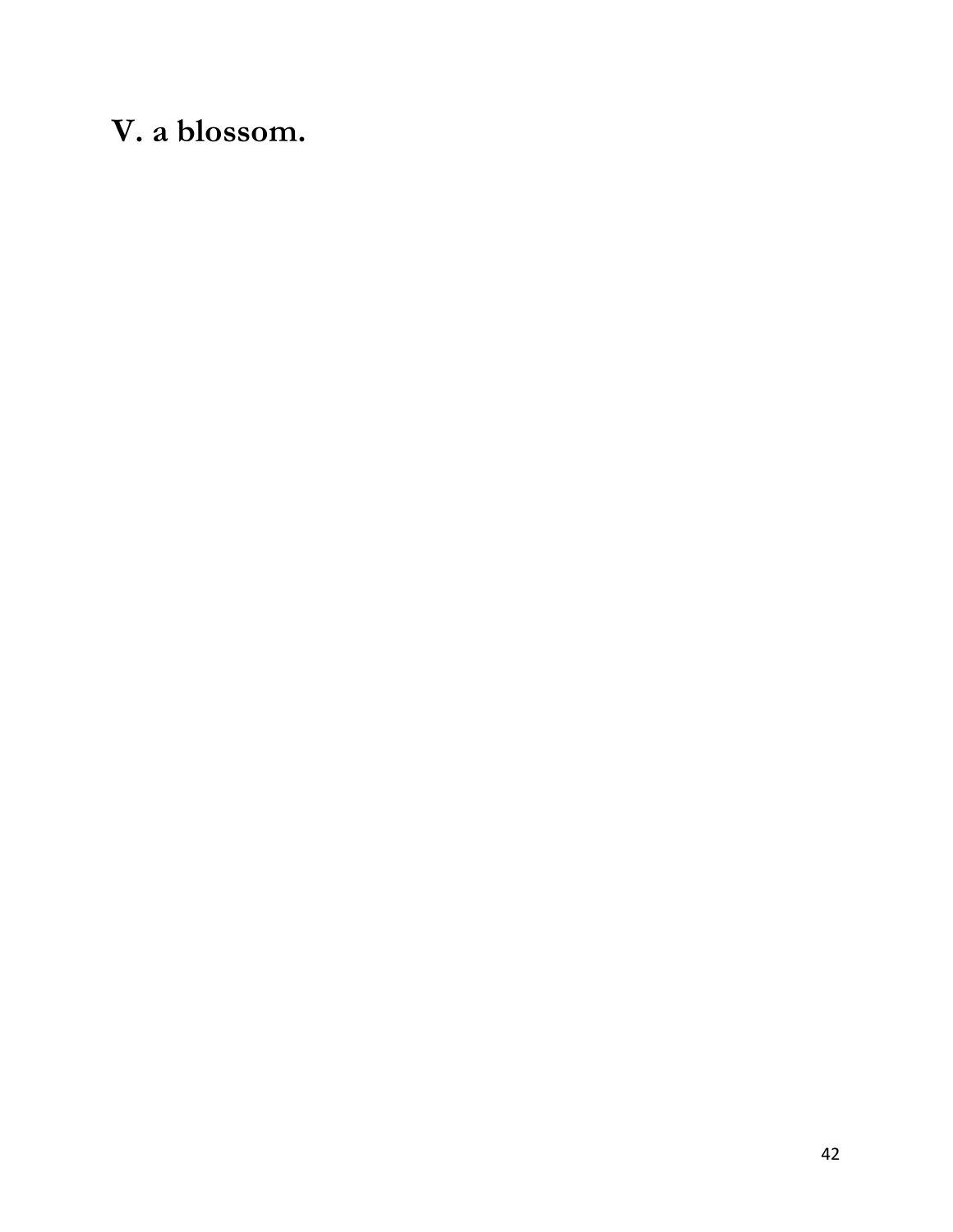# Virtual Cousin

I have an aunt that I don't talk to anymore; I think it's been 4 years. She has a son and I watch his life on a computer screen.

I can tell he's taller now and his hair has dimmed from sunshine to sand. But he still has tiny beads for teeth and an invisible fishing hook still pulls at the left corner of his mouth when he smiles.

He makes me think of my gramma's house in the spring – when the wind blew the green grass like ocean waves, and we'd sit on the white porch swing and rock it like a ship.

He makes me think of playing Sorry! with a gramma who never let you win.

He makes me remember how real adventures are when you put two imaginations together.

I don't know if I remember what his voice sounds like, though, and I realized I probably won't see him again until the next family funeral. I think that's kinda fucked up.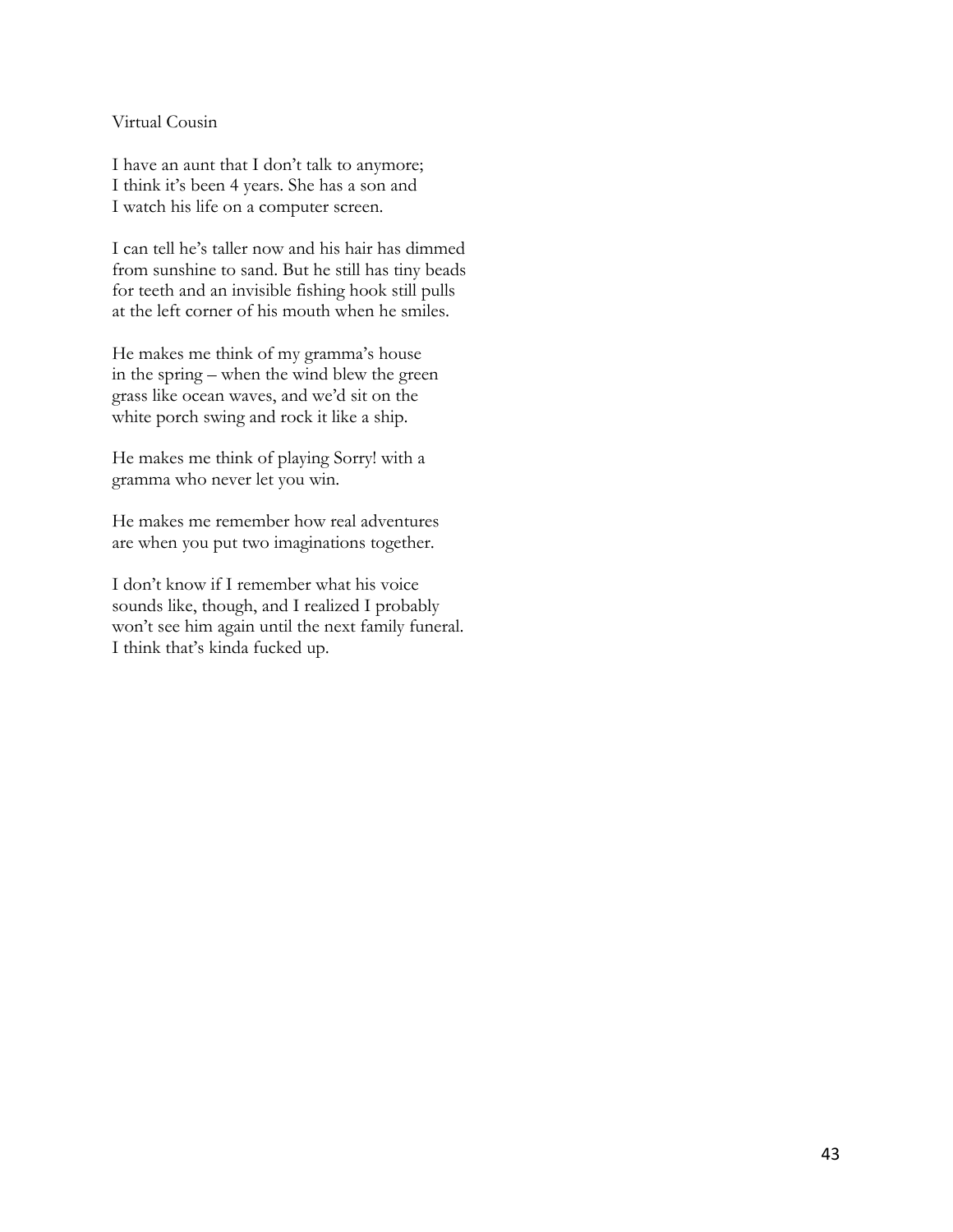My mom stopped smiling *one time*

#### *One time*

my mom threatened to pack her suitcase over a batch of lemon cupcakes but she's on antidepressants now

## *One time*

my mom threw her vodka soda at the garage wall and shattered the glass but she's on antidepressants now

#### *One time*

I called my mom crazy and she told me I was right but she's on antidepressants now

# *One time*

I watched my mom watch her mom die

## *One time*

I held my mom's hand at her mom's funeral

## *One time*

I had to hold my mom up while her body racked with sadness

# *One time*

my mom spent more days in bed than out

# But now

she's on antidepressants and they're working and the good times are outnumbering the *one times*

And her smile, the first smile I ever saw, is back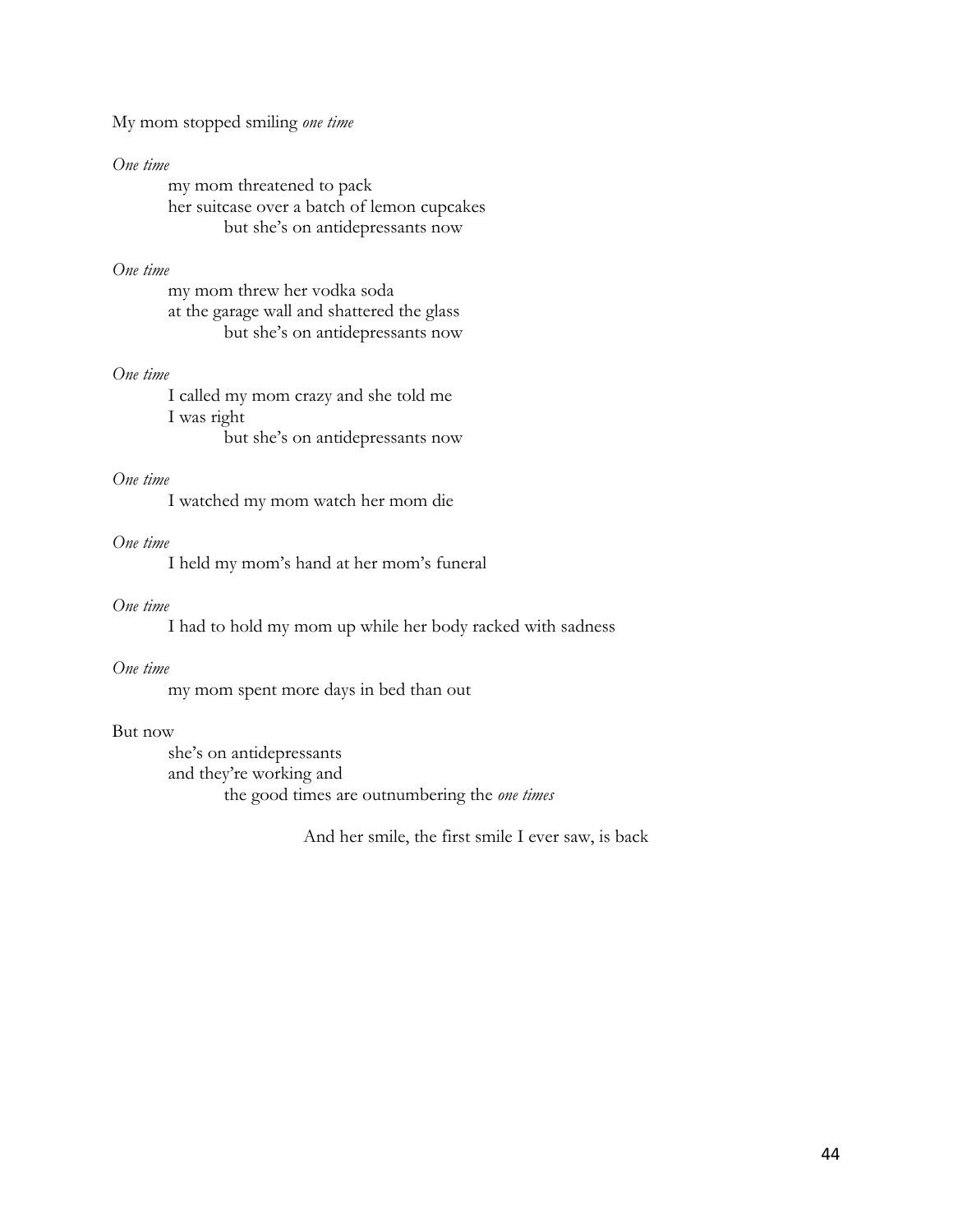And I'm on antidepressants now, too

The little girl I used to be would always follow me around. She'd tug my hand and ask if we could go hang out with friends or go to Luis's Halloween party. I'd tell her maybe some other time, I'm tired, I need to sleep. But she kept asking. Can we go see that band? Can we go see a movie? Can we play a game? Can we go shopping? Can we go outside?

Are we going to get groceries? Are we going to do our homework? Are we going to go to class? Are we going to open the door? The window? Are we going to get out of bed?

And then silence. I heard the silence the loudest. I looked under my bed and in my closet but she wasn't there. I called out to her. Silence. She was no where.

I called my mom and she told me there's nothing wrong if I need help finding the little girl. So I got help. And one day, between my friends, the trees, the flowers, the sunshine, and the music, I found her again.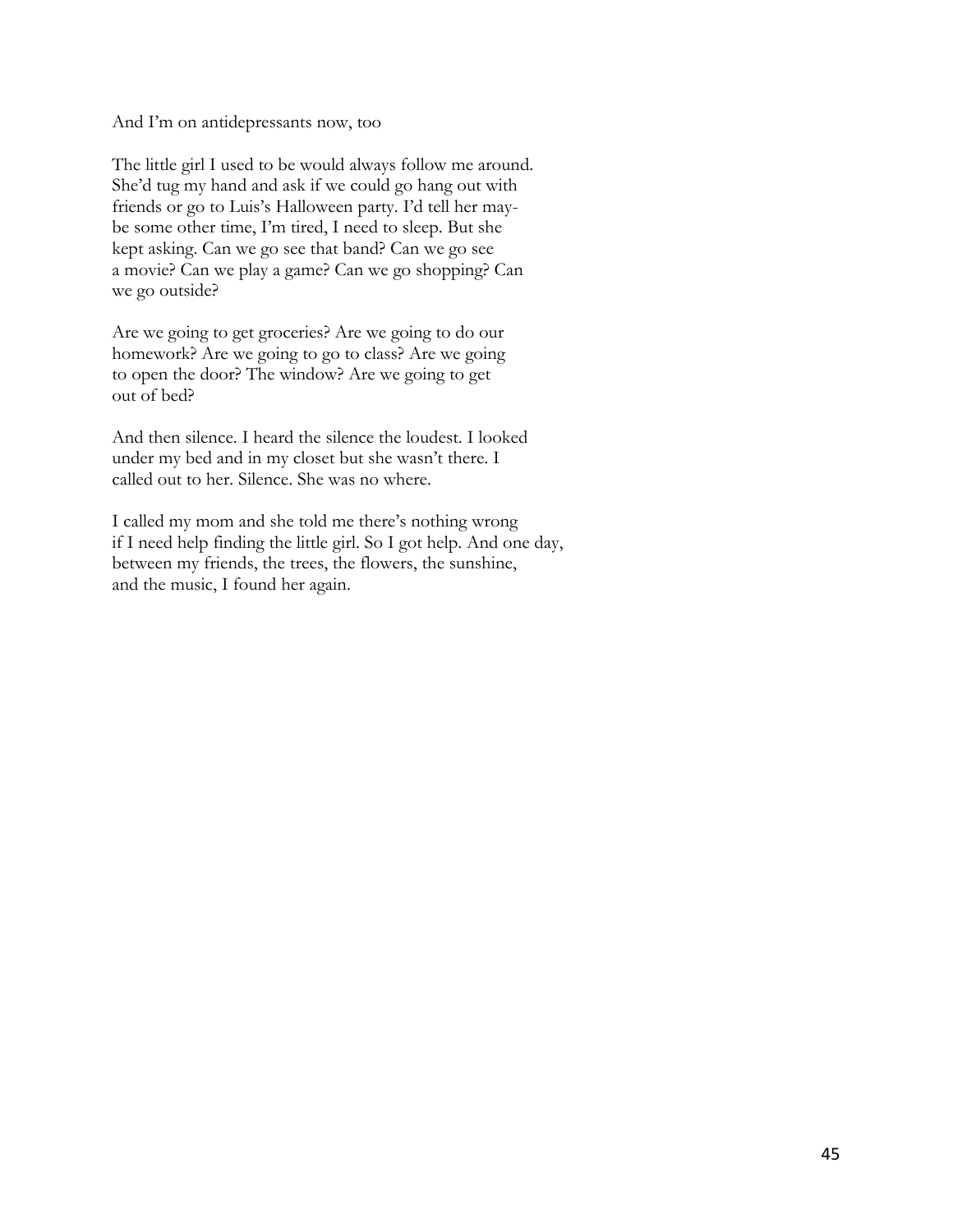I buy a lot of floral

a dress with roses a poster with sunflowers pillowcases with daisies

I like to put flowers in the places I cannot grow them and

my gramma loved to garden. She said the best time to plant hostas was in the rain and

she planted bamboo around her garden until it became her secret and in it she planted more hostas and day lilies and honeysuckle and love.

Love for flowers and sunshine and family. I love her so much sometimes I think about carving an iris into my wrist but she always hated tattoos.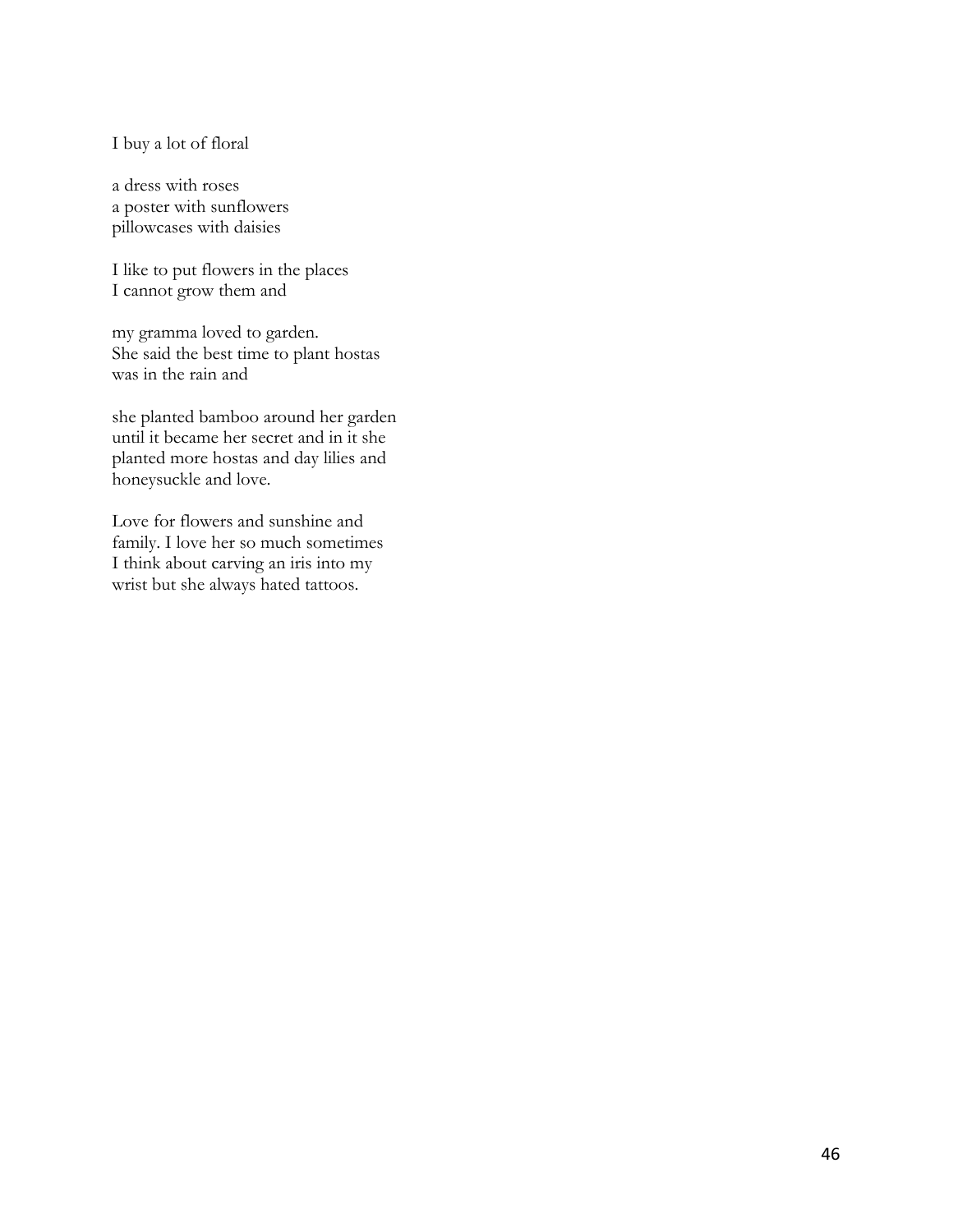Rain smells

I wish the right words existed so I could write about the smell of rain. I can't say it smells like this or it smells like that. In  $5<sup>th</sup>$  grade, Mrs. Surber told me that the smell is actually ozone but there's nothing poetic about that word or the way it sounds.

Maybe the smell of rain is subjunctive. My friend told me that she thought it smelled like chemicals. My mom says it smells peaceful. I think it smells like nostalgia.

Like running out of the pool while whistles blew or standing in the dugout while the diamond molted to mud or

Sleeping under a down comforter with the window cracked and burying my face into my mom's back when the thunder clapped

Or it smells like the week after my gramma died when it thunderstormed every day, but she always loved the rain. She'd open her window and jump in bed as soon as lightning struck.

And I like to think that when I smell the rain that she's telling me I need to take a nap.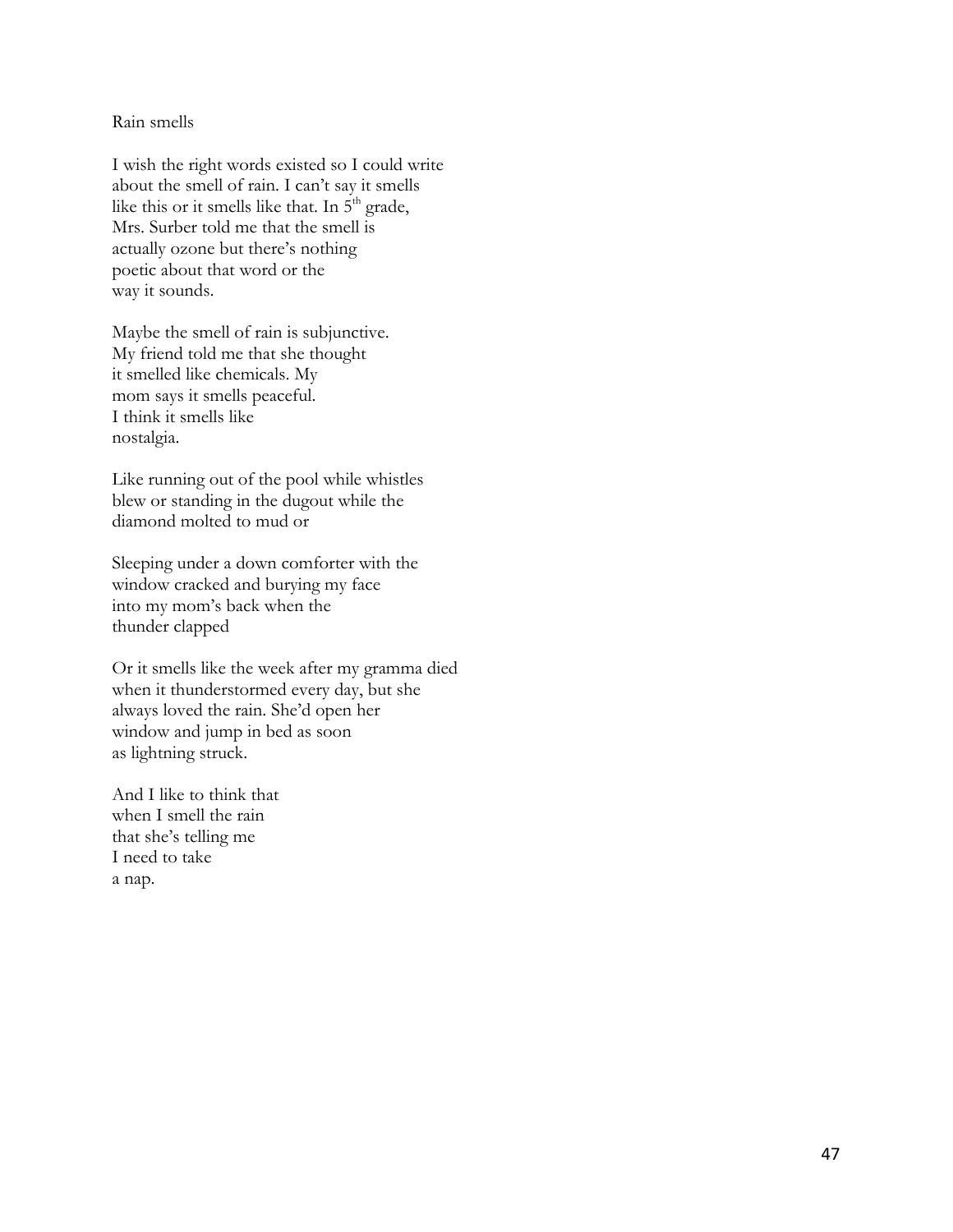And then she was born

When I was a little girl, I watched Peter Pan every day and I longed to fly so much that I jumped off my stairs and flew to the emergency room.

It's been a while since I've watched it but I remember that I cried the last time and I didn't know why, but I think I do now.

Maybe I never really wanted to fly. I've always been wary of heights. Maybe I just never wanted to grow up. I was scared of the big world, big jobs, big houses, and big responsibilities.

I was scared of wrinkles and adult diapers and aspirin and mortgages and people dying and living alone.

And then my niece was born…

with eyes the color blue that her mother and I always dreamed of and she smiles when I blow her kisses and when I tell her mother stories.

The first time I made her laugh, I decided I needed to grow up because

I wanted to make her laugh next year and the year after that. I wanted to teach her how to hit a softball and write in cursive. I wanted to tell her that boys aren't shit unless they're like our daddies and that us girls can always talk.

I wanted to show her what a strong woman is and what she can do. I wanted to grow up with her, because at 21, I still have a lot of growing up to do, and

I wanted to show her how to fly.